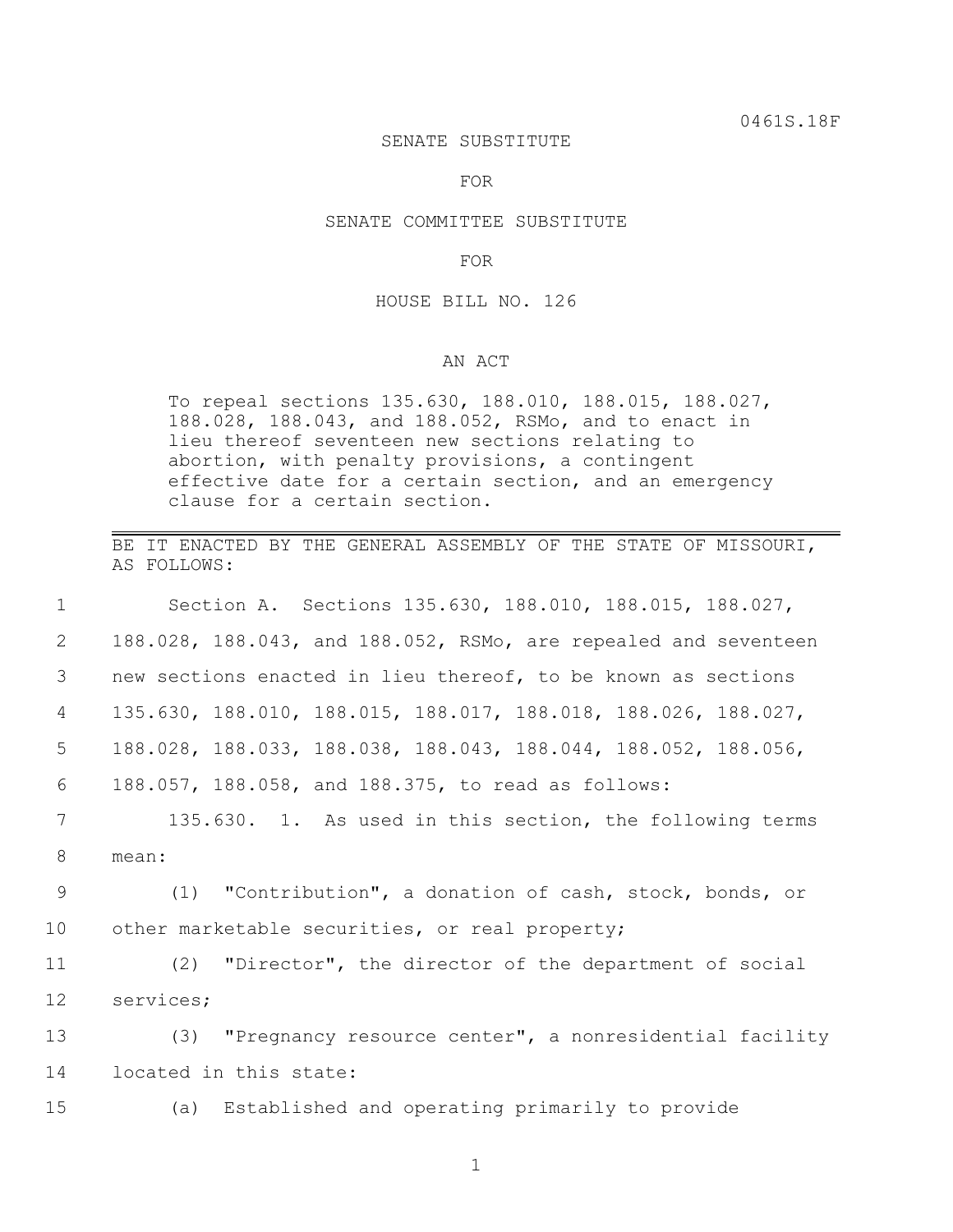assistance to women and families with crisis pregnancies or unplanned pregnancies by offering pregnancy testing, counseling, emotional and material support, and other similar services or by offering services as described under subsection 2 of section 188.325, to encourage and assist such women and families in carrying their pregnancies to term; and (b) Where childbirths are not performed; and (c) Which does not perform, induce, or refer for abortions

 and which does not hold itself out as performing, inducing, or referring for abortions; and

 (d) Which provides direct client services at the facility, as opposed to merely providing counseling or referral services by telephone; and

 (e) Which provides its services at no cost to its clients; and

 (f) When providing medical services, such medical services must be performed in accordance with Missouri statute; and

 (g) Which is exempt from income taxation pursuant to the Internal Revenue Code of 1986, as amended;

 (4) "State tax liability", in the case of a business taxpayer, any liability incurred by such taxpayer pursuant to the provisions of chapters 143, 147, 148, and 153, excluding sections 143.191 to 143.265 and related provisions, and in the case of an individual taxpayer, any liability incurred by such taxpayer pursuant to the provisions of chapter 143, excluding sections 143.191 to 143.265 and related provisions;

 (5) "Taxpayer", a person, firm, a partner in a firm, corporation, or a shareholder in an S corporation doing business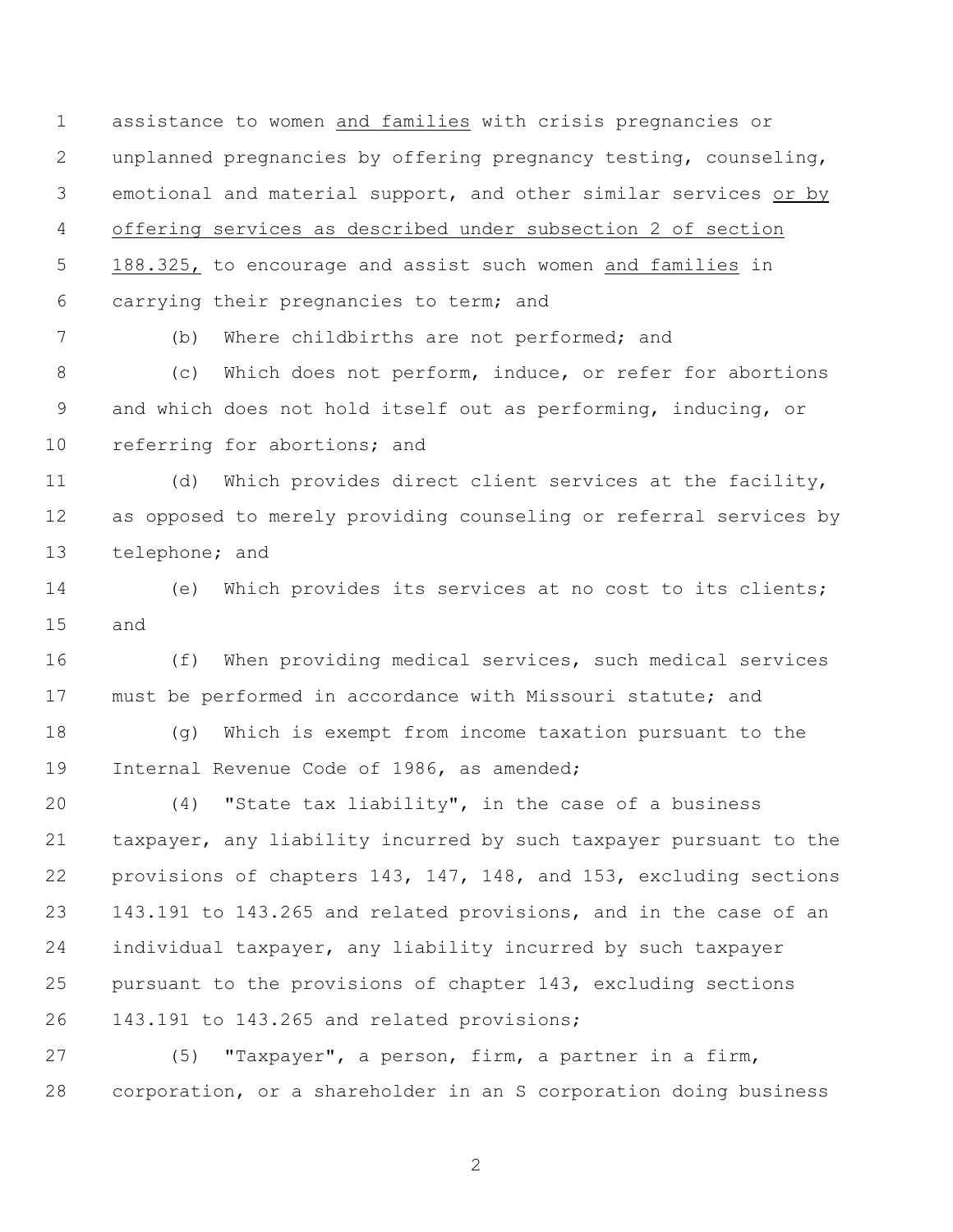in the state of Missouri and subject to the state income tax imposed by the provisions of chapter 143, or a corporation subject to the annual corporation franchise tax imposed by the provisions of chapter 147, or an insurance company paying an annual tax on its gross premium receipts in this state, or other financial institution paying taxes to the state of Missouri or any political subdivision of this state pursuant to the provisions of chapter 148, or an express company which pays an annual tax on its gross receipts in this state pursuant to chapter 153, or an individual subject to the state income tax imposed by the provisions of chapter 143, or any charitable organization which is exempt from federal income tax and whose Missouri unrelated business taxable income, if any, would be subject to the state income tax imposed under chapter 143.

 2. (1) Beginning on March 29, 2013, any contribution to a pregnancy resource center made on or after January 1, 2013, shall be eligible for tax credits as provided by this section.

 (2) For all tax years beginning on or after January 1, 19 2007, and ending on or before December 31, 2020, a taxpayer shall be allowed to claim a tax credit against the taxpayer's state tax liability in an amount equal to fifty percent of the amount such taxpayer contributed to a pregnancy resource center. For all tax years beginning on or after January 1, 2021, a taxpayer shall be allowed to claim a tax credit against the taxpayer's state tax liability in an amount equal to seventy percent of the amount such taxpayer contributed to a pregnancy resource center.

 3. The amount of the tax credit claimed shall not exceed the amount of the taxpayer's state tax liability for the tax year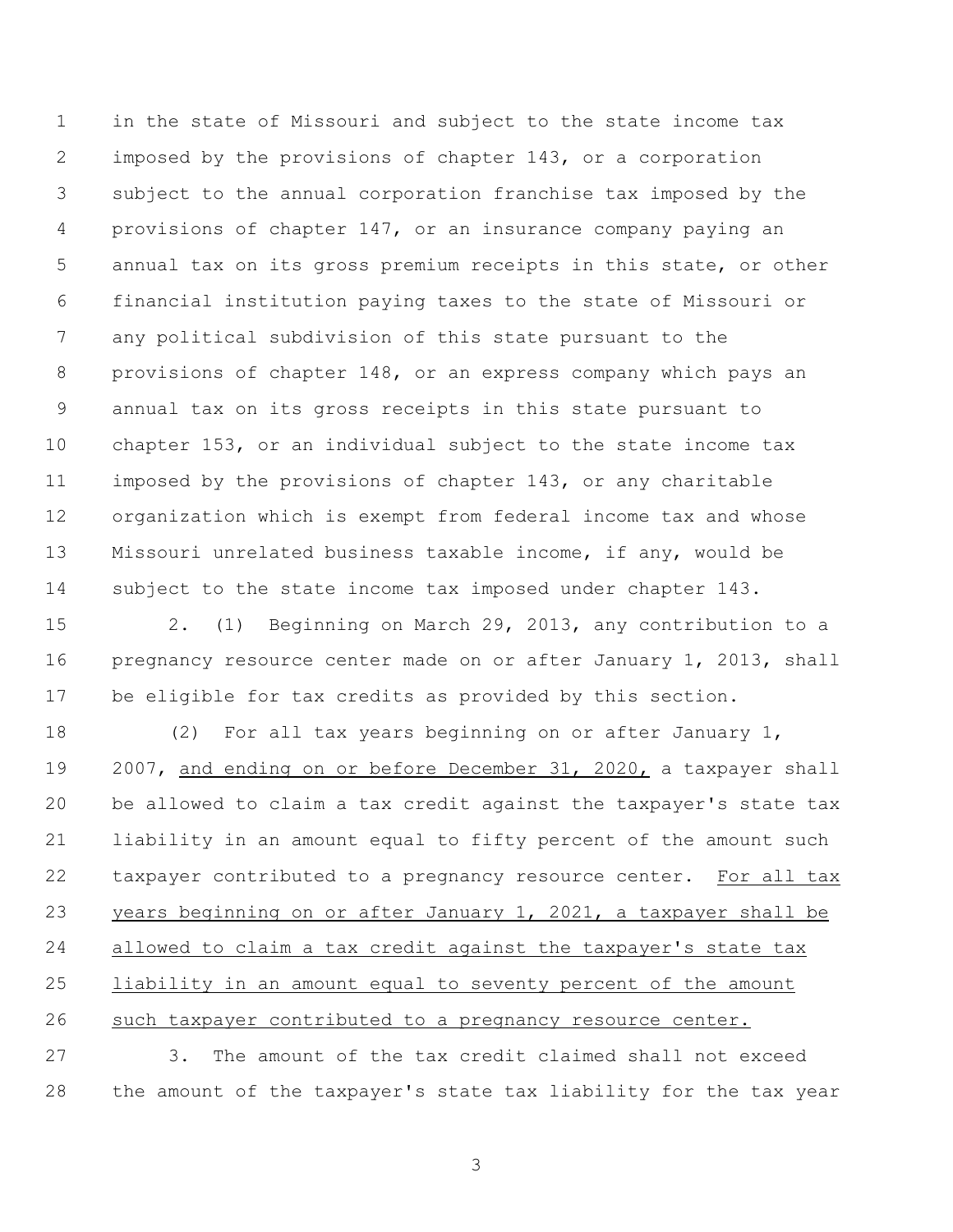for which the credit is claimed, and such taxpayer shall not be allowed to claim a tax credit in excess of fifty thousand dollars per tax year. However, any tax credit that cannot be claimed in the tax year the contribution was made may be carried over only to the next succeeding tax year. No tax credit issued under this section shall be assigned, transferred, or sold.

 4. Except for any excess credit which is carried over pursuant to subsection 3 of this section, a taxpayer shall not be allowed to claim a tax credit unless the total amount of such taxpayer's contribution or contributions to a pregnancy resource center or centers in such taxpayer's tax year has a value of at least one hundred dollars.

 5. The director shall determine, at least annually, which facilities in this state may be classified as pregnancy resource centers. The director may require of a facility seeking to be classified as a pregnancy resource center whatever information which is reasonably necessary to make such a determination. The director shall classify a facility as a pregnancy resource center if such facility meets the definition set forth in subsection 1 of this section.

 6. The director shall establish a procedure by which a taxpayer can determine if a facility has been classified as a pregnancy resource center. Pregnancy resource centers shall be permitted to decline a contribution from a taxpayer. The cumulative amount of tax credits which may be claimed by all the taxpayers contributing to pregnancy resource centers in any one fiscal year shall not exceed two million dollars for all fiscal years ending on or before June 30, 2014, and two million five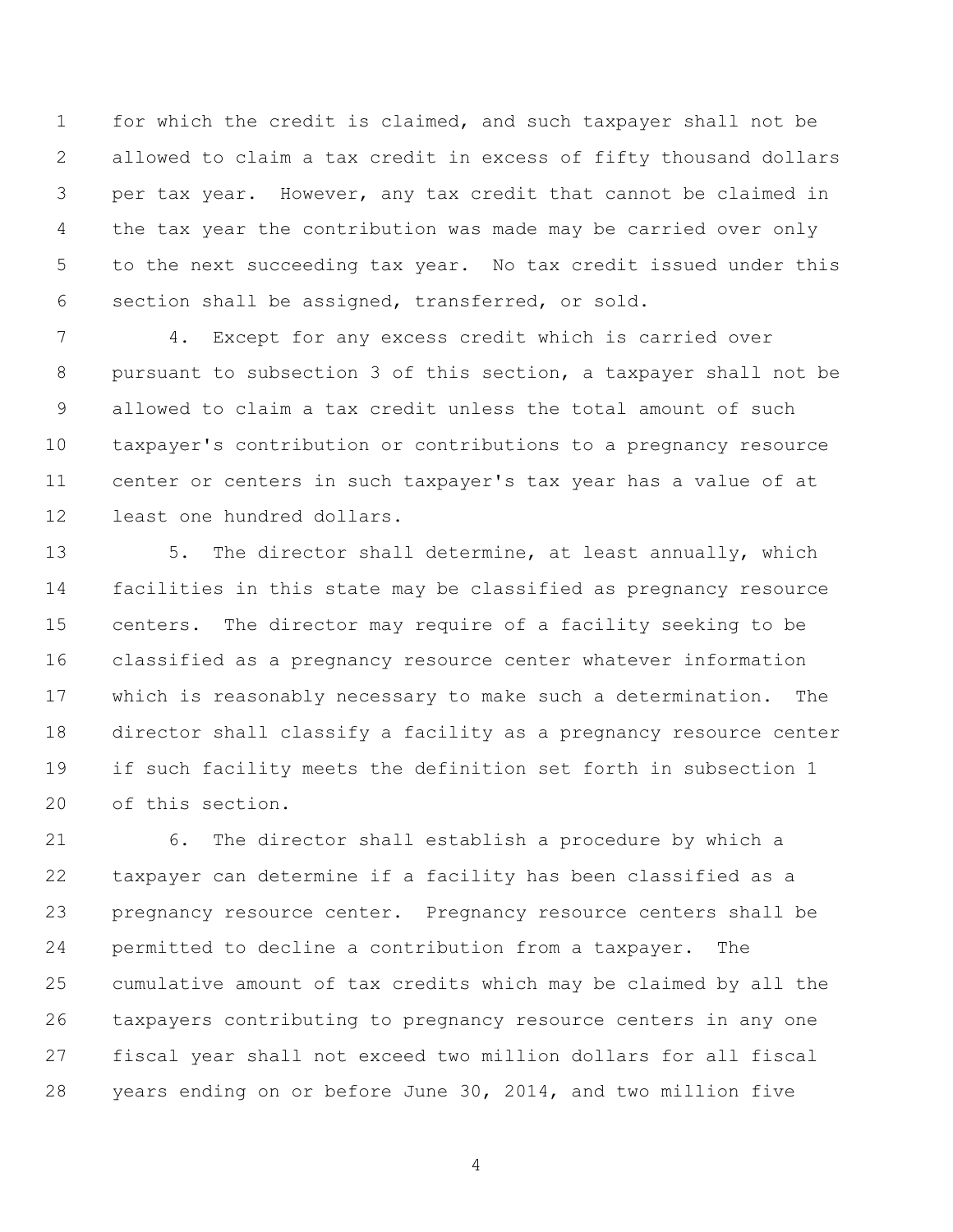hundred thousand dollars for all fiscal years beginning on or after July 1, 2014, and ending on or before June 30, 2019, and three million five hundred thousand dollars for all fiscal years beginning on or after July 1, 2019, and ending on or before June 30, 2021. For all fiscal years beginning on or after July 1, 2021, there shall be no limit imposed on the cumulative amount of tax credits that may be claimed by all taxpayers contributing to pregnancy resource centers under the provisions of this section. Tax credits shall be issued in the order contributions are received. If the amount of tax credits redeemed in a fiscal year is less than the cumulative amount authorized under this subsection, the difference shall be carried over to a subsequent fiscal year or years and shall be added to the cumulative amount of tax credits that may be authorized in that fiscal year or years.

 7. For all fiscal years ending on or before June 30, 2021, the director shall establish a procedure by which, from the beginning of the fiscal year until some point in time later in the fiscal year to be determined by the director, the cumulative amount of tax credits are equally apportioned among all facilities classified as pregnancy resource centers. If a pregnancy resource center fails to use all, or some percentage to 23 be determined by the director, of its apportioned tax credits during this predetermined period of time, the director may reapportion these unused tax credits to those pregnancy resource centers that have used all, or some percentage to be determined by the director, of their apportioned tax credits during this predetermined period of time. The director may establish more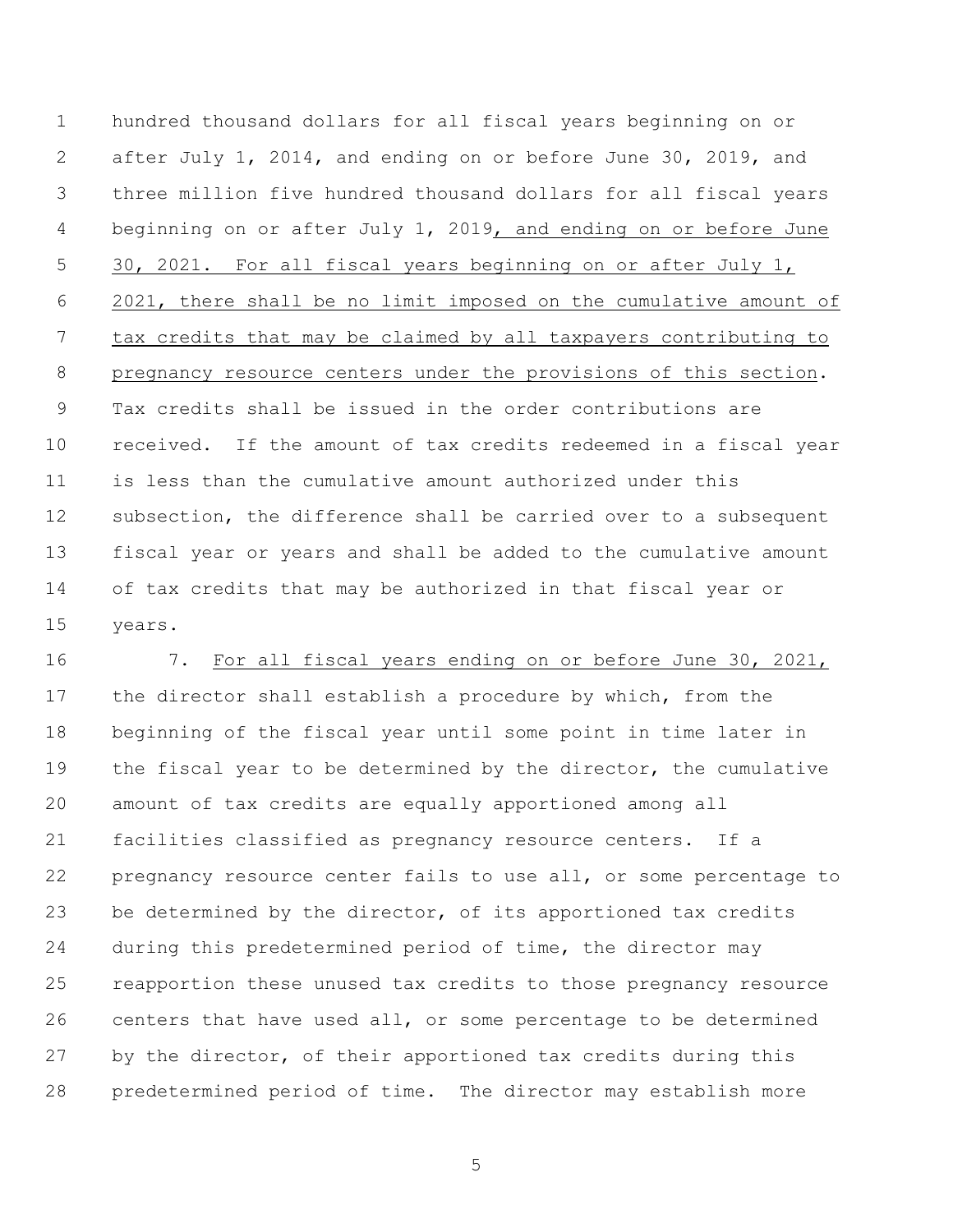than one period of time and reapportion more than once during each fiscal year. To the maximum extent possible, the director shall establish the procedure described in this subsection in such a manner as to ensure that taxpayers can claim all the tax credits possible up to the cumulative amount of tax credits available for the fiscal year.

 8. Each pregnancy resource center shall provide information to the director concerning the identity of each taxpayer making a contribution to the pregnancy resource center who is claiming a tax credit pursuant to this section and the amount of the contribution. The director shall provide the information to the director of revenue. The director shall be subject to the confidentiality and penalty provisions of section 32.057 relating to the disclosure of tax information.

9. **[**Under section 23.253 of the Missouri sunset act:

 (1) The provisions of the program authorized under this section shall automatically sunset on December thirty-first six years after August 28, 2018, unless reauthorized by an act of the general assembly;

 (2) If such program is reauthorized, the program authorized under this section shall automatically sunset on December thirty-first six years after the effective date of the 23 reauthorization of this section:

 (3) This section shall terminate on September first of the calendar year immediately following the calendar year in which a program authorized under this section is sunset; and

 (4) The provisions of this subsection shall not be construed to limit or in any way impair the department's ability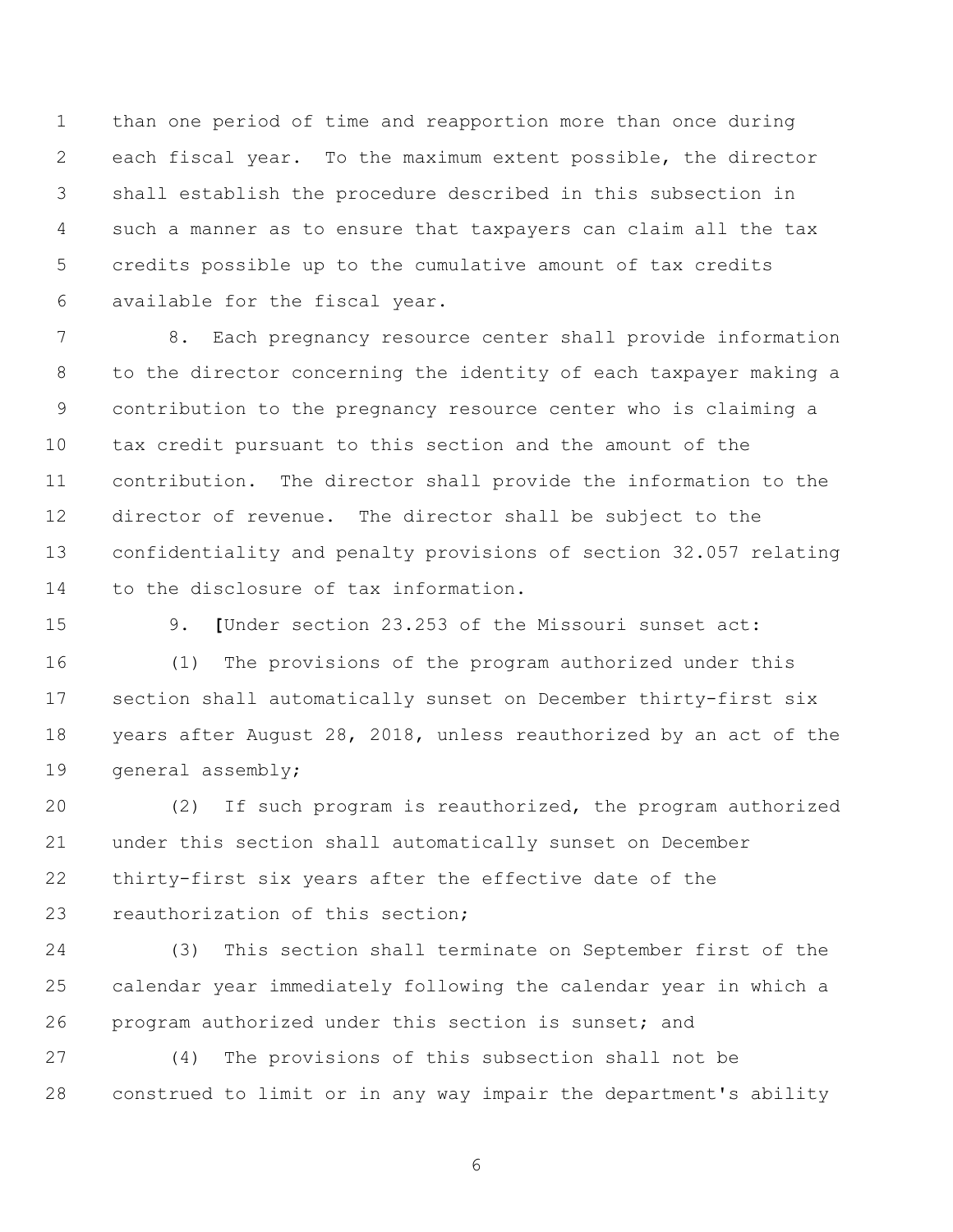to issue tax credits authorized on or before the date the program authorized under this section expires or a taxpayer's ability to redeem such tax credits.**]** The provisions of section 23.253 shall not apply to this section. 188.010. In recognition that Almighty God is the author of 6 life, that all men and women are "endowed by their Creator with certain unalienable Rights, that among these are Life", and that article I, section 2 of the Constitution of Missouri provides that all persons have a natural right to life, it is the intention of the general assembly of the state of Missouri to **[**grant**]**: (1) Defend the right to life **[**to**]** of all humans, born and unborn**[**, and to**]**; (2) Declare that the state and all of its political subdivisions are a "sanctuary of life" that protects pregnant women and their unborn children; and (3) Regulate abortion to the full extent permitted by the Constitution of the United States, decisions of the United States Supreme Court, and federal statutes. 188.015. As used in this chapter, the following terms mean: (1) "Abortion": (a) The act of using or prescribing any instrument, device, medicine, drug, or any other means or substance with the intent to destroy the life of an embryo or fetus in his or her mother's womb; or (b) The intentional termination of the pregnancy of a mother by using or prescribing any instrument, device, medicine, drug, or other means or substance with an intention other than to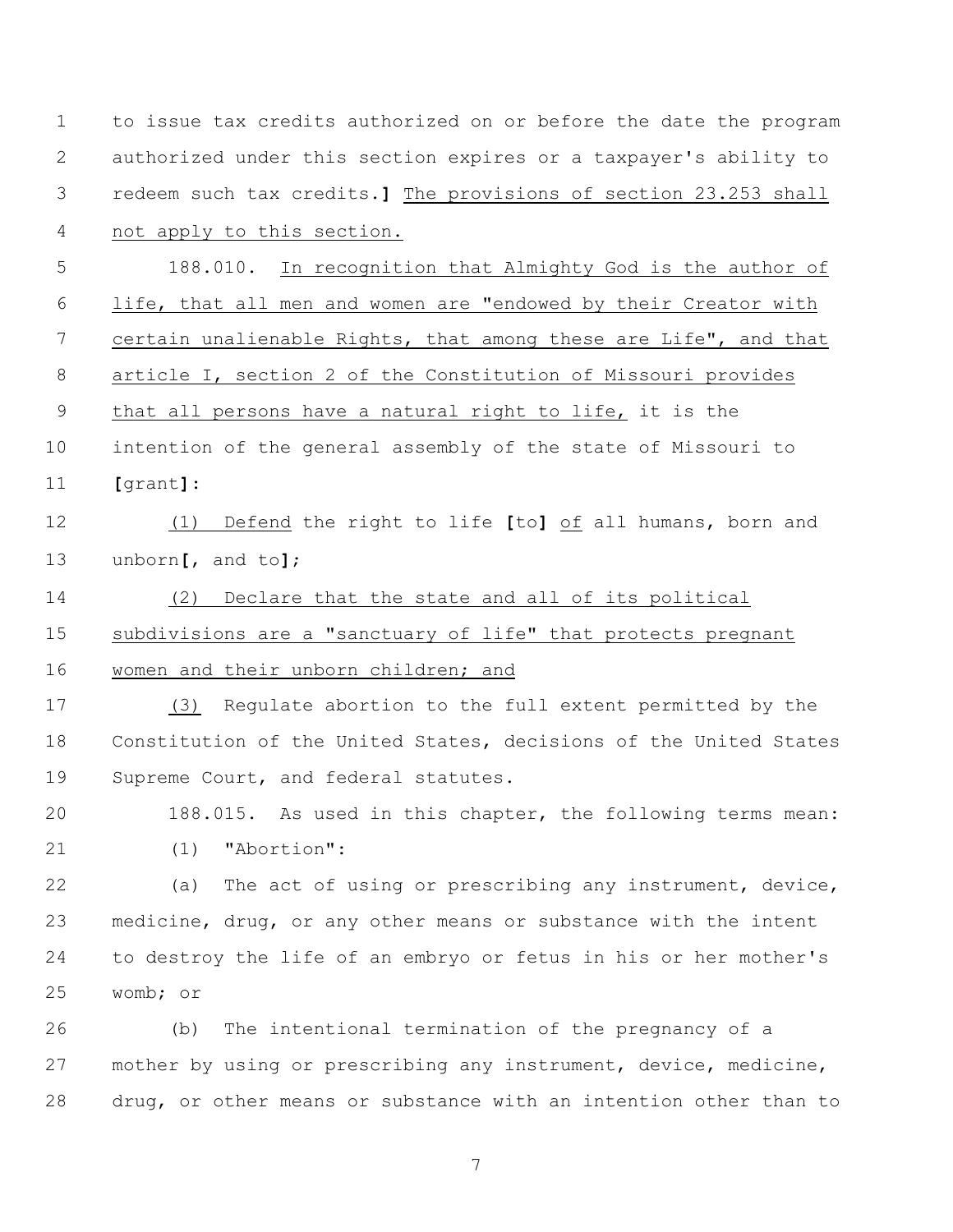increase the probability of a live birth or to remove a dead **[**or dying**]** unborn child;

 (2) "Abortion facility", a clinic, physician's office, or any other place or facility in which abortions are performed or 5 induced other than a hospital;

 (3) "Conception", the fertilization of the ovum of a female 7 by a sperm of a male;

 (4) "Department", the department of health and senior services;

 (5) "Down Syndrome", the same meaning as defined in section 191.923;

 (6) "Gestational age", length of pregnancy as measured from 13 the first day of the woman's last menstrual period;

 **[**(6)**]** (7) "Medical emergency", a condition which, based on reasonable medical judgment, so complicates the medical condition of a pregnant woman as to necessitate the immediate abortion of her pregnancy to avert the death of the pregnant woman or for which a delay will create a serious risk of substantial and irreversible physical impairment of a major bodily function of the pregnant woman;

 **[**(7)**]** (8) "Physician", any person licensed to practice medicine in this state by the state board of registration for the healing arts;

 **[**(8)**]** (9) "Reasonable medical judgment", a medical judgment that would be made by a reasonably prudent physician, knowledgeable about the case and the treatment possibilities with respect to the medical conditions involved;

**[**(9)**]** (10) "Unborn child", the offspring of human beings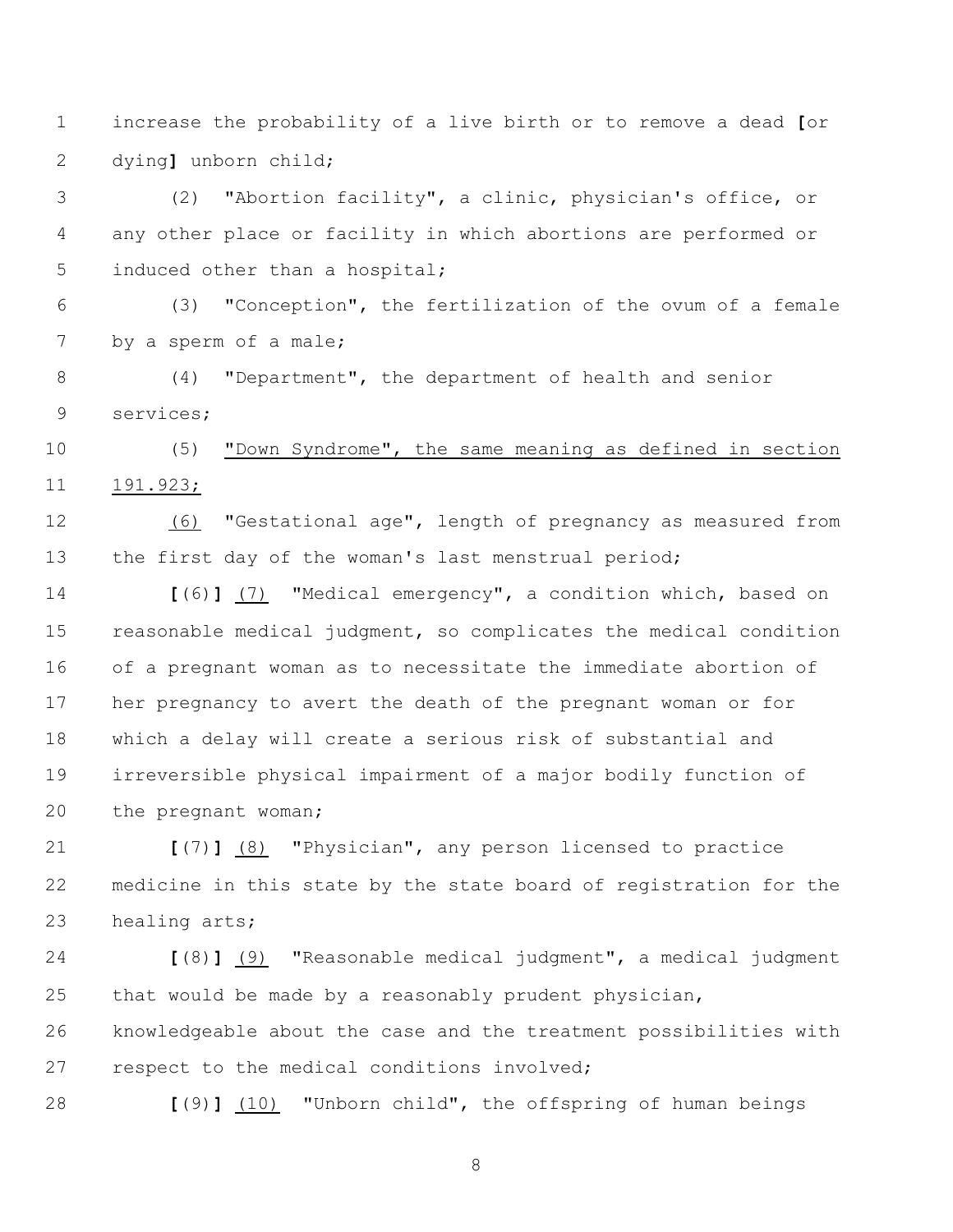from the moment of conception until birth and at every stage of its biological development, including the human conceptus, zygote, morula, blastocyst, embryo, and fetus;

 **[**(10)**]** (11) "Viability" or "viable", that stage of fetal development when the life of the unborn child may be continued indefinitely outside the womb by natural or artificial life-supportive systems;

 (12) "Viable pregnancy" or "viable intrauterine pregnancy", in the first trimester of pregnancy, an intrauterine pregnancy that can potentially result in a liveborn baby.

11 188.017. 1. This section shall be known and may be cited as the "Right to Life of the Unborn Child Act".

 2. Notwithstanding any other provision of law to the 14 contrary, no abortion shall be performed or induced upon a woman, 15 except in cases of medical emergency. Any person who knowingly performs or induces an abortion of an unborn child in violation of this subsection shall be guilty of a class B felony, as well as subject to suspension or revocation of his or her professional license by his or her professional licensing board. A woman upon whom an abortion is performed or induced in violation of this subsection shall not be prosecuted for a conspiracy to violate the provisions of this subsection.

 3. It shall be an affirmative defense for any person alleged to have violated the provisions of subsection 2 of this section that the person performed or induced an abortion because of a medical emergency. The defendant shall have the burden of persuasion that the defense is more probably true than not. 188.018. If any one or more provisions, sections,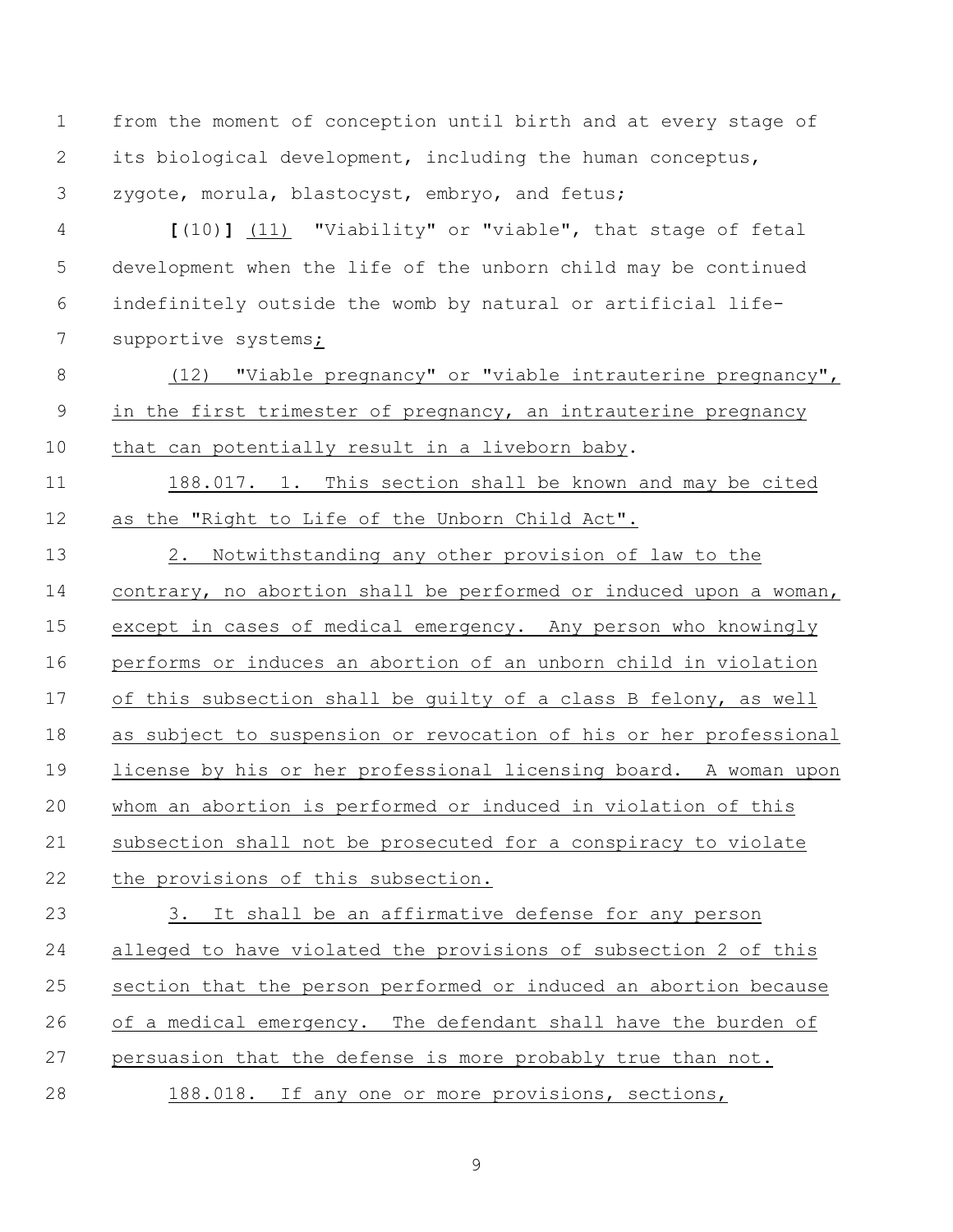| $\mathbf 1$    | subsections, sentences, clauses, phrases, or words of this        |
|----------------|-------------------------------------------------------------------|
| 2              | chapter or the application thereof to any person, circumstance,   |
| 3              | or period of gestational age is found to be unenforceable,        |
| $\overline{4}$ | unconstitutional, or invalid by a court of competent              |
| 5              | jurisdiction, the same is hereby declared to be severable and the |
| 6              | balance of this chapter shall remain effective notwithstanding    |
| 7              | such unenforceability, unconstitutionality, or invalidity. The    |
| $\,8\,$        | general assembly hereby declares that it would have passed each   |
| $\mathsf 9$    | provision, section, subsection, sentence, clause, phrase, or word |
| 10             | thereof, irrespective of the fact that any one or more            |
| 11             | provisions, sections, subsections, sentences, clauses, phrases,   |
| 12             | or words of this chapter, or the application of this chapter to   |
| 13             | any person, circumstance, or period of gestational age, would be  |
| 14             | declared unenforceable, unconstitutional, or invalid.             |
| 15             | 188.026. 1. This section and sections 188.056, 188.057,           |
| 16             | and 188.058 shall be known and may be cited as the "Missouri      |
| 17             | Stands for the Unborn Act".                                       |
| 18             | 2. In Roe v. Wade, 410 U.S. 113 (1973), certain information       |
| 19             | about the development of the unborn child, human pregnancy, and   |
| 20             | the effects of abortion was either not part of the record or was  |
| 21             | not available at the time. Since 1973, advances in medical and    |
| 22             | scientific technology have greatly expanded our knowledge of      |
| 23             | prenatal life and the effects of abortion on women. The general   |
| 24             | assembly of this state finds:                                     |
| 25             | (1) At conception, a new genetically distinct human being         |
| 26             | is formed;                                                        |
| 27             | The fact that the life of an individual human being<br>(2)        |
| 28             | begins at conception has long been recognized in Missouri law:    |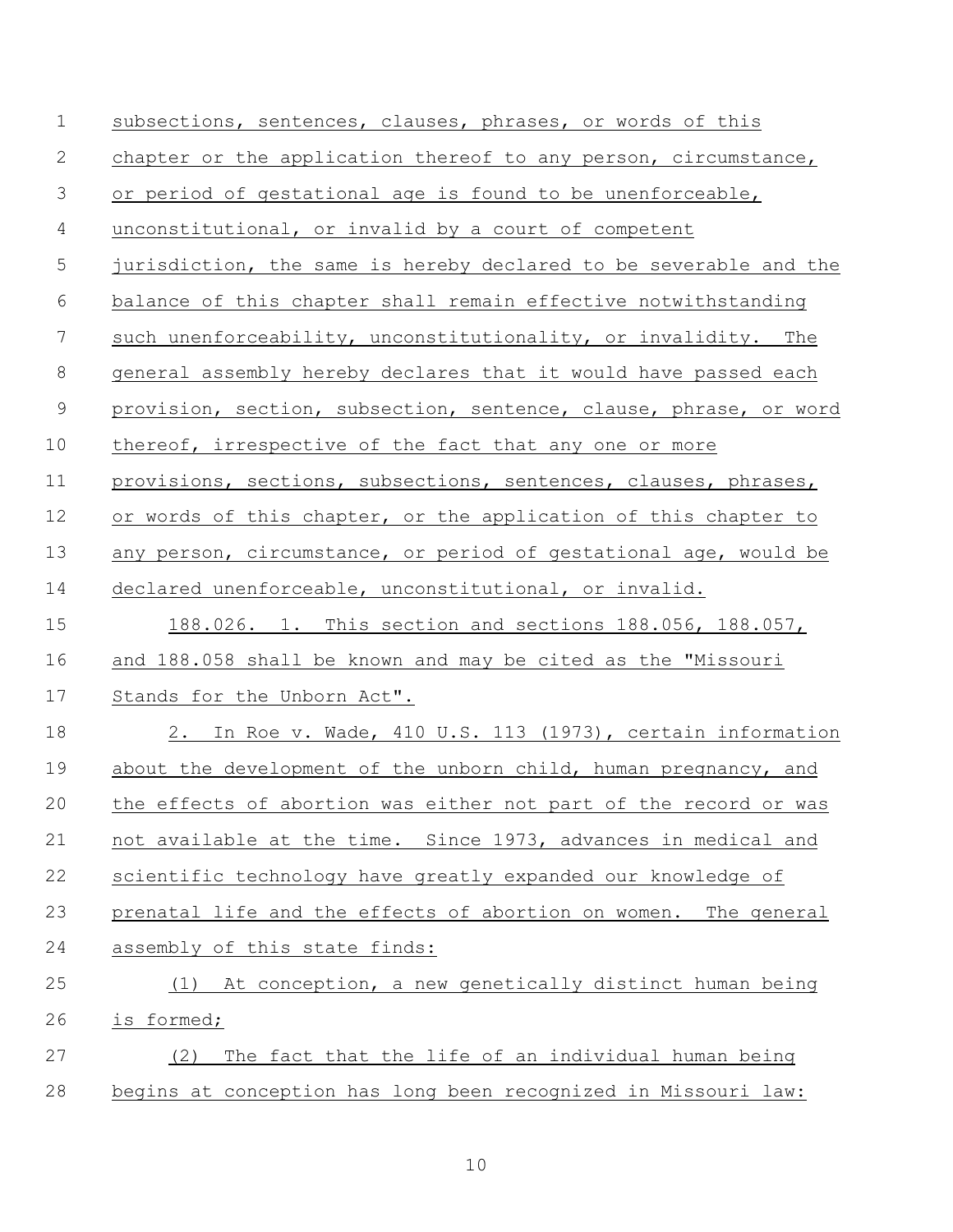| $\mathbf 1$  | "[T]he child is, in truth, alive from the moment of conception".  |
|--------------|-------------------------------------------------------------------|
| $\mathbf{2}$ | State v. Emerich, 13 Mo. App. 492, 495 (1883), affirmed, 87 Mo.   |
| 3            | 110 (1885). Under section 1.205, the general assembly has         |
| 4            | recognized that the life of each human being begins at conception |
| 5            | and that unborn children have protectable interests in life,      |
| 6            | health, and well-being;                                           |
| 7            | (3)<br>The first prohibition of abortion in Missouri was          |
| 8            | enacted in 1825. Since then, the repeal and reenactment of        |
| 9            | prohibitions of abortion have made distinctions with respect to   |
| 10           | penalties for performing or inducing abortion on the basis of     |
| 11           | "quickening"; however, the unborn child was still protected from  |
| 12           | conception onward;                                                |
| 13           | In ruling that Missouri's prohibition on abortion was<br>(4)      |
| 14           | constitutional in 1972, the Missouri supreme court accepted as a  |
| 15           | stipulation of the parties that "'[i]nfant Doe, Intervenor        |
| 16           | Defendant in this case, and all other unborn children have all    |
| 17           | the qualities and attributes of adult human persons differing     |
| 18           | only in age or maturity. Medically, human life is a continuum     |
| 19           | from conception to death."" Rodgers v. Danforth, 486 S.W.2d 258,  |
| 20           | $259(1972)$ ;                                                     |
| 21           | (5) In Webster v. Reproductive Health Services, 492 U.S.          |
| 22           | 490 (1989), the Supreme Court, while considering the "preamble"   |
| 23           | that set forth "findings" in section 1.205, stated: "We think     |
| 24           | the extent to which the preamble's language might be used to      |
| 25           | interpret other state statutes or regulations is something that   |
| 26           | only the courts of Missouri can definitively decide. State law    |
| 27           | has offered protections to unborn children in tort and probate    |
| 28           | law". Id. at 506. Since Webster, Missouri courts have construed   |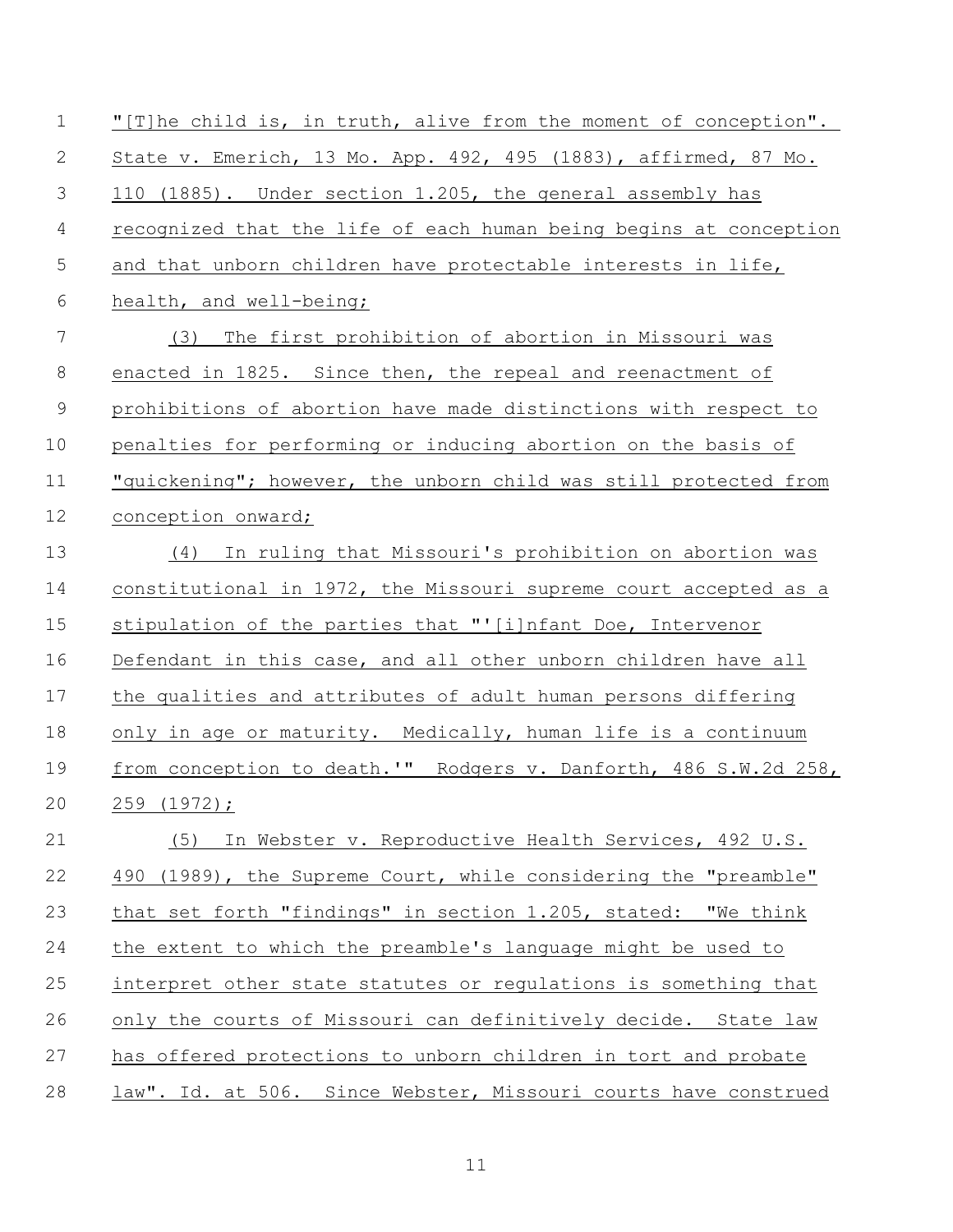section 1.205 and have consistently found that an unborn child is a person for purposes of Missouri's homicide and assault laws when the unborn child's mother was killed or assaulted by another person. Section 1.205 has even been found applicable to the manslaughter of an unborn child who was eight weeks gestational age or earlier. State v. Harrison, 390 S.W.3d 927 (Mo. Ct. App. 2013); (6) In medicine, a special emphasis is placed on the heartbeat. The heartbeat is a discernible sign of life at every stage of human existence. During the fifth week of gestational age, an unborn child's heart begins to beat and blood flow begins 12 during the sixth week; (7) Depending on the ultrasound equipment being used, the unborn child's heartbeat can be visually detected as early as six to eight weeks gestational age. By about twelve weeks gestational age, the unborn child's heartbeat can consistently be made audible through the use of a handheld Doppler fetal heart rate device; (8) Confirmation of a pregnancy can be indicated through the detection of the unborn child's heartbeat, while the absence of a heartbeat can be an indicator of the death of the unborn child if the child has reached the point of development when a 23 heartbeat should be detectable; (9) Heart rate monitoring during pregnancy and labor is 25 utilized to measure the heart rate and rhythm of the unborn child, at an average rate between one hundred ten and one hundred sixty beats per minute, and helps determine the health of the unborn child;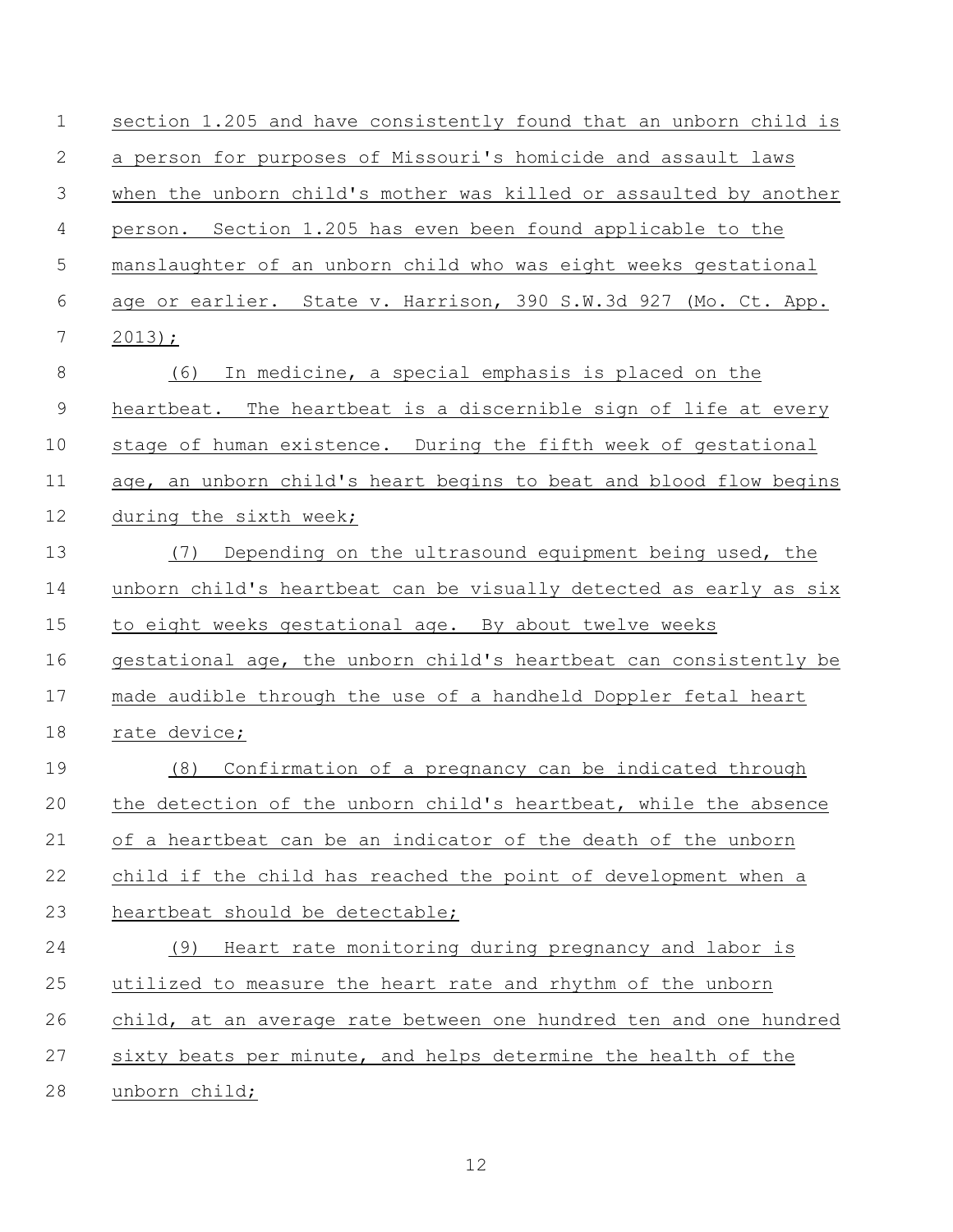| $\mathbf 1$  | (10)<br>The Supreme Court in Roe discussed "the difficult         |
|--------------|-------------------------------------------------------------------|
| $\mathbf{2}$ | question of when life begins" and wrote: "[p] hysicians and their |
| 3            | scientific colleagues have regarded [quickening] with less        |
| 4            | interest and have tended to focus either upon conception, upon    |
| 5            | live birth, or upon the interim point at which the fetus becomes  |
| 6            | viable', that is, potentially able to live outside the mother's   |
| 7            | womb, albeit with artificial aid". Roe, 410 U.S. at 160. Today,   |
| $\,8\,$      | however, physicians' and scientists' interests on life in the     |
| $\mathsf 9$  | womb also focus on other markers of development in the unborn     |
| 10           | child, including, but not limited to, presence of a heartbeat,    |
| 11           | brain development, a viable pregnancy or viable intrauterine      |
| 12           | pregnancy during the first trimester of pregnancy, and the        |
| 13           | ability to experience pain;                                       |
| 14           | In Planned Parenthood of Central Missouri v. Danforth,<br>(11)    |
| 15           | 428 U.S. 52 (1976), the Supreme Court noted that "we recognized   |
| 16           | in Roe that viability was a matter of medical judgment, skill,    |
| 17           | and technical ability, and we preserved the flexibility of the    |
| 18           | term". Id. at 64. Due to advances in medical technology and       |
| 19           | diagnoses, present-day physicians and scientists now describe the |
| 20           | viability of an unborn child in an additional manner, by          |
| 21           | determining whether there is a viable pregnancy or viable         |
| 22           | intrauterine pregnancy during the first trimester of pregnancy;   |
| 23           | (12)<br>While the overall risk of miscarriage after clinical      |
| 24           | recognition of pregnancy is twelve to fifteen percent, the        |
| 25           | incidence decreases significantly if cardiac activity in the      |
| 26           | unborn child has been confirmed. The detection of a heartbeat in  |
| 27           | an unborn child is a reliable indicator of a viable pregnancy and |
| 28           | that the unborn child will likely survive to birth, especially if |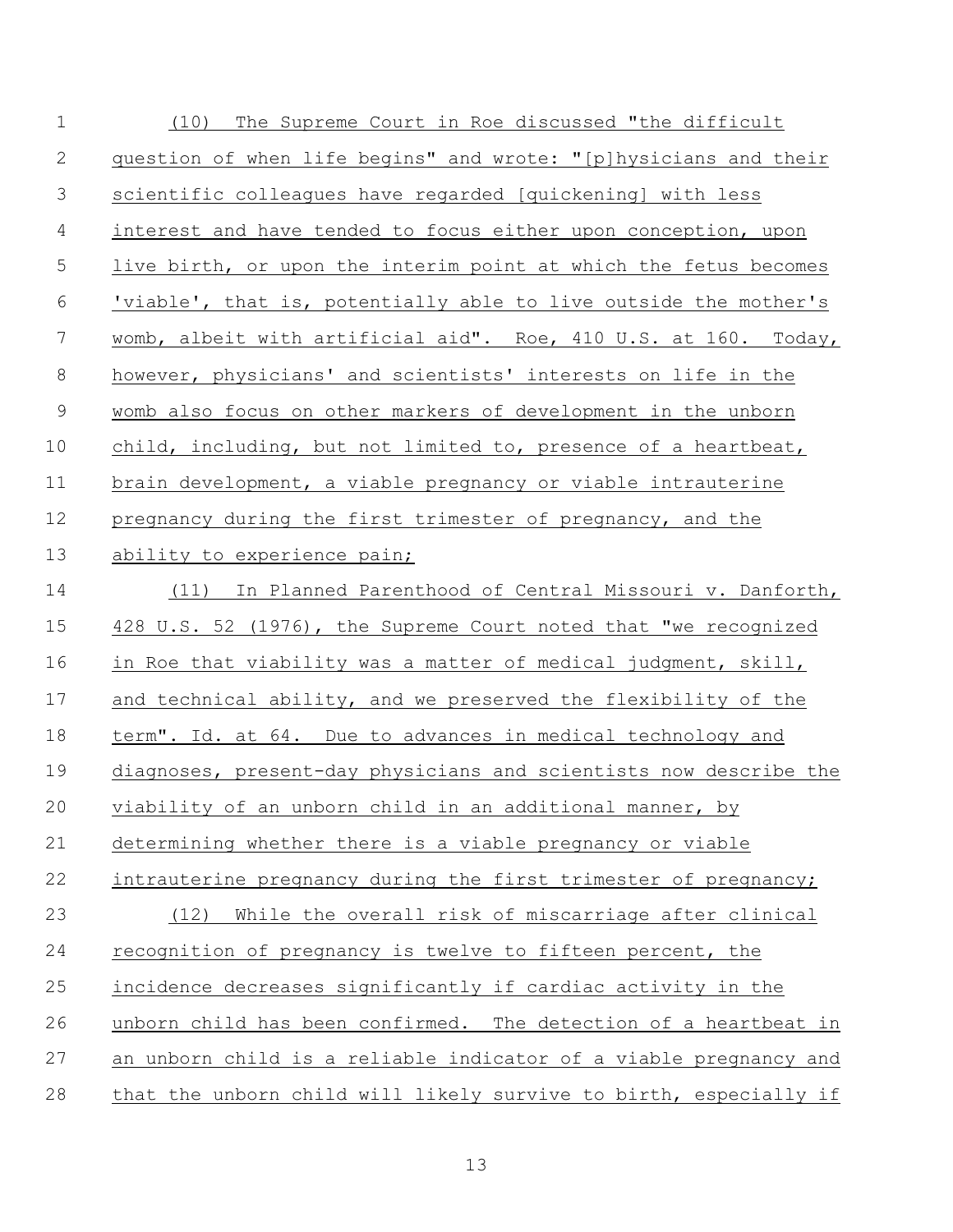presenting for a prenatal visit at eight weeks gestational age or later. For asymptomatic women attending a first prenatal visit between six and eleven weeks gestational age where a heartbeat was confirmed through an ultrasound, the subsequent risk of miscarriage is one and six-tenths percent. Although the risk is higher at six weeks gestational age at nine and four-tenths percent, it declines rapidly to one and five-tenths percent at eight weeks gestational age, and less than one percent at nine weeks gestational age or later; (13) The presence of a heartbeat in an unborn child represents a more definable point of ascertaining survivability than the ambiguous concept of viability that has been adopted by 13 the Supreme Court, especially since if a heartbeat is detected at 14 eight weeks gestational age or later in a normal pregnancy, there is likely to be a viable pregnancy and there is a high 16 probability that the unborn child will survive to birth; (14) The placenta begins developing during the early first trimester of pregnancy and performs a respiratory function by making oxygen supply to and carbon dioxide removal from the unborn child possible later in the first trimester and throughout 21 the second and third trimesters of pregnancy; (15) By the fifth week of gestation, the development of the brain of the unborn child is underway. Brain waves have been measured and recorded as early as the eighth week of gestational age in children who were removed during an ectopic pregnancy or hysterectomy. Fetal magnetic resonance imaging (MRI) of an unborn child's brain is used during the second and third trimesters of pregnancy and brain activity has been observed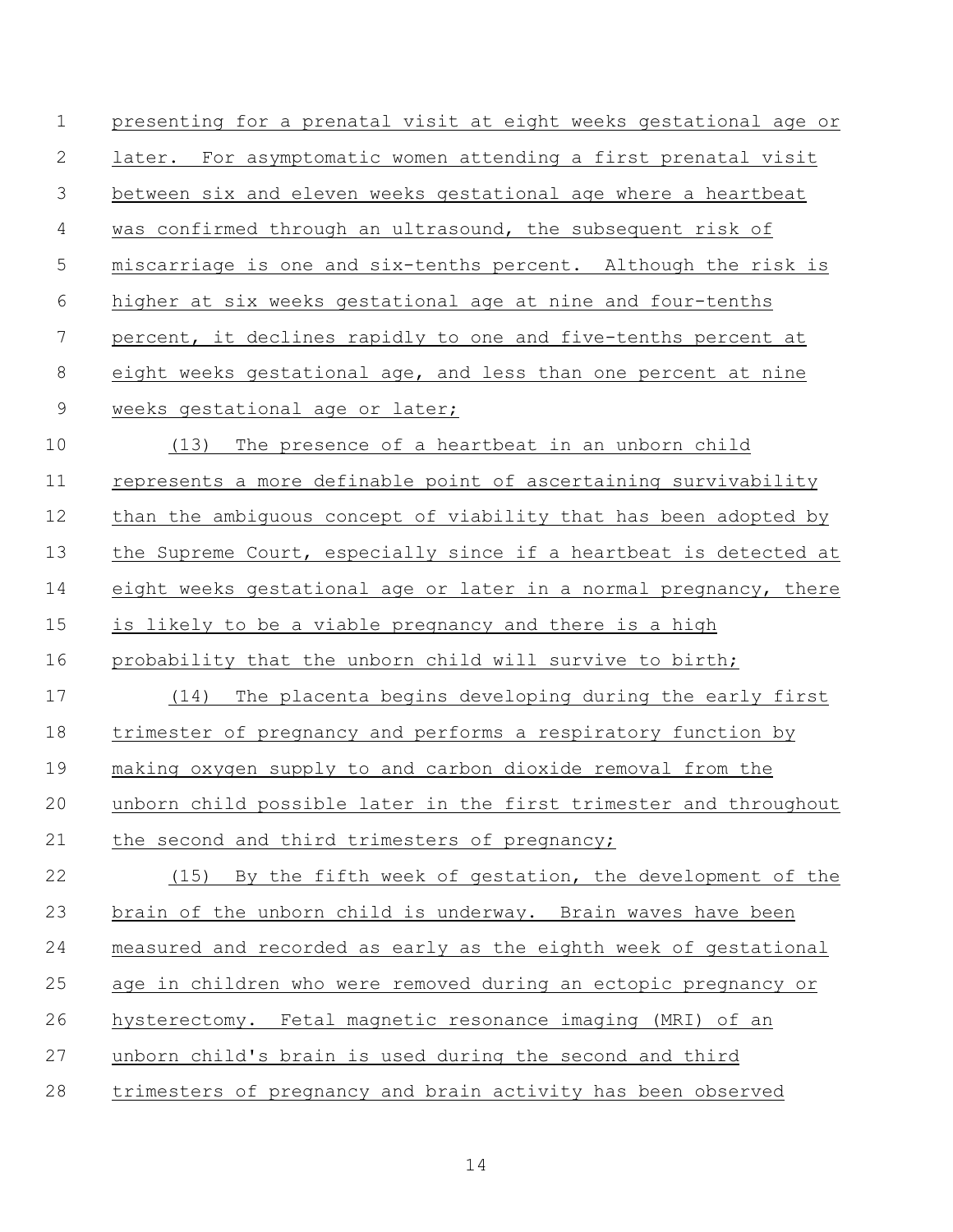1 using MRI;

| $\mathbf{2}$   | Missouri law identifies the presence of circulation,<br>(16)      |
|----------------|-------------------------------------------------------------------|
| $\mathfrak{Z}$ | respiration, and brain function as indicia of life under section  |
| $\overline{4}$ | 194.005, as the presence of circulation, respiration, and brain   |
| 5              | function indicates that such person is not legally dead, but is   |
| 6              | legally alive;                                                    |
| $\overline{7}$ | (17)<br>Unborn children at eight weeks gestational age show       |
| $8\,$          | spontaneous movements, such as a twitching of the trunk and       |
| $\mathcal{G}$  | developing limbs. It has been reported that unborn children at    |
| 10             | this stage show reflex responses to touch. The perioral area is   |
| 11             | the first part of the unborn child's body to respond to touch at  |
| 12             | about eight weeks gestational age and by fourteen weeks           |
| 13             | gestational age most of the unborn child's body is responsive to  |
| 14             | touch;                                                            |
| 15             | (18) Peripheral cutaneous sensory receptors, the receptors        |
| 16             | that feel pain, develop early in the unborn child. They appear    |
| 17             | in the perioral cutaneous area at around seven to eight weeks     |
| 18             | gestational age, in the palmar regions at ten to ten and a half   |
| 19             | weeks gestational age, the abdominal wall at fifteen weeks        |
| 20             | gestational age, and over all of the unborn child's body at       |
| 21             | sixteen weeks gestational age;                                    |
| 22             | Substance P, a peptide that functions as a<br>(19)                |
| 23             | neurotransmitter, especially in the transmission of pain, is      |
| 24             | present in the dorsal horn of the spinal cord of the unborn child |
| 25             | at eight to ten weeks gestational age. Enkephalins, peptides      |
| 26             | that play a role in neurotransmission and pain modulation, are    |
| 27             | present in the dorsal horn at twelve to fourteen weeks            |
| 28             | gestational age;                                                  |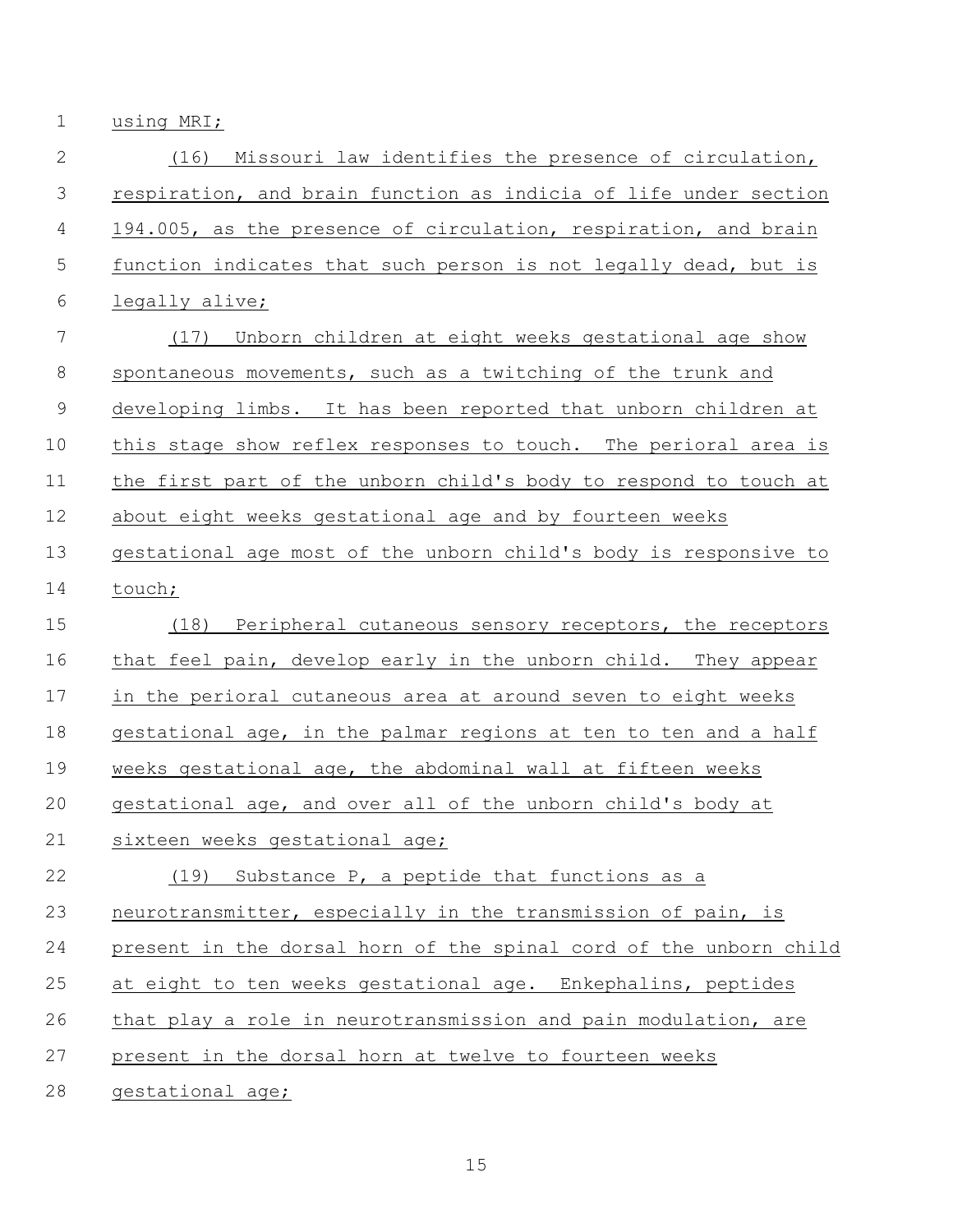| $\mathbf 1$ | When intrauterine needling is performed on an unborn<br>(20)       |
|-------------|--------------------------------------------------------------------|
| 2           | child at sixteen weeks gestational age or later, the reaction to   |
| 3           | this invasive stimulus is blood flow redistribution to the brain.  |
| 4           | Increased blood flow to the brain is the same type of stress       |
| 5           | response seen in a born child and an adult;                        |
| 6           | (21) By sixteen weeks gestational age, pain transmission           |
| 7           | from a peripheral receptor to the cortex is possible in the        |
| 8           | unborn child;                                                      |
| $\mathsf 9$ | (22) Physicians provide anesthesia during in utero                 |
| 10          | treatment of unborn children as early as sixteen weeks             |
| 11          | gestational age for certain procedures, including those to         |
| 12          | correct fetal urinary tract obstruction. Anesthesia is             |
| 13          | administered by ultrasound-quided injection into the arm or leg    |
| 14          | of the unborn child;                                               |
| 15          | (23) A leading textbook on prenatal development of the             |
| 16          | human brain states, "It may be concluded that, although            |
| 17          | nociperception (the actual perception of pain) awaits the          |
| 18          | appearance of consciousness, nociception (the experience of pain)  |
| 19          | is present some time before birth. In the absence of disproof,     |
| 20          | it is merely prudent to assume that pain can be experienced even   |
| 21          | early in prenatal life (Dr. J. Wisser, Zürich): the fetus should   |
| 22          | be given the benefit of the doubt". Ronan O'Rahilly & Fabiola      |
| 23          | Müller. The Embryonic Human Brain: An Atlas of Developmental       |
| 24          | Stages (3d ed. 2005);                                              |
| 25          | (24) By fourteen or fifteen weeks gestational age or later,        |
| 26          | the predominant abortion method in Missouri is dilation and        |
| 27          | evacuation ( $D \& E$ ). The $D \& E$ abortion method includes the |
| 28          | dismemberment, disarticulation, and exsanguination of the unborn   |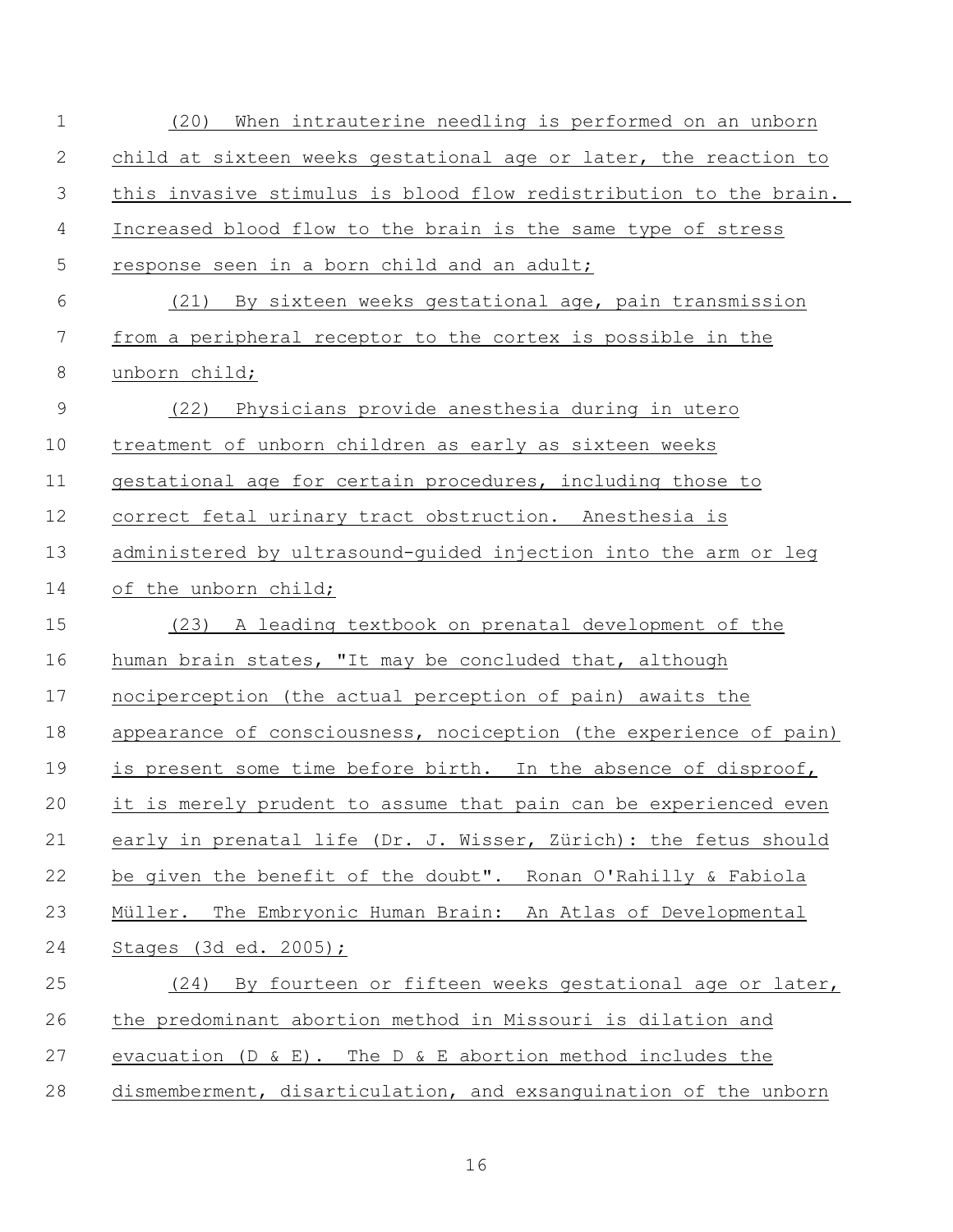1 child, causing the unborn child's death;

 (25) The Supreme Court acknowledged in Gonzales v. Carhart, 550 U.S. 124, 160 (2007), that "the standard D & E is in some respects as brutal, if not more, than the intact D & E" partial birth abortion method banned by Congress and upheld as facially constitutional by the Supreme Court, even though the federal ban was applicable both before and after viability and had no 8 exception for the health of the mother; (26) Missouri's ban on the partial birth abortion method, section 565.300, is in effect because of Gonzales v. Carhart and the Supreme Court's subsequent decision in Nixon v. Reproductive Health Services of Planned Parenthood of the St. Louis Region, 13 Inc., 550 U.S. 901 (2007), to vacate and remand to the appellate court the prior invalidation of section 565.300. Since section 565.300, like Congress' ban on partial birth abortion, is applicable both before and after viability, there is ample precedent for the general assembly to constitutionally prohibit the brutal D & E abortion method at fourteen weeks gestational age or later, even before the unborn child is viable, with a 20 medical emergency exception; (27) In Roper v. Simmons, 543 U.S. 551 (2005), the Supreme Court determined that "evolving standards of decency" dictated that a Missouri statute allowing the death penalty for a conviction of murder in the first degree for a person under eighteen years of age when the crime was committed was unconstitutional under the Eighth and Fourteenth Amendments to the United States Constitution because it violated the prohibition against "cruel and unusual punishments";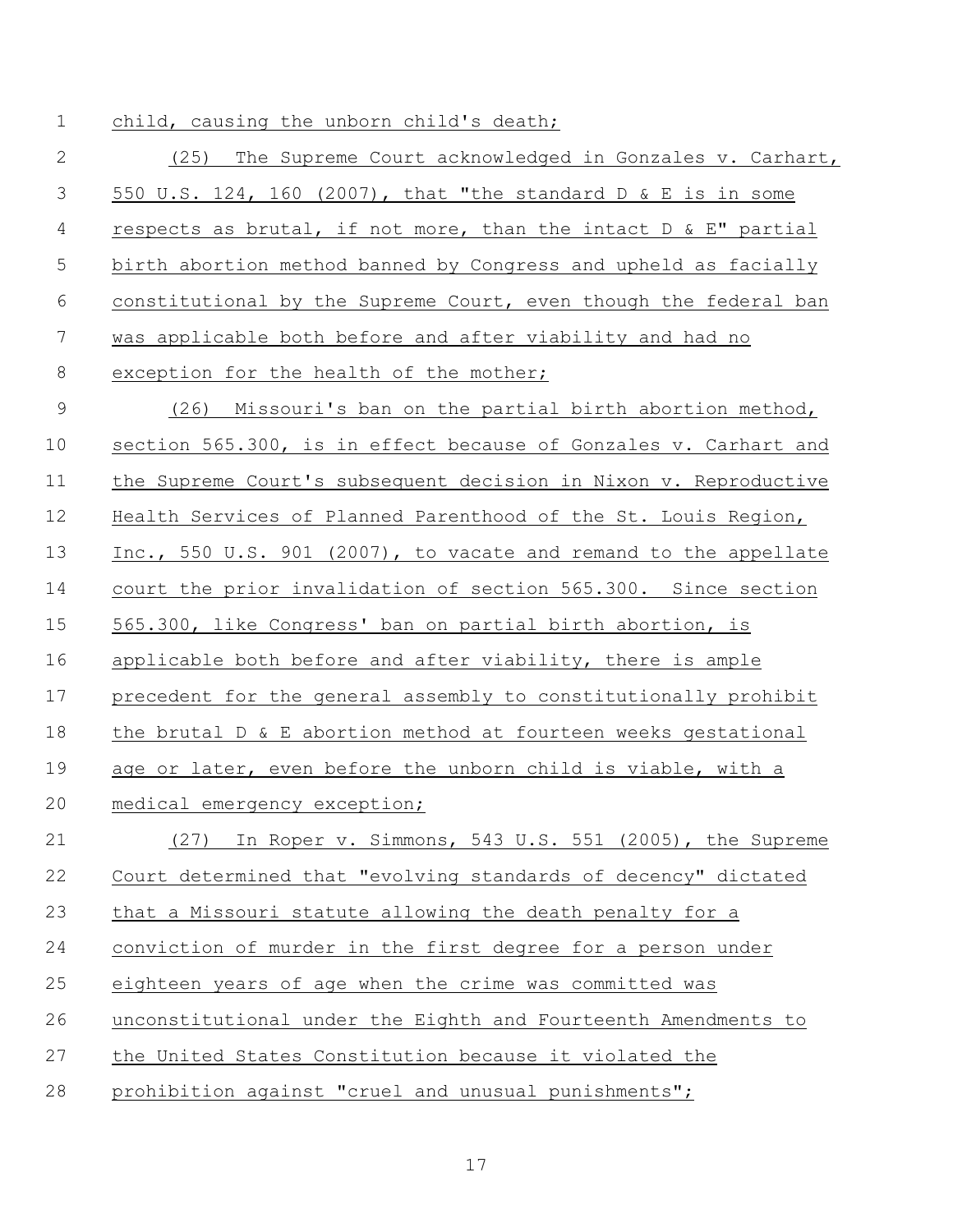| $\mathbf 1$    | (28) In Bucklew v. Precythe, 139 S. Ct. 1112, 1123 (2019),        |
|----------------|-------------------------------------------------------------------|
| $\mathbf{2}$   | the Supreme Court noted that "'[d]isgusting' practices" like      |
| 3              | disemboweling and quartering "readily qualified as 'cruel and     |
| $\overline{4}$ | unusual', as a reader at the time of the Eighth Amendment's       |
| 5              | adoption would have understood those words";                      |
| 6              | (29) Evolving standards of decency dictate that Missouri          |
| 7              | should prohibit the brutal and painful D & E abortion method at   |
| 8              | fourteen weeks gestational age or later, with a medical emergency |
| $\mathcal{G}$  | exception, because if a comparable method of killing was used on: |
| 10             | (a) A person convicted of murder in the first degree, it          |
| 11             | would be cruel and unusual punishment; or                         |
| 12             | An animal, it would be unlawful under state law because<br>(b)    |
| 13             | it would not be a humane method, humane euthanasia, or humane     |
| 14             | killing of certain animals under chapters 273 and 578;            |
| 15             | (30)<br>In Roper, the Supreme Court also found that "[i]t is      |
| 16             | proper that we acknowledge the overwhelming weight of             |
| 17             | international opinion against the juvenile death penalty The      |
| 18             | opinion of the world community, while not controlling our         |
| 19             | outcome, does provide respected and significant confirmation for  |
| 20             | our own conclusions". Roper, 543 U.S. at 578. In its opinion,     |
| 21             | the Supreme Court was instructed by "international covenants      |
| 22             | prohibiting the juvenile death penalty", such as the              |
| 23             | International Covenant on Civil and Political Rights, 999         |
| 24             | U.N.T.S. 171. Id. at 577;                                         |
| 25             | (31) The opinion of the world community, reflected in the         |
| 26             | laws of the United Nation's 193-member states and six other       |
| 27             | entities, is that in most countries, most abortions are           |
| 28             | prohibited after twelve weeks gestational age or later;           |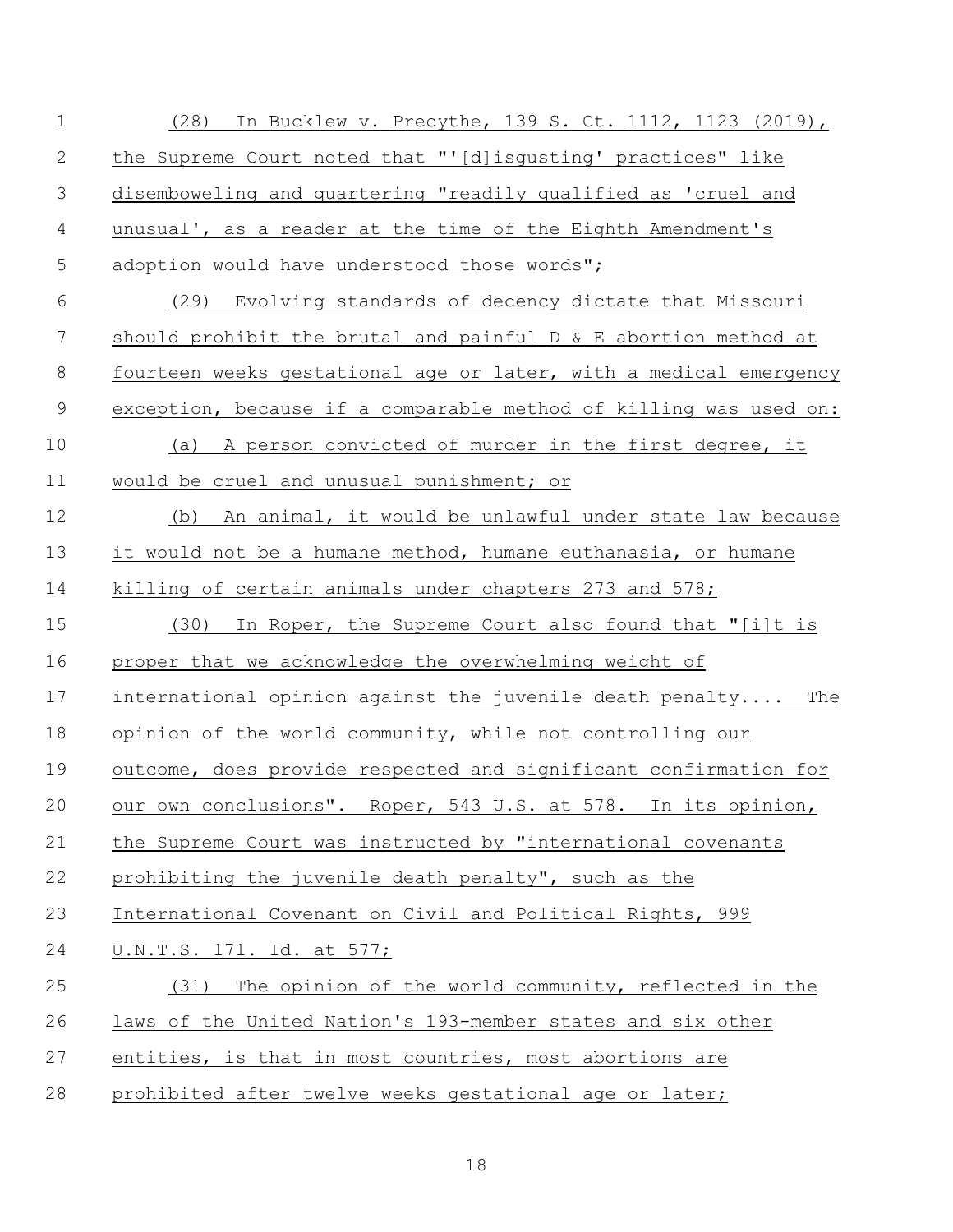| $\mathbf 1$ | The opinion of the world community is also shared by<br>(32)      |
|-------------|-------------------------------------------------------------------|
| 2           | most Americans, who believe that most abortions in the second and |
| 3           | third trimesters of pregnancy should be illegal, based on polling |
| 4           | that has remained consistent since 1996;                          |
| 5           | (33)<br>Abortion procedures performed later in pregnancy have     |
| 6           | a higher medical risk for women. Compared to an abortion at       |
| 7           | eight weeks gestational age or earlier, the relative risk         |
| $\,8\,$     | increases exponentially at later gestational ages. The relative   |
| $\mathsf 9$ | risk of death for a pregnant woman who had an abortion performed  |
| 10          | or induced upon her at:                                           |
| 11          | Eleven to twelve weeks gestational age is between three<br>(a)    |
| 12          | and four times higher than an abortion at eight weeks gestational |
| 13          | age or earlier;                                                   |
| 14          | Thirteen to fifteen weeks gestational age is almost<br>(b)        |
| 15          | fifteen times higher than an abortion at eight weeks gestational  |
| 16          | age or earlier;                                                   |
| 17          | Sixteen to twenty weeks gestational age is almost<br>(C)          |
| 18          | thirty times higher than an abortion at eight weeks gestational   |
| 19          | age or earlier; and                                               |
| 20          | Twenty-one weeks gestational age or later is more than<br>(d)     |
| 21          | seventy-five times higher than an abortion at eight weeks         |
| 22          | gestational age or earlier;                                       |
| 23          | In addition to the short-term risks of an abortion,<br>(34)       |
| 24          | studies have found that the long-term physical and psychological  |
| 25          | consequences of abortion for women include, but are not limited   |
| 26          | to, an increased risk of preterm birth, low birthweight babies,   |
| 27          | and placenta previa in subsequent pregnancies, as well as serious |
| 28          | behavioral health issues. These risks increase as abortions are   |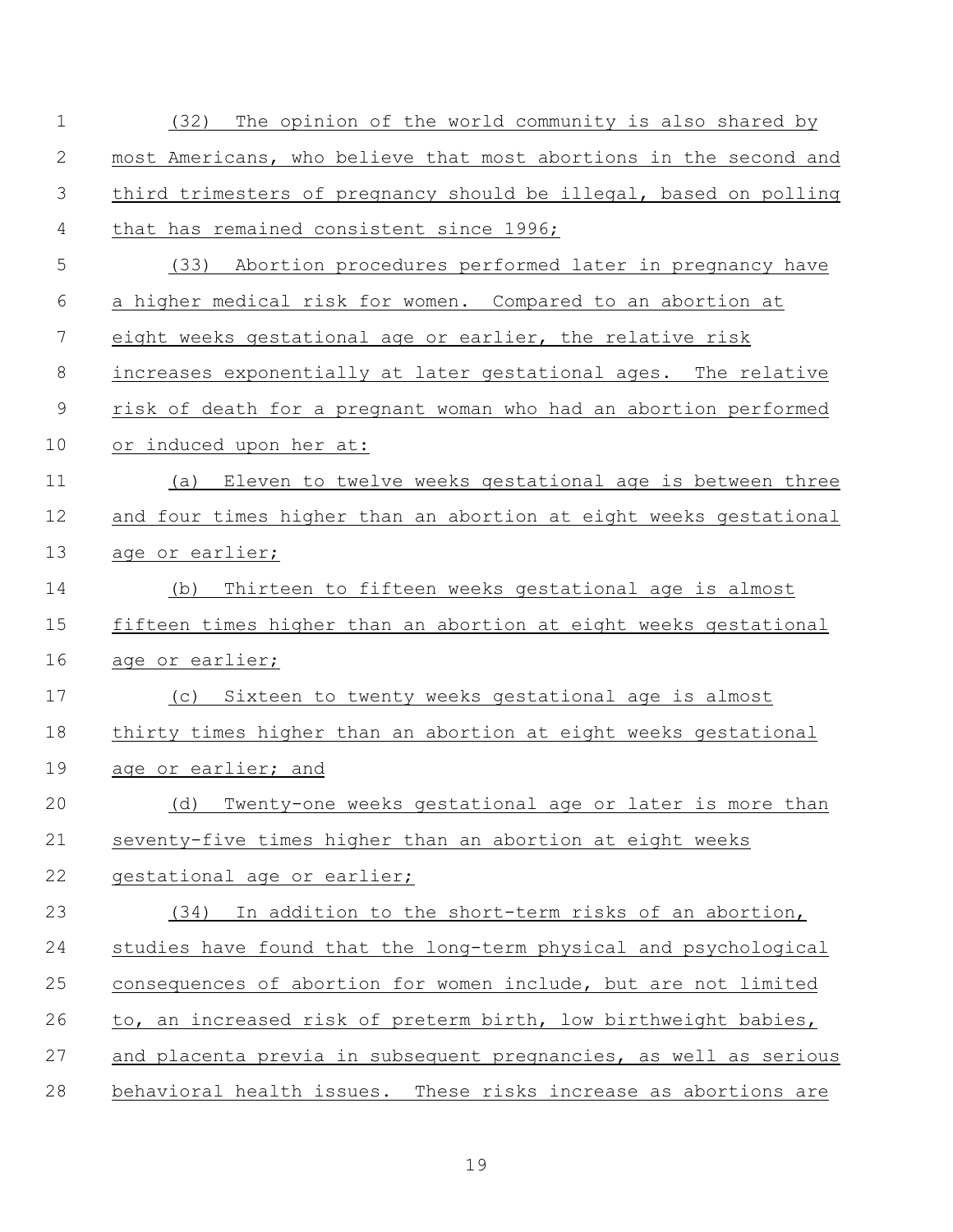| $\mathbf 1$    | performed or induced at later gestational ages. These             |
|----------------|-------------------------------------------------------------------|
| $\mathbf{2}$   | consequences of an abortion have a detrimental effect not only on |
| $\mathcal{S}$  | women, their children, and their families, but also on an already |
| $\overline{4}$ | burdened health care system, taxpayers, and the workforce;        |
| 5              | (35) A large percentage of women who have an abortion             |
| 6              | performed or induced upon them in Missouri each year are at less  |
| 7              | than eight weeks gestational age, a large majority are at less    |
| 8              | than fourteen weeks gestational age, a larger majority are at     |
| $\mathsf 9$    | less than eighteen weeks gestational age, and an even larger      |
| 10             | majority are at less than twenty weeks gestational age. A         |
| 11             | prohibition on performing or inducing an abortion at eight weeks  |
| 12             | gestational age or later, with a medical emergency exception,     |
| 13             | does not amount to a substantial obstacle to a large fraction of  |
| 14             | women for whom the prohibition is relevant, which is pregnant     |
| 15             | women in Missouri who are seeking an abortion while not           |
| 16             | experiencing a medical emergency. The burden that a prohibition   |
| 17             | on performing or inducing an abortion at eight, fourteen,         |
| 18             | eighteen, or twenty weeks gestational age or later, with a        |
| 19             | medical emergency exception, might impose on abortion access, is  |
| 20             | outweighed by the benefits conferred upon the following:          |
| 21             | Women more advanced in pregnancy who are at greater<br>(a)        |
| 22             | risk of harm from abortion;                                       |
| 23             | Unborn children at later stages of development;<br>(b)            |
| 24             | The medical profession, by preserving its integrity and<br>(C)    |
| 25             | fulfilling its commitment to do no harm; and                      |
| 26             | Society, by fostering respect for human life, born and<br>(d)     |
| 27             | unborn, at all stages of development, and by lessening societal   |
| 28             | tolerance of violence against innocent human life;                |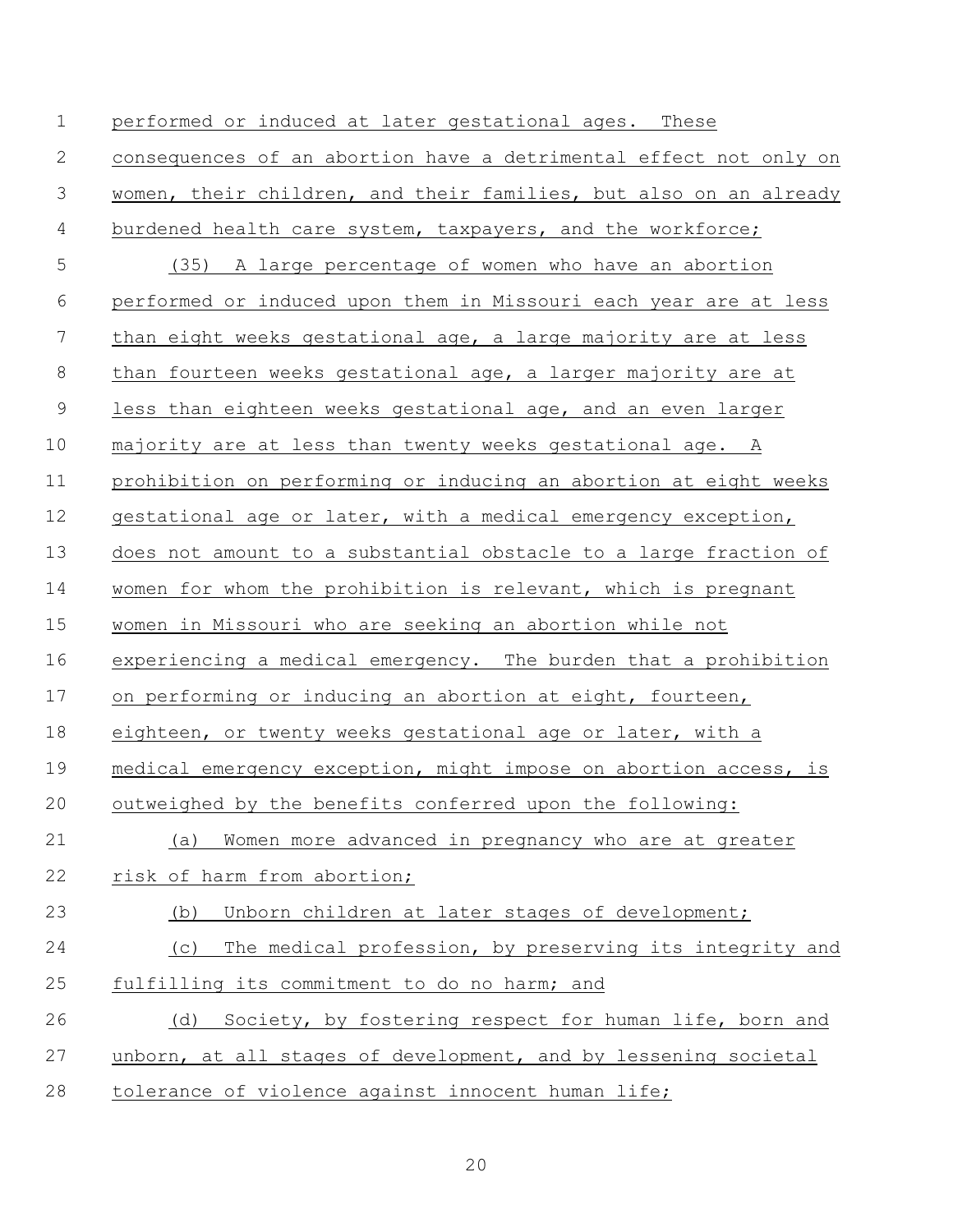| $\mathbf 1$    | (36) In Webster, the Supreme Court noted, in upholding a          |
|----------------|-------------------------------------------------------------------|
| $\mathbf{2}$   | Missouri statute, "that there may be a 4-week error in estimating |
| $\mathfrak{Z}$ | gestational age". Webster, 492 U.S. at 516. Thus, an unborn       |
| $\overline{4}$ | child thought to be eight weeks gestational age might in fact be  |
| 5              | twelve weeks gestational age, when an abortion poses a greater    |
| 6              | risk to the woman and the unborn child is considerably more       |
| $\overline{7}$ | developed. An unborn child at fourteen weeks gestational age      |
| 8              | might be eighteen weeks gestational age and an unborn child at    |
| $\mathsf 9$    | eighteen weeks gestational age might be twenty-two weeks          |
| 10             | gestational age, when an abortion poses a greater risk to the     |
| 11             | woman, the unborn child is considerably more developed, the       |
| 12             | abortion method likely to be employed is more brutal, and the     |
| 13             | risk of pain experienced by the unborn child is greater. An       |
| 14             | unborn child at twenty weeks gestational age might be twenty-four |
| 15             | weeks gestational age, when an abortion poses a greater risk to   |
| 16             | the woman, the unborn child is considerably more developed, the   |
| 17             | abortion method likely to be employed is more brutal, the risk of |
| 18             | pain experienced by the unborn child is greater, and the unborn   |
| 19             | child may be viable.                                              |
| 20             | The state of Missouri is bound by Article VI, Clause 2<br>3.      |
| 21             | of the Constitution of the United States that "all treaties made, |
| 22             | or which shall be made, under the authority of the United States, |
| 23             | shall be the supreme law of the land". One such treaty is the     |
| 24             | International Covenant on Civil and Political Rights, entered     |
| 25             | into force on March 23, 1976, and adopted by the United States on |
| 26             | September 8, 1992. In ratifying the Covenant, the United States   |
| 27             | declared that while the provisions of Articles 1 through 27 of    |
| 28             | the Covenant are not self-executing, the United States'           |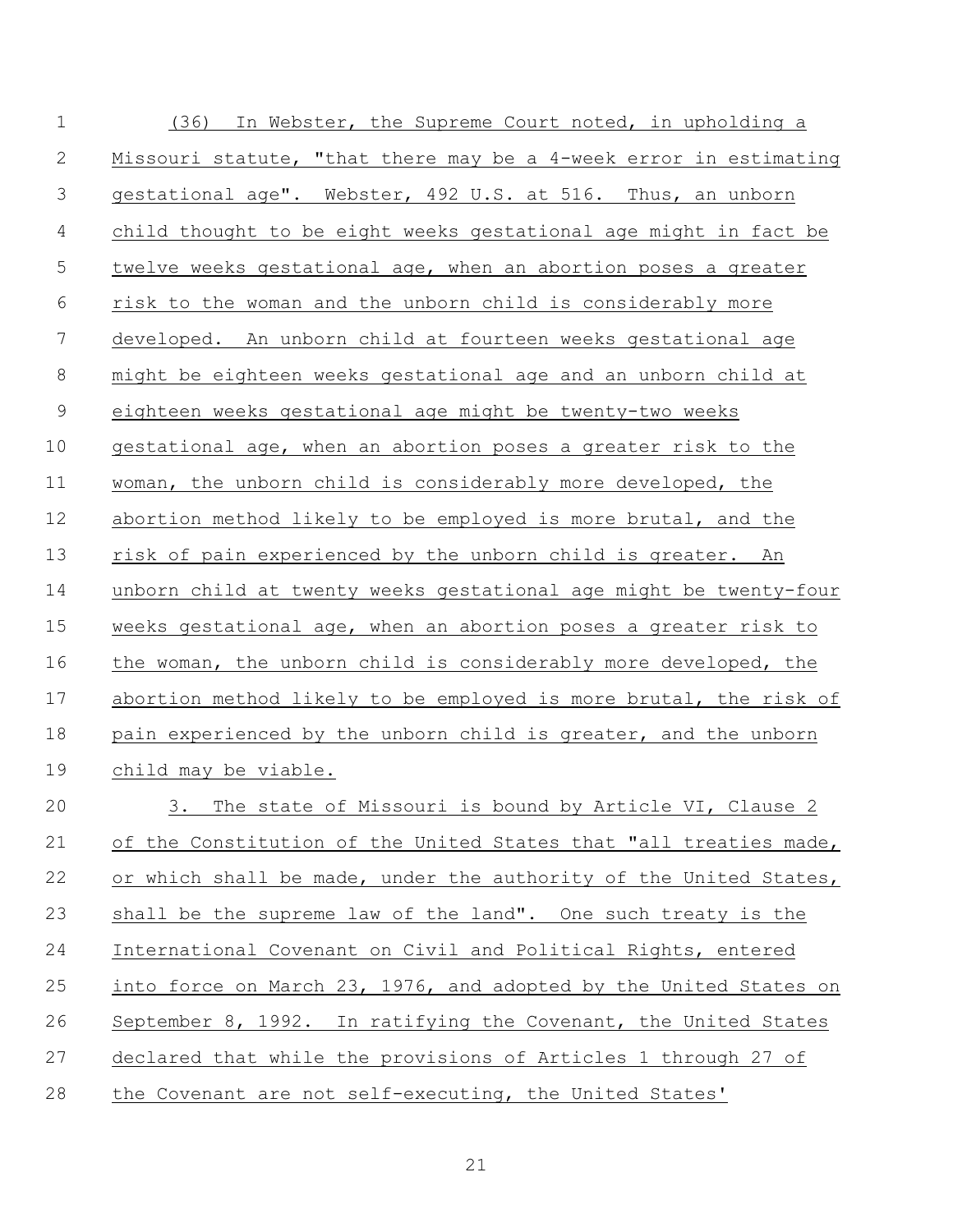| $\mathbf 1$ | understanding is that state governments share responsibility with |
|-------------|-------------------------------------------------------------------|
| 2           | the federal government in implementing the Covenant.              |
| 3           | 4. Article 6, Paragraph 1, U.N.T.S. at 174, of the                |
| 4           | International Covenant on Civil and Political Rights states,      |
| 5           | "Every human being has the inherent right to life. This right     |
| 6           | shall be protected by law. No one shall be arbitrarily deprived   |
| 7           | of his life". The state of Missouri takes seriously its           |
| 8           | obligation to comply with the Covenant and to implement this      |
| 9           | paragraph as it relates to the inherent right to life of unborn   |
| 10          | human beings, protecting the rights of unborn human beings by     |
| 11          | law, and ensuring that such unborn human beings are not           |
| 12          | arbitrarily deprived of life. The state of Missouri hereby        |
| 13          | implements Article 6, Paragraph 1 of the Covenant by the          |
| 14          | regulation of abortion in this state.                             |
| 15          | The state of Missouri has interests that include, but<br>5.       |
| 16          | are not limited to:                                               |
| 17          | Protecting unborn children throughout pregnancy and<br>(1)        |
| 18          | preserving and promoting their lives from conception to birth;    |
| 19          | Encouraging childbirth over abortion;<br>(2)                      |
| 20          | (3) Ensuring respect for all human life from conception to        |
| 21          | natural death;                                                    |
| 22          | (4) Safeguarding an unborn child from the serious harm of         |
| 23          | pain by an abortion method that would cause the unborn child to   |
| 24          | experience pain while she or he is being killed;                  |
| 25          | Preserving the integrity of the medical profession and<br>(5)     |
| 26          | regulating and restricting practices that might cause the medical |
| 27          | profession or society as a whole to become insensitive, even      |
| 28          | disdainful, to life. This includes regulating and restricting     |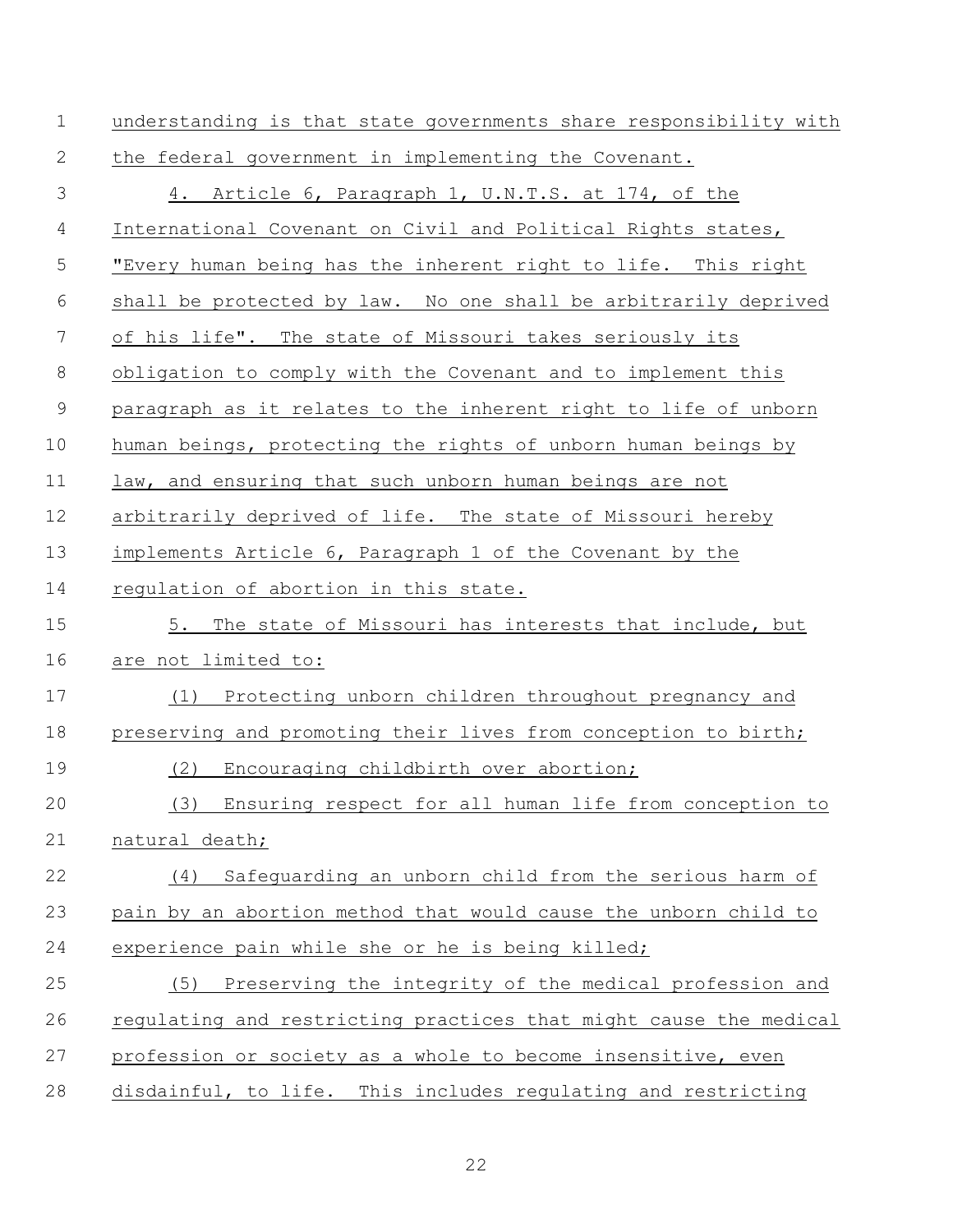abortion methods that are not only brutal and painful, but if allowed to continue, will further coarsen society to the humanity of not only unborn children, but all vulnerable and innocent human life, making it increasingly difficult to protect such life; (6) Ending the incongruities in state law by permitting some unborn children to be killed by abortion, while requiring that unborn children be protected in non-abortion circumstances through, including, but not limited to, homicide, assault, self- defense, and defense of another statutes; laws guaranteeing prenatal health care, emergency care, and testing; state- sponsored health insurance for unborn children; the prohibition of restraints in correctional institutions to protect pregnant 14 offenders and their unborn children; and protecting the interests 15 of unborn children by the appointment of conservators, quardians, and representatives; (7) Reducing the risks of harm to pregnant women who obtain 18 abortions later in pregnancy; and 19 (8) Avoiding burdens on the health care system, taxpayers, and the workforce because of increased preterm births, low birthweight babies, compromised pregnancies, extended postpartum recoveries, and behavioral health problems caused by the long- term effects of abortions performed or induced later in the pregnancy. 188.027. 1. Except in **[**the case**]** cases of medical emergency, no abortion shall be performed or induced on a woman without her voluntary and informed consent, given freely and without coercion. Consent to an abortion is voluntary and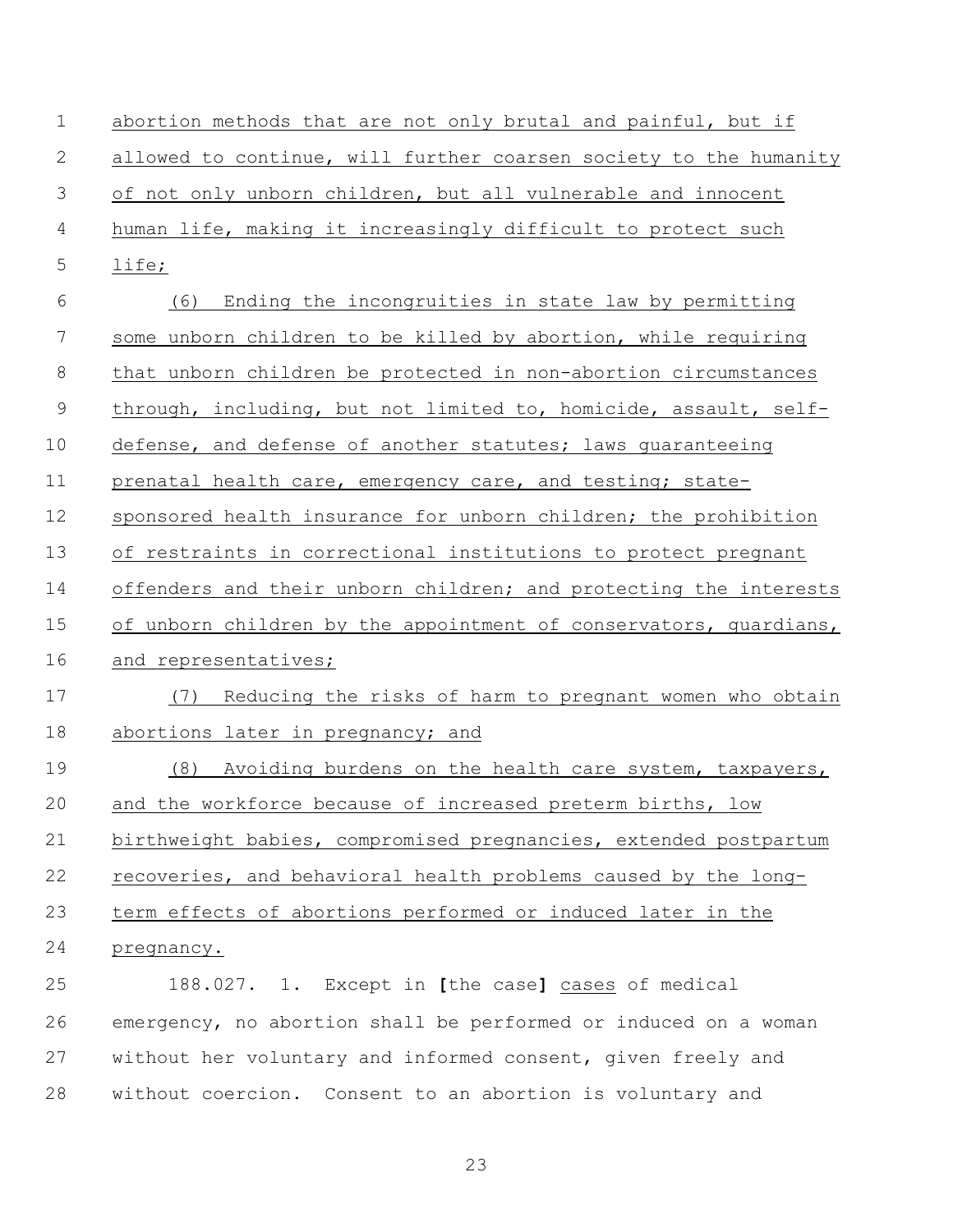informed and given freely and without coercion if, and only if, at least seventy-two hours prior to the abortion:

 (1) The physician who is to perform or induce the abortion, a qualified professional, or the referring physician has informed 5 the woman orally, reduced to writing, and in person, of the following:

 (a) The name of the physician who will perform or induce the abortion;

 (b) Medically accurate information that a reasonable patient would consider material to the decision of whether or not to undergo the abortion, including:

**a.** A description of the proposed abortion method;

 b. The immediate and long-term medical risks to the woman associated with the proposed abortion method including, but not limited to, infection, hemorrhage, cervical tear or uterine perforation, harm to subsequent pregnancies or the ability to carry a subsequent child to term, and possible adverse psychological effects associated with the abortion; and

 c. The immediate and long-term medical risks to the woman, in light of the anesthesia and medication that is to be administered, the unborn child's gestational age, and the woman's medical history and medical condition;

 (c) Alternatives to the abortion which shall include making the woman aware that information and materials shall be provided to her detailing such alternatives to the abortion;

 (d) A statement that the physician performing or inducing the abortion is available for any questions concerning the abortion, together with the telephone number that the physician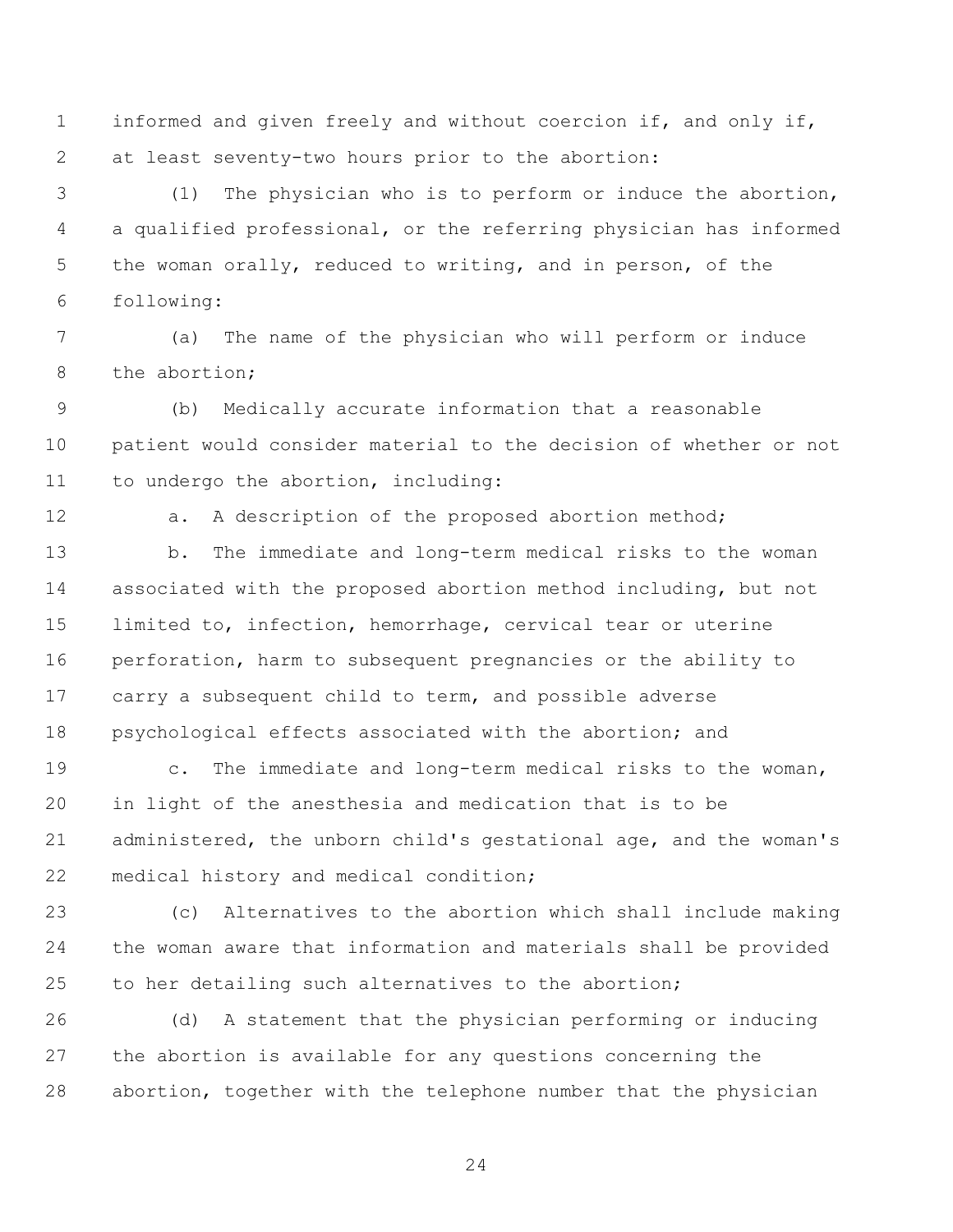may be later reached to answer any questions that the woman may have;

 (e) The location of the hospital that offers obstetrical or gynecological care located within thirty miles of the location where the abortion is performed or induced and at which the physician performing or inducing the abortion has clinical privileges and where the woman may receive follow-up care by the physician if complications arise;

 (f) The gestational age of the unborn child at the time the 10 abortion is to be performed or induced; and

 (g) The anatomical and physiological characteristics of the unborn child at the time the abortion is to be performed or induced;

 (2) The physician who is to perform or induce the abortion 15 or a qualified professional has presented the woman, in person, printed materials provided by the department, which describe the probable anatomical and physiological characteristics of the unborn child at two-week gestational increments from conception to full term, including color photographs or images of the developing unborn child at two-week gestational increments. Such descriptions shall include information about brain and heart functions, the presence of external members and internal organs during the applicable stages of development and information on when the unborn child is viable. The printed materials shall prominently display the following statement: "The life of each human being begins at conception. Abortion will terminate the life of a separate, unique, living human being.";

(3) The physician who is to perform or induce the abortion,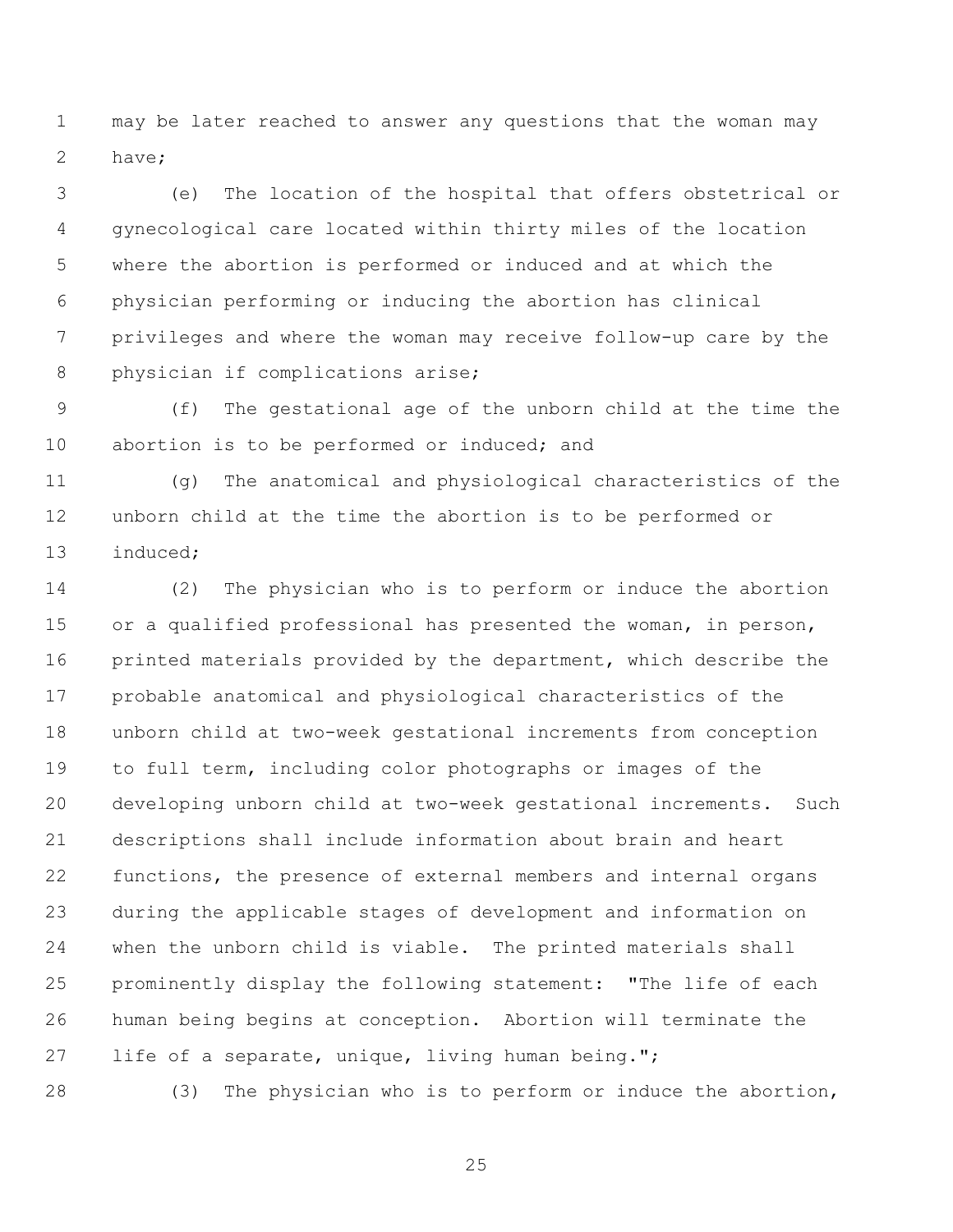a qualified professional, or the referring physician has presented the woman, in person, printed materials provided by the department, which describe the various surgical and drug-induced methods of abortion relevant to the stage of pregnancy, as well as the immediate and long-term medical risks commonly associated with each abortion method including, but not limited to, infection, hemorrhage, cervical tear or uterine perforation, harm to subsequent pregnancies or the ability to carry a subsequent child to term, and the possible adverse psychological effects 10 associated with an abortion:

 (4) The physician who is to perform or induce the abortion or a qualified professional shall provide the woman with the opportunity to view at least seventy-two hours prior to the abortion an active ultrasound of the unborn child and hear the heartbeat of the unborn child if the heartbeat is audible. The woman shall be provided with a geographically indexed list maintained by the department of health care providers, facilities, and clinics that perform ultrasounds, including those that offer ultrasound services free of charge. Such materials shall provide contact information for each provider, facility, or clinic including telephone numbers and, if available, website addresses. Should the woman decide to obtain an ultrasound from a provider, facility, or clinic other than the abortion facility, the woman shall be offered a reasonable time to obtain the ultrasound examination before the date and time set for performing or inducing an abortion. The person conducting the ultrasound shall ensure that the active ultrasound image is of a quality consistent with standard medical practice in the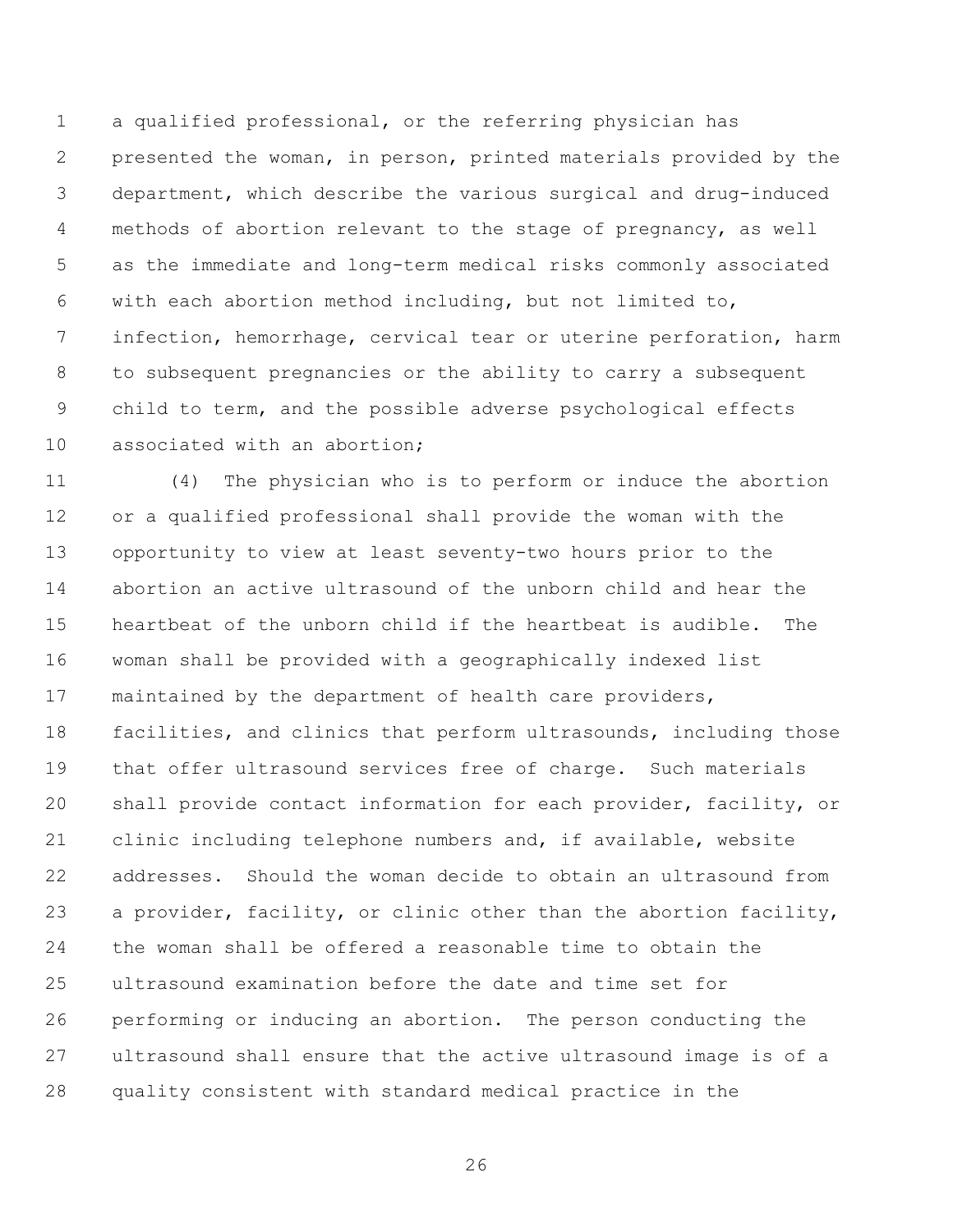community, contains the dimensions of the unborn child, and accurately portrays the presence of external members and internal organs, if present or viewable, of the unborn child. The auscultation of fetal heart tone must also be of a quality consistent with standard medical practice in the community. If the woman chooses to view the ultrasound or hear the heartbeat or both at the abortion facility, the viewing or hearing or both shall be provided to her at the abortion facility at least seventy-two hours prior to the abortion being performed or induced;

 (5) **[**Prior to an abortion being performed or induced on an unborn child of twenty-two weeks gestational age or older, the physician who is to perform or induce the abortion or a qualified professional has presented the woman, in person, printed materials provided by the department that offer information on the possibility of the abortion causing pain to the unborn child. This information shall include, but need not be limited to, the following:

 (a) At least by twenty-two weeks of gestational age, the unborn child possesses all the anatomical structures, including pain receptors, spinal cord, nerve tracts, thalamus, and cortex, 22 that are necessary in order to feel pain;

 (b) A description of the actual steps in the abortion procedure to be performed or induced, and at which steps the abortion procedure could be painful to the unborn child;

 (c) There is evidence that by twenty-two weeks of gestational age, unborn children seek to evade certain stimuli in a manner that in an infant or an adult would be interpreted as a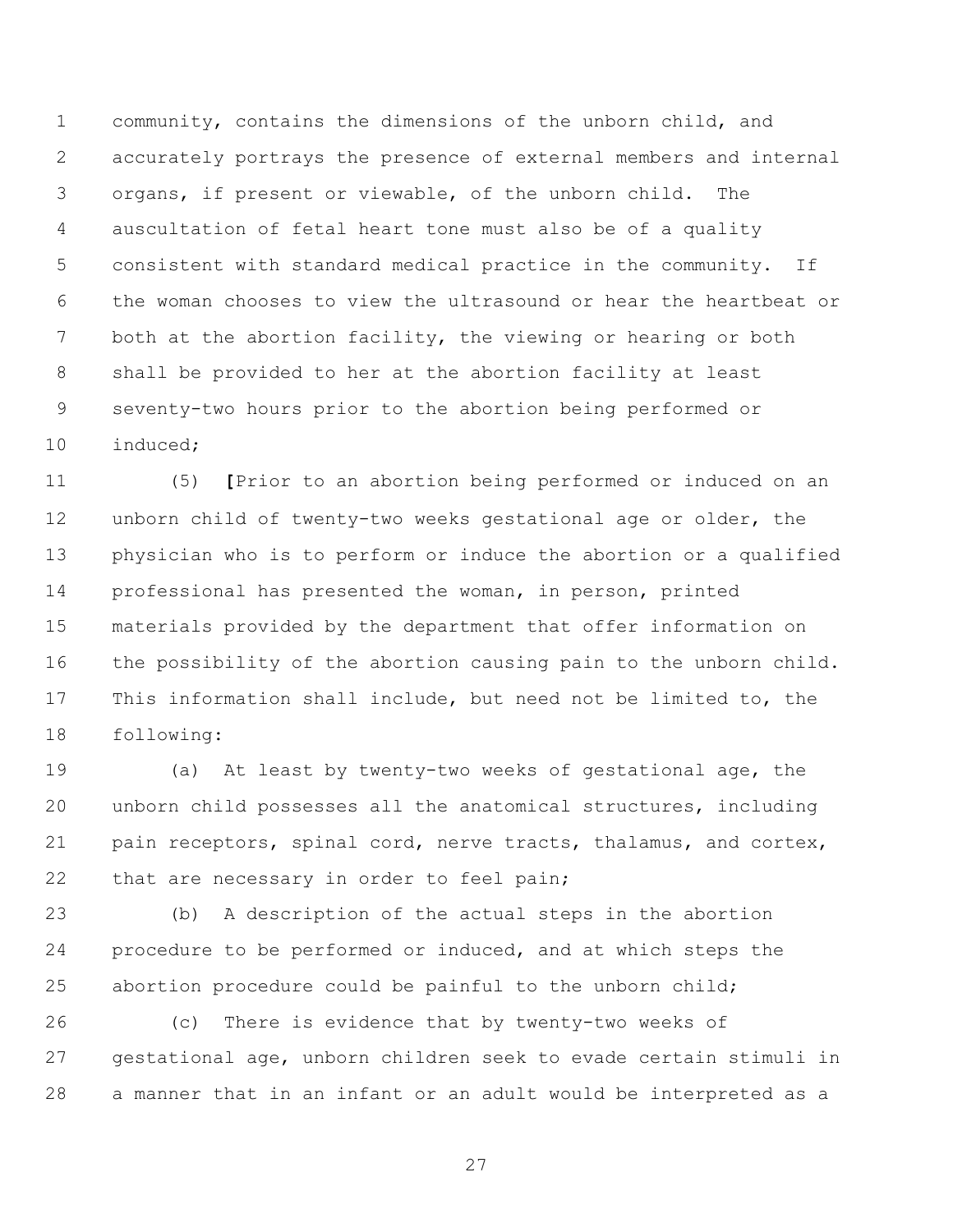response to pain;

 (d) Anesthesia is given to unborn children who are twenty-two weeks or more gestational age who undergo prenatal surgery;

 (e) Anesthesia is given to premature children who are twenty-two weeks or more gestational age who undergo surgery; (f) Anesthesia or an analgesic is available in order to minimize or alleviate the pain to the unborn child**]** The printed materials provided by the department shall include information on the possibility of an abortion causing pain in the unborn child. This information shall include, but need not be limited to, the following:

 (a) Unborn children as early at eight weeks gestational age 14 start to show spontaneous movements and unborn children at this 15 stage in pregnancy show reflex responses to touch;

 (b) In the unborn child, the area around his or her mouth and lips is the first part of the unborn child's body to respond to touch and by fourteen weeks gestational age most of the unborn child's body is responsive to touch;

 (c) Pain receptors on the unborn child's skin develop around his or her mouth at around seven to eight weeks gestational age, around the palms of his or her hands at ten to ten and a half weeks, on the abdominal wall at fifteen weeks, and over all of his or her body at sixteen weeks gestational age; (d) Beginning at sixteen weeks gestational age and later, it is possible for pain to be transmitted from receptors to the cortex of the unborn child's brain, where thinking and perceiving occur;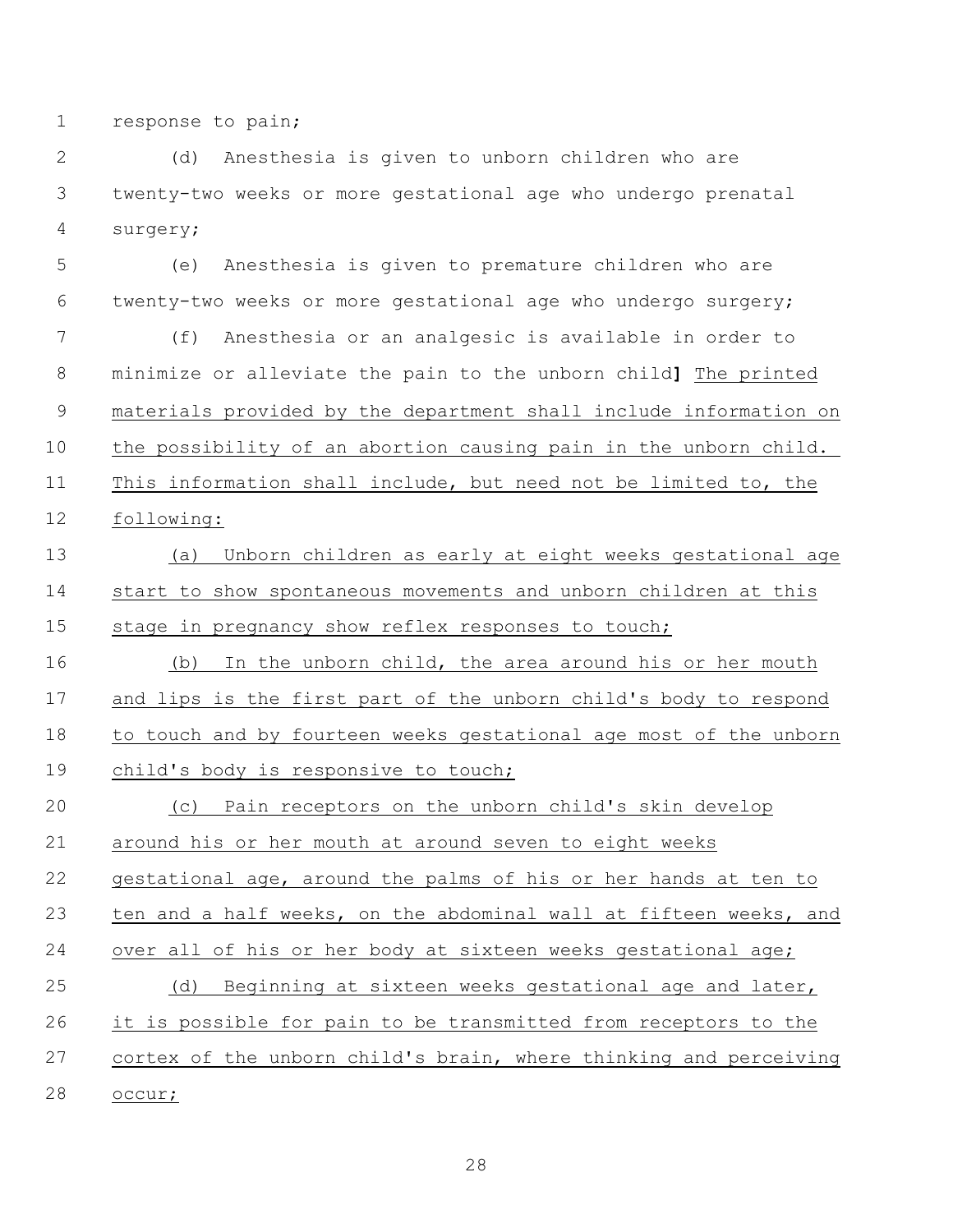(e) When a physician performs a life-saving surgery, he or she provides anesthesia to unborn children as young as sixteen weeks gestational age in order to alleviate the unborn child's pain; and

 (f) A description of the actual steps in the abortion procedure to be performed or induced and at which steps the abortion procedure could be painful to the unborn child;

 (6) The physician who is to perform or induce the abortion or a qualified professional has presented the woman, in person, printed materials provided by the department explaining to the woman alternatives to abortion she may wish to consider. Such materials shall:

 (a) Identify on a geographical basis public and private agencies available to assist a woman in carrying her unborn child to term, and to assist her in caring for her dependent child or placing her child for adoption, including agencies commonly known 17 and generally referred to as pregnancy resource centers, crisis 18 pregnancy centers, maternity homes, and adoption agencies. Such materials shall provide a comprehensive list by geographical area 20 of the agencies, a description of the services they offer, and the telephone numbers and addresses of the agencies; provided that such materials shall not include any programs, services, organizations, or affiliates of organizations that perform or induce, or assist in the performing or inducing of, abortions or that refer for abortions;

 (b) Explain the Missouri alternatives to abortion services program under section 188.325, and any other programs and services available to pregnant women and mothers of newborn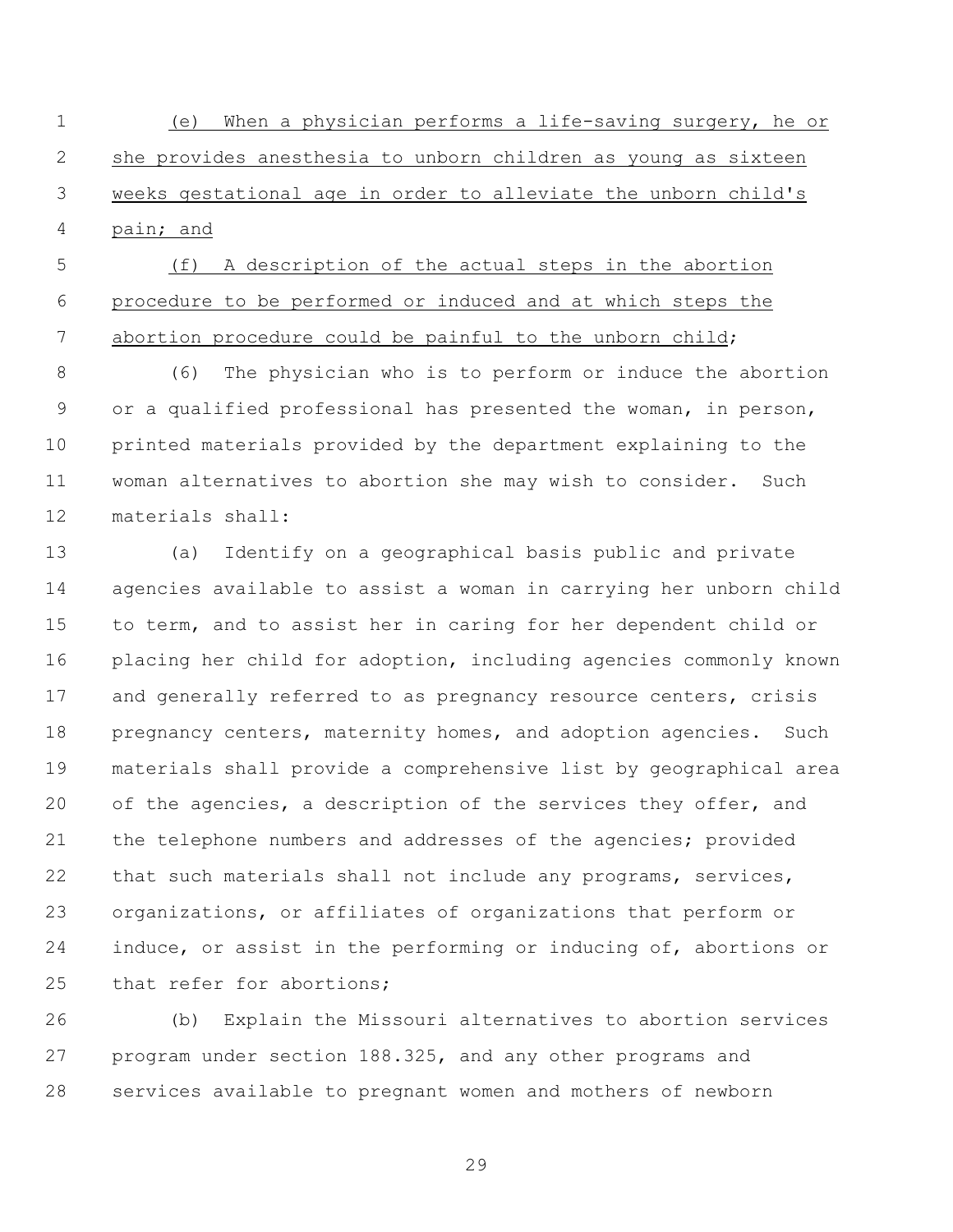children offered by public or private agencies which assist a woman in carrying her unborn child to term and assist her in caring for her dependent child or placing her child for adoption, including but not limited to prenatal care; maternal health care; newborn or infant care; mental health services; professional counseling services; housing programs; utility assistance; transportation services; food, clothing, and supplies related to 8 pregnancy; parenting skills; educational programs; job training 9 and placement services; drug and alcohol testing and treatment; 10 and adoption assistance;

 (c) Identify the state website for the Missouri alternatives to abortion services program under section 188.325, and any toll-free number established by the state operated in conjunction with the program;

 (d) Prominently display the statement: "There are public and private agencies willing and able to help you carry your child to term, and to assist you and your child after your child is born, whether you choose to keep your child or place him or her for adoption. The state of Missouri encourages you to contact those agencies before making a final decision about abortion. State law requires that your physician or a qualified professional give you the opportunity to call agencies like these before you undergo an abortion.";

 (7) The physician who is to perform or induce the abortion or a qualified professional has presented the woman, in person, printed materials provided by the department explaining that the father of the unborn child is liable to assist in the support of the child, even in instances where he has offered to pay for the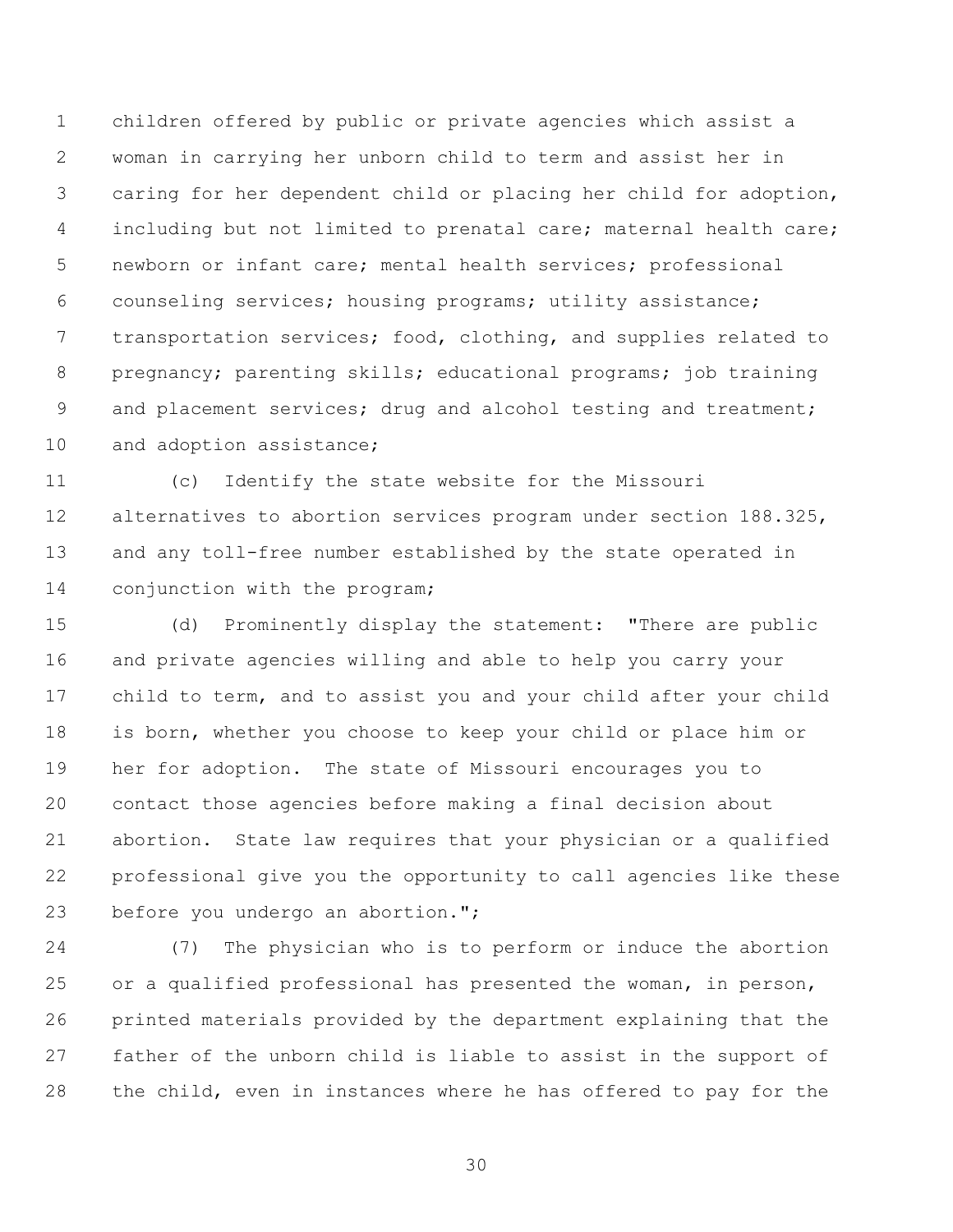abortion. Such materials shall include information on the legal duties and support obligations of the father of a child, including, but not limited to, child support payments, and the fact that paternity may be established by the father's name on a birth certificate or statement of paternity, or by court action. Such printed materials shall also state that more information concerning paternity establishment and child support services and enforcement may be obtained by calling the family support division within the Missouri department of social services; and

 (8) The physician who is to perform or induce the abortion or a qualified professional shall inform the woman that she is free to withhold or withdraw her consent to the abortion at any time without affecting her right to future care or treatment and without the loss of any state or federally funded benefits to which she might otherwise be entitled.

 2. All information required to be provided to a woman considering abortion by subsection 1 of this section shall be presented to the woman individually, in the physical presence of the woman and in a private room, to protect her privacy, to maintain the confidentiality of her decision, to ensure that the information focuses on her individual circumstances, to ensure she has an adequate opportunity to ask questions, and to ensure that she is not a victim of coerced abortion. Should a woman be unable to read materials provided to her, they shall be read to her. Should a woman need an interpreter to understand the information presented in the written materials, an interpreter shall be provided to her. Should a woman ask questions concerning any of the information or materials, answers shall be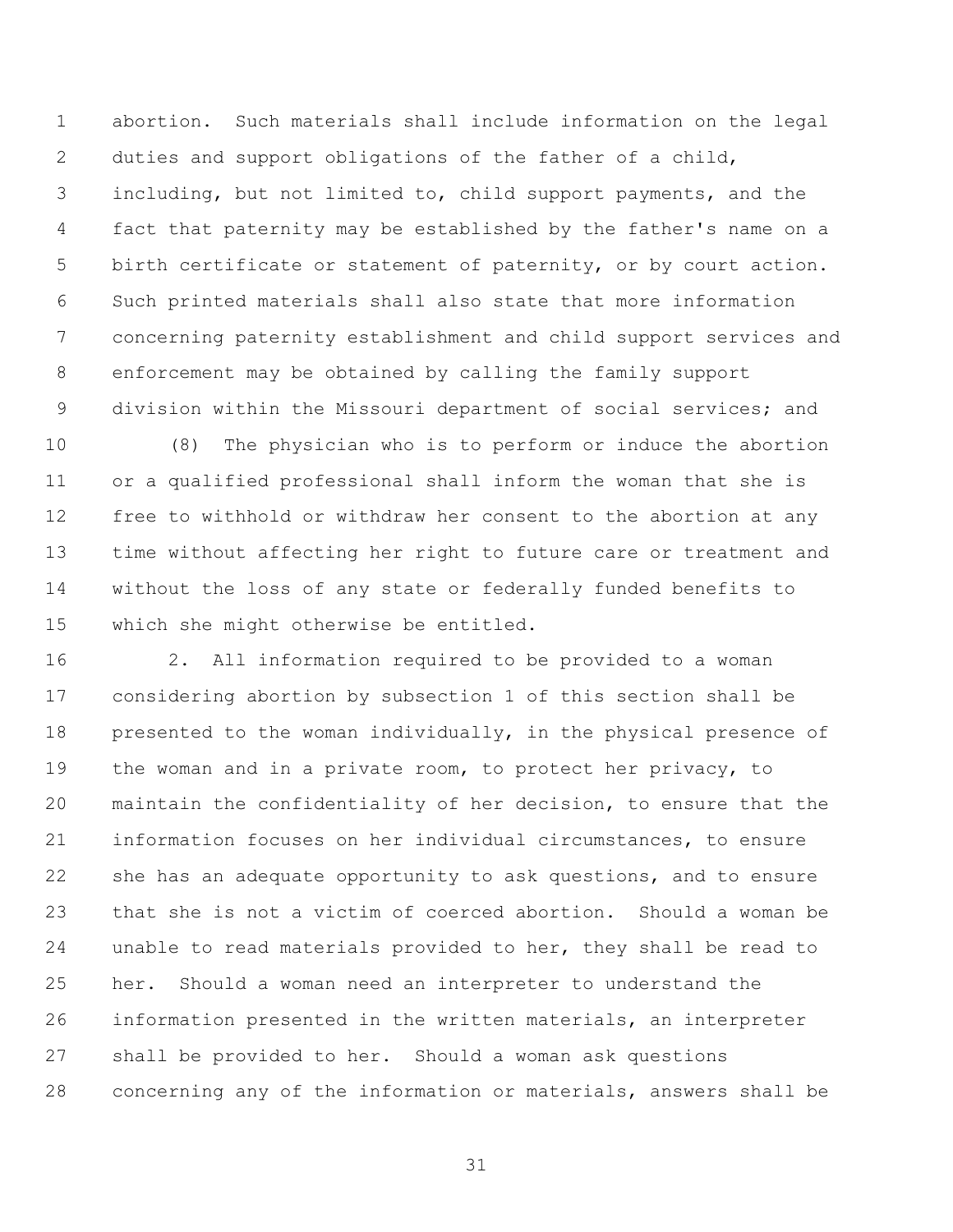provided in a language she can understand.

 3. No abortion shall be performed or induced unless and until the woman upon whom the abortion is to be performed or induced certifies in writing on a checklist form provided by the department that she has been presented all the information required in subsection 1 of this section, that she has been provided the opportunity to view an active ultrasound image of the unborn child and hear the heartbeat of the unborn child if it is audible, and that she further certifies that she gives her voluntary and informed consent, freely and without coercion, to the abortion procedure.

 4. **[**No abortion shall be performed or induced on an unborn child of twenty-two weeks gestational age or older unless and until the woman upon whom the abortion is to be performed or induced has been provided the opportunity to choose to have an anesthetic or analgesic administered to eliminate or alleviate pain to the unborn child caused by the particular method of abortion to be performed or induced. The administration of anesthesia or analgesics shall be performed in a manner consistent with standard medical practice in the community.

 5.**]** No physician shall perform or induce an abortion unless and until the physician has obtained from the woman her voluntary and informed consent given freely and without coercion. If the physician has reason to believe that the woman is being coerced into having an abortion, the physician or qualified professional shall inform the woman that services are available for her and shall provide her with private access to a telephone and information about such services, including but not limited to the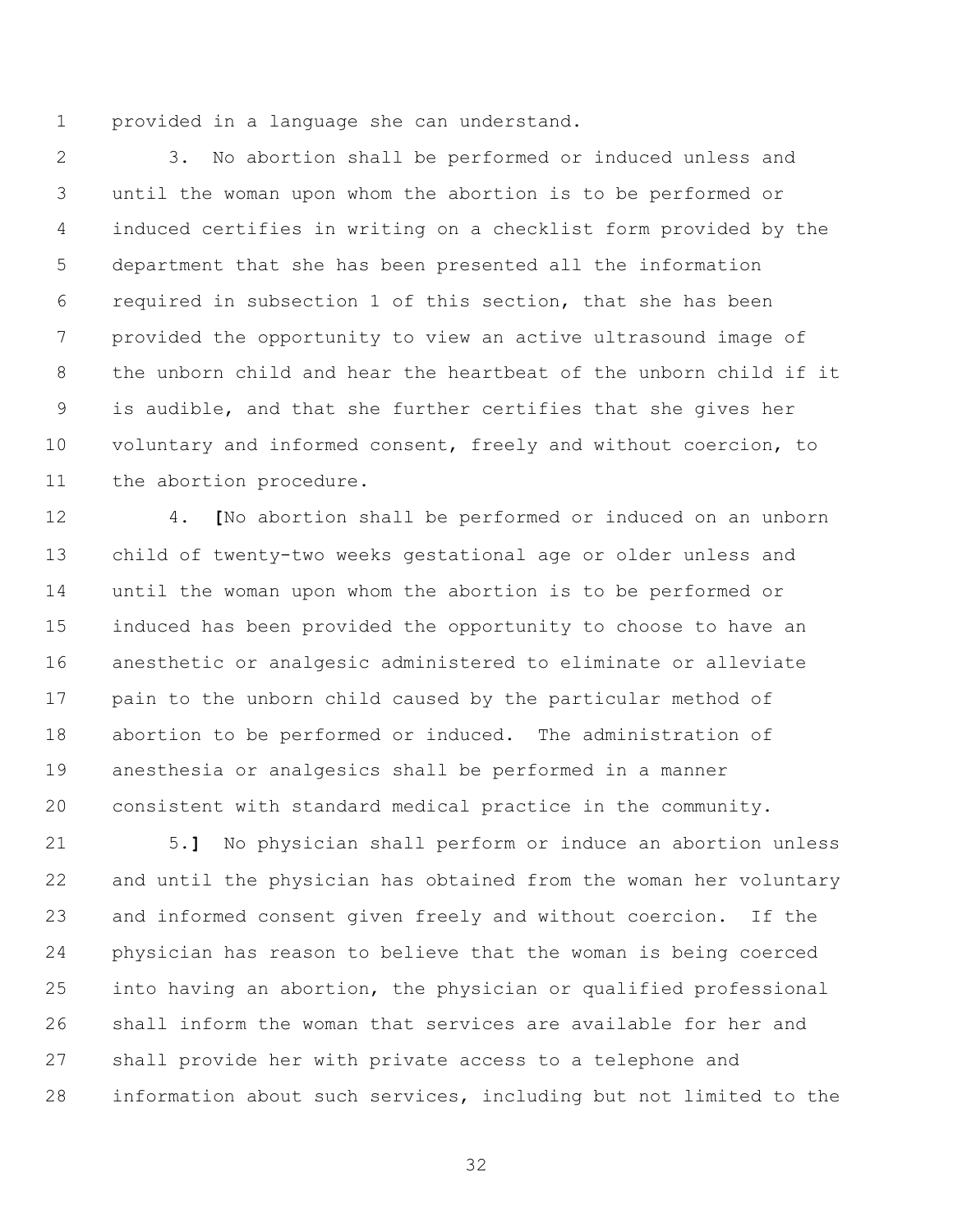following:

 (1) Rape crisis centers, as defined in section 455.003; (2) Shelters for victims of domestic violence, as defined in section 455.200; and

(3) Orders of protection, pursuant to chapter 455.

 **[**6.**]** 5. The physician who is to perform or induce the abortion shall, at least seventy-two hours prior to such procedure, inform the woman orally and in person of:

 (1) The immediate and long-term medical risks to the woman associated with the proposed abortion method including, but not limited to, infection, hemorrhage, cervical tear or uterine perforation, harm to subsequent pregnancies or the ability to carry a subsequent child to term, and possible adverse psychological effects associated with the abortion; and

 (2) The immediate and long-term medical risks to the woman, in light of the anesthesia and medication that is to be administered, the unborn child's gestational age, and the woman's medical history and medical conditions.

 **[**7.**]** 6. No physician shall perform or induce an abortion unless and until the physician has received and signed a copy of the form prescribed in subsection 3 of this section. The physician shall retain a copy of the form in the patient's medical record.

 **[**8.**]** 7. In the event of a medical emergency **[**as provided by section 188.039**]**, the physician who performed or induced the abortion shall clearly certify in writing the nature and circumstances of the medical emergency. This certification shall be signed by the physician who performed or induced the abortion,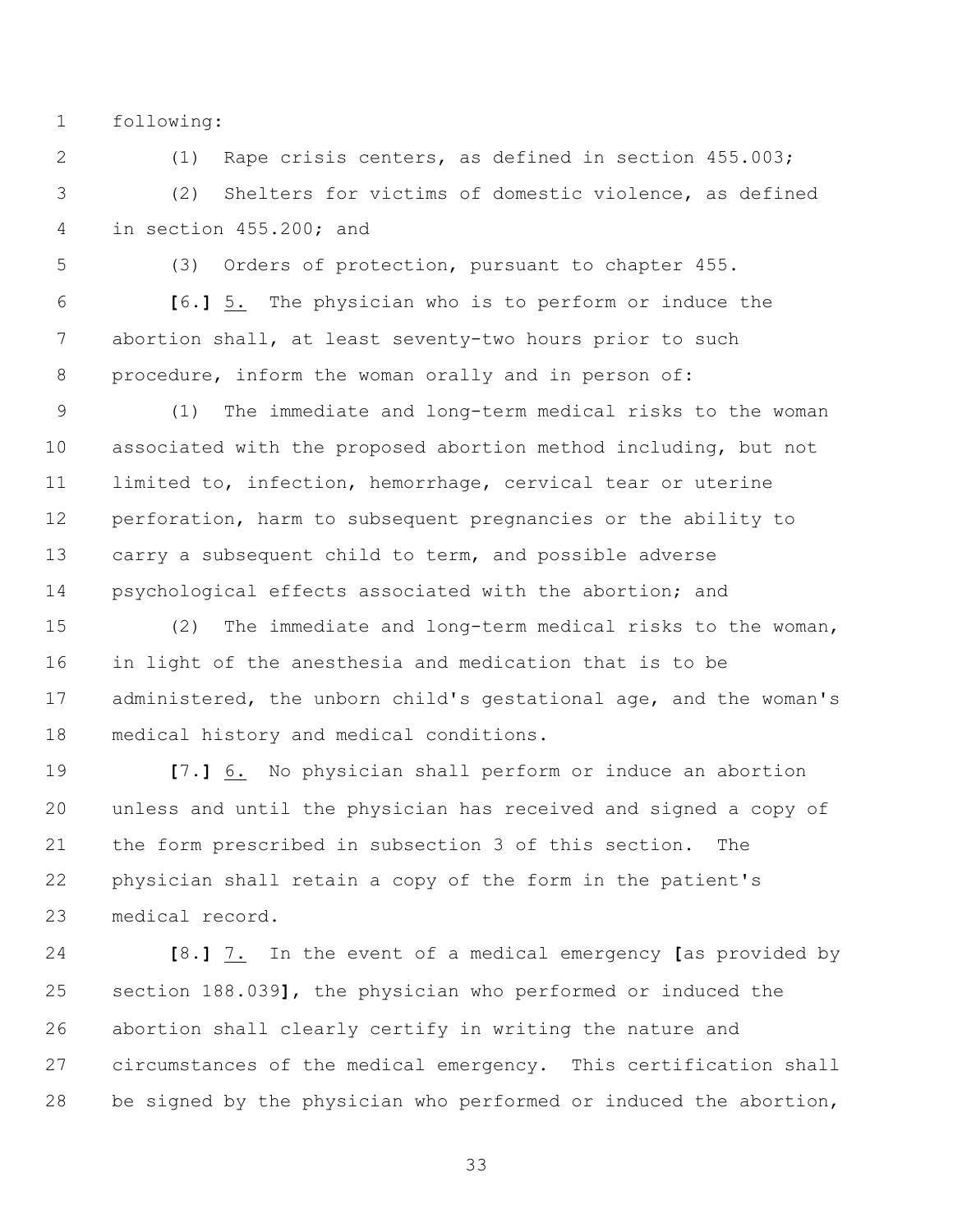and shall be maintained under section 188.060.

 **[**9.**]** 8. No person or entity shall require, obtain, or accept payment for an abortion from or on behalf of a patient until at least seventy-two hours have passed since the time that the information required by subsection 1 of this section has been provided to the patient. Nothing in this subsection shall prohibit a person or entity from notifying the patient that payment for the abortion will be required after the seventy-two-hour period has expired if she voluntarily chooses to have the abortion.

 **[**10.**]** 9. The term "qualified professional" as used in this section shall refer to a physician, physician assistant, registered nurse, licensed practical nurse, psychologist, licensed professional counselor, or licensed social worker, licensed or registered under chapter 334, 335, or 337, acting under the supervision of the physician performing or inducing the abortion, and acting within the course and scope of his or her authority provided by law. The provisions of this section shall not be construed to in any way expand the authority otherwise provided by law relating to the licensure, registration, or scope of practice of any such qualified professional.

 **[**11.**]** 10. By November 30, 2010, the department shall produce the written materials and forms described in this section. Any written materials produced shall be printed in a typeface large enough to be clearly legible. All information shall be presented in an objective, unbiased manner designed to convey only accurate scientific and medical information. The department shall furnish the written materials and forms at no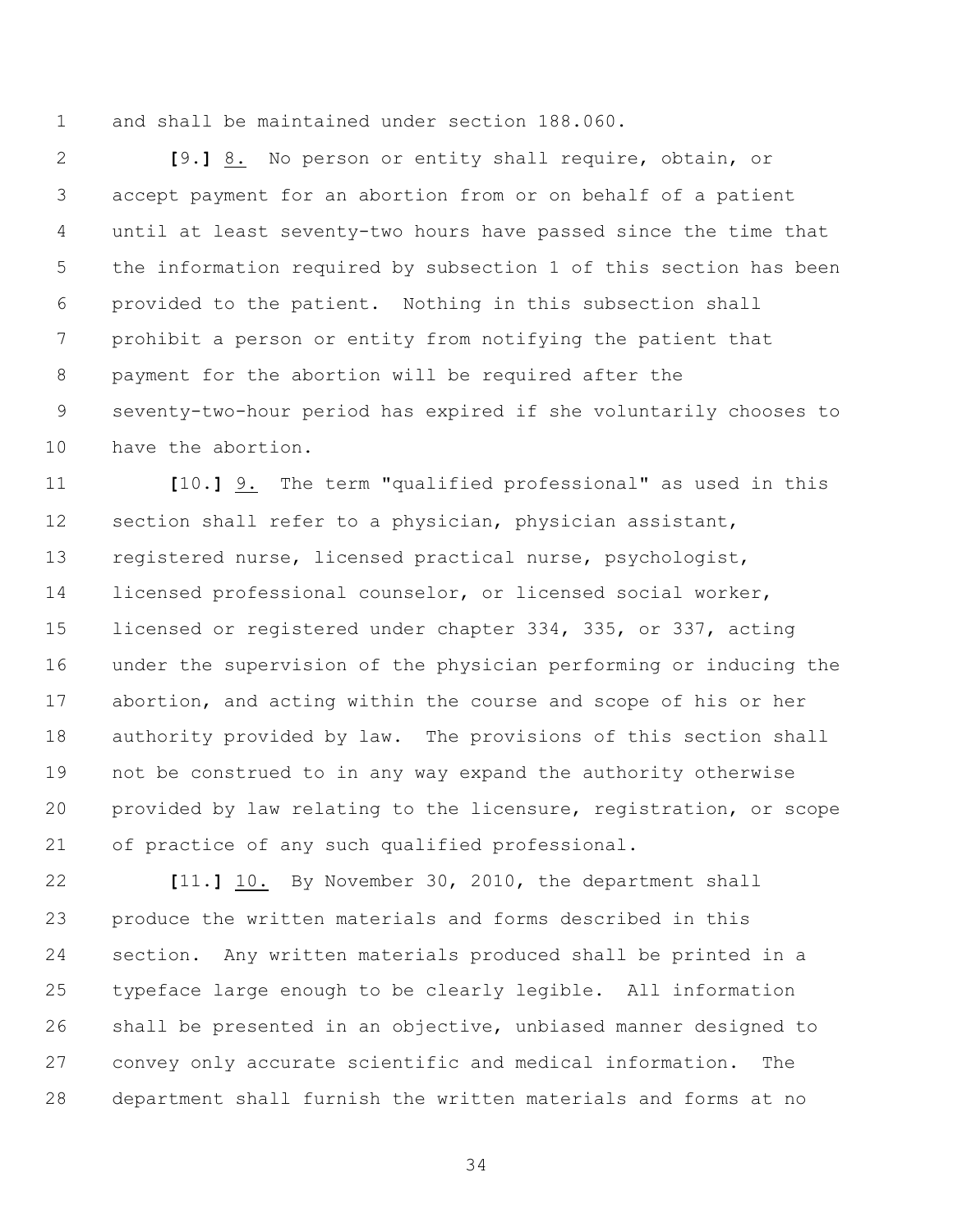cost and in sufficient quantity to any person who performs or induces abortions, or to any hospital or facility that provides abortions. The department shall make all information required by subsection 1 of this section available to the public through its department website. The department shall maintain a toll-free, twenty-four-hour hotline telephone number where a caller can obtain information on a regional basis concerning the agencies and services described in subsection 1 of this section. No identifying information regarding persons who use the website shall be collected or maintained. The department shall monitor the website on a regular basis to prevent tampering and correct any operational deficiencies.

 **[**12.**]** 11. In order to preserve the compelling interest of the state to ensure that the choice to consent to an abortion is voluntary and informed, and given freely and without coercion, the department shall use the procedures for adoption of emergency rules under section 536.025 in order to promulgate all necessary rules, forms, and other necessary material to implement this section by November 30, 2010.

 **[**13.**]** 12. If the provisions in subsections 1 and **[**9**]** 8 of this section requiring a seventy-two-hour waiting period for an abortion are ever temporarily or permanently restrained or enjoined by judicial order, then the waiting period for an abortion shall be twenty-four hours; provided, however, that if such temporary or permanent restraining order or injunction is stayed or dissolved, or otherwise ceases to have effect, the waiting period for an abortion shall be seventy-two hours.

188.028. 1. Except in the case of a medical emergency, no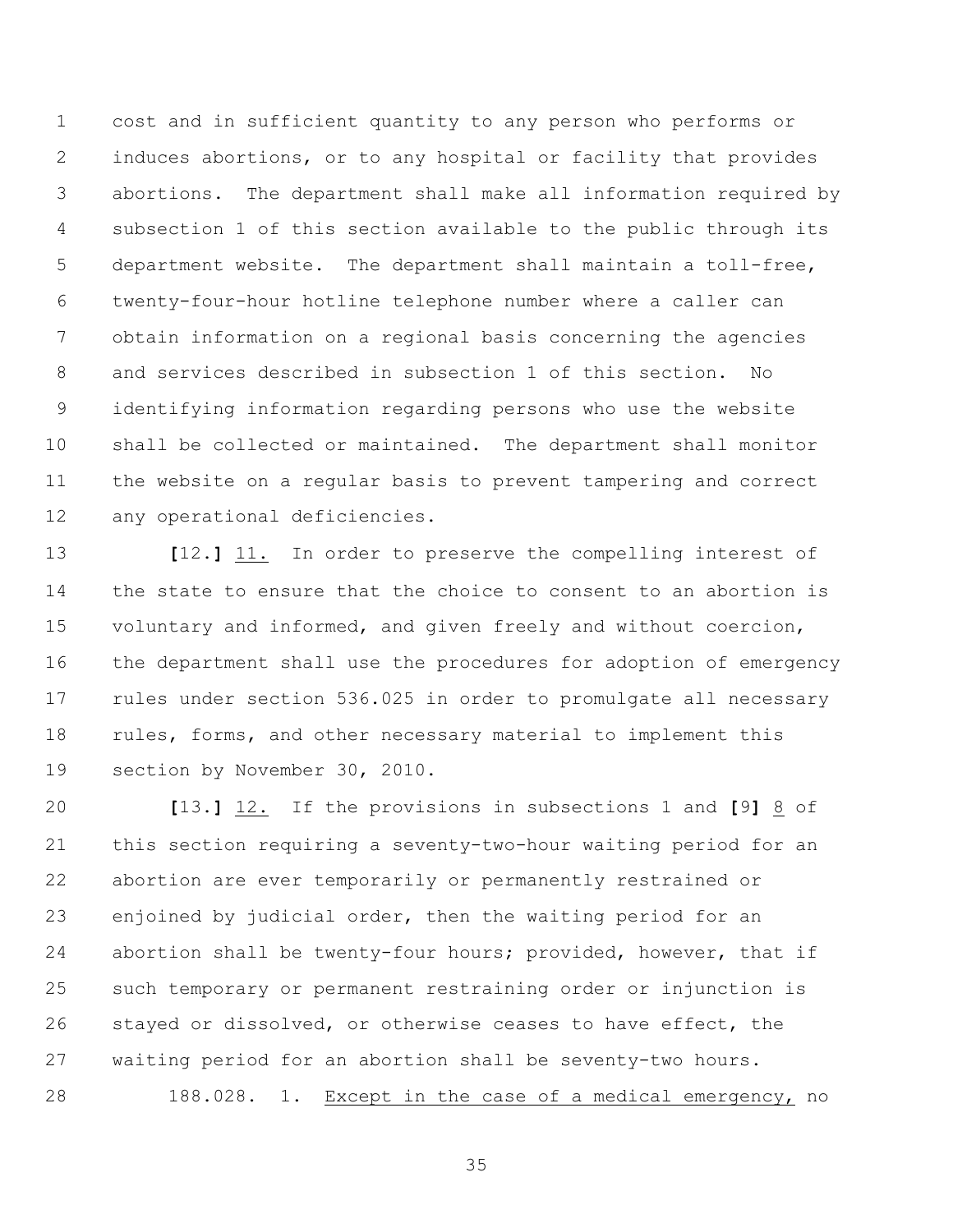person shall knowingly perform or induce an abortion upon a pregnant woman under the age of eighteen years unless:

 (1) The attending physician has secured the informed written consent of the minor and one parent or guardian, and the consenting parent or guardian of the minor has notified any other custodial parent in writing prior to the securing of the informed written consent of the minor and one parent or guardian. For purposes of this subdivision, "custodial parent" shall only mean a parent of a minor who has been awarded joint legal custody or joint physical custody of such minor by a court of competent 11 jurisdiction. Notice shall not be required for any parent: (a) Who has been found guilty of any offense in violation of chapter 565, relating to offenses against the person; chapter 566, relating to sexual offenses; chapter 567, relating to prostitution; chapter 568, relating to offenses against the family; or chapter 573, related to pornography and related offenses, if a child was a victim; (b) Who has been found guilty of any offense in any other 19 state or foreign country, or under federal, tribal, or military jurisdiction if a child was a victim, which would be a violation of chapters 565, 566, 567, 568, or 573 if committed in this state; (c) Who is listed on the sexual offender registry under sections 589.400 to 589.425; (d) Against whom an order of protection has been issued, including a foreign order of protection given full faith and credit in this state under section 455.067; 28 (e) Whose custodial, parental, or quardianship rights have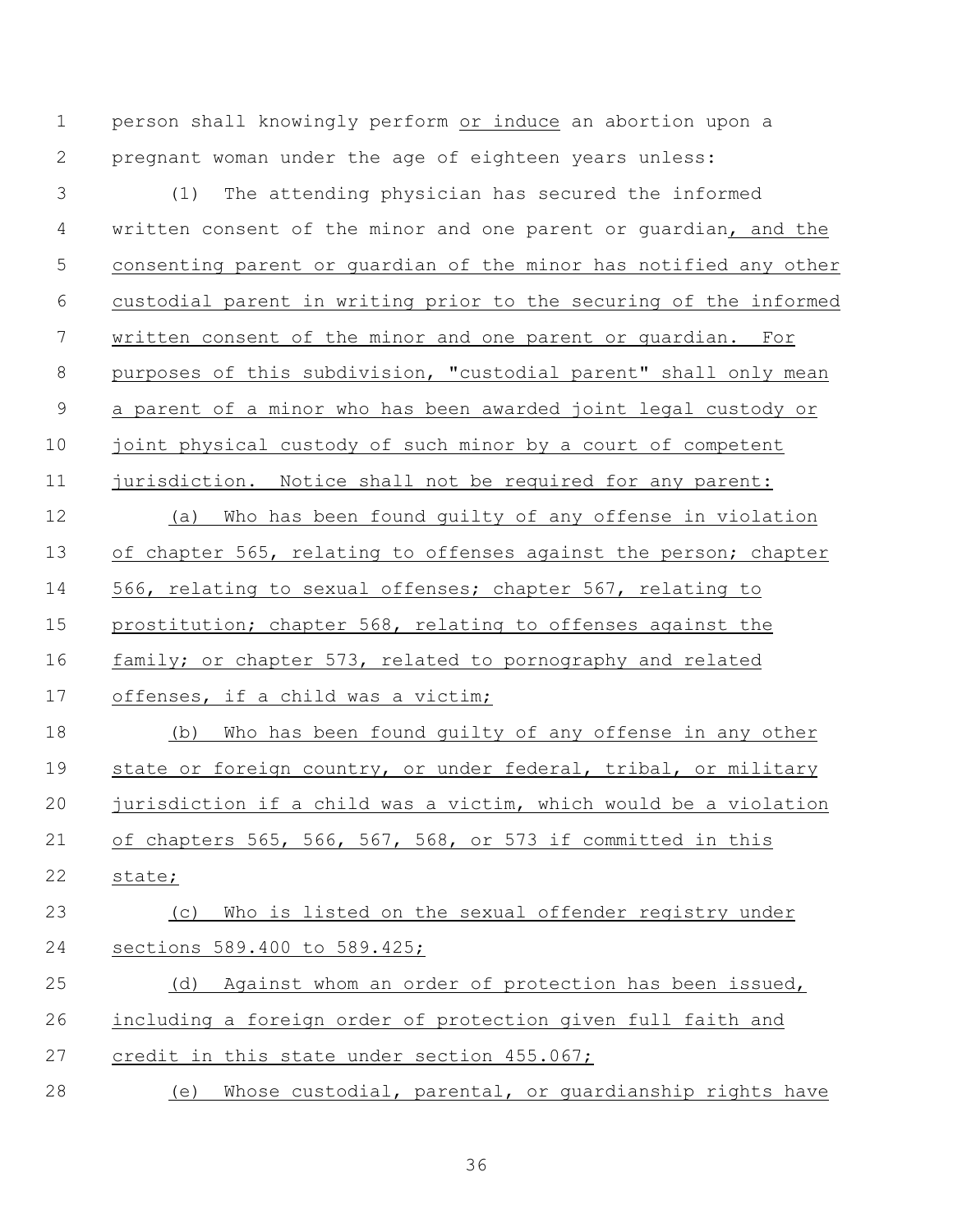been terminated by a court of competent jurisdiction; or (f) Whose whereabouts are unknown after reasonable inquiry, 3 who is a fugitive from justice, who is habitually in an intoxicated or drugged condition, or who has been declared mentally incompetent or incapacitated by a court of competent jurisdiction; **[**or**]**

 (2) The minor is emancipated and the attending physician has received the informed written consent of the minor; **[**or**]**

 (3) The minor has been granted the right to self-consent to the abortion by court order pursuant to subsection 2 of this section, and the attending physician has received the informed written consent of the minor; or

 (4) The minor has been granted consent to the abortion by 14 court order, and the court has given its informed written consent in accordance with subsection 2 of this section, and the minor is having the abortion willingly, in compliance with subsection 3 of this section.

 2. The right of a minor to self-consent to an abortion under subdivision (3) of subsection 1 of this section or court consent under subdivision (4) of subsection 1 of this section may be granted by a court pursuant to the following procedures:

 (1) The minor or next friend shall make an application to the juvenile court which shall assist the minor or next friend in preparing the petition and notices required pursuant to this section. The minor or the next friend of the minor shall thereafter file a petition setting forth the initials of the 27 minor; the age of the minor; the names and addresses of each parent, guardian, or, if the minor's parents are deceased and no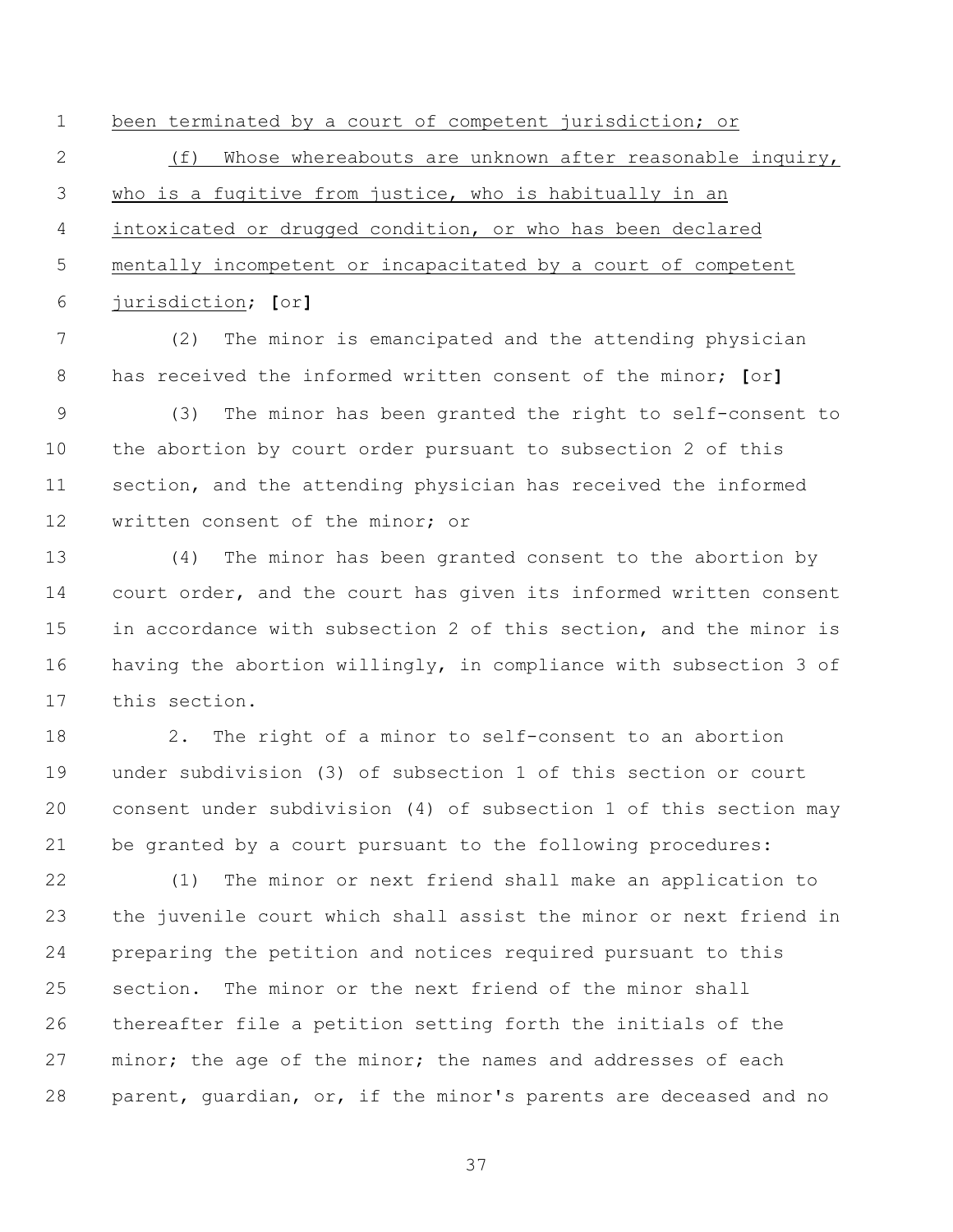guardian has been appointed, any other person standing in loco parentis of the minor; that the minor has been fully informed of the risks and consequences of the abortion; that the minor is of sound mind and has sufficient intellectual capacity to consent to 5 the abortion; that, if the court does not grant the minor majority rights for the purpose of consent to the abortion, the court should find that the abortion is in the best interest of the minor and give judicial consent to the abortion; that the court should appoint a guardian ad litem of the child; and if the minor does not have private counsel, that the court should appoint counsel. The petition shall be signed by the minor or 12 the next friend;

 (2) A hearing on the merits of the petition, to be held on 14 the record, shall be held as soon as possible within five days of the filing of the petition. If any party is unable to afford counsel, the court shall appoint counsel at least twenty-four hours before the time of the hearing. At the hearing, the court 18 shall hear evidence relating to the emotional development, maturity, intellect and understanding of the minor; the nature, possible consequences, and alternatives to the abortion; and any other evidence that the court may find useful in determining whether the minor should be granted majority rights for the purpose of consenting to the abortion or whether the abortion is 24 in the best interests of the minor:

 (3) In the decree, the court shall for good cause: (a) Grant the petition for majority rights for the purpose of consenting to the abortion; **[**or**]**

(b) Find the abortion to be in the best interests of the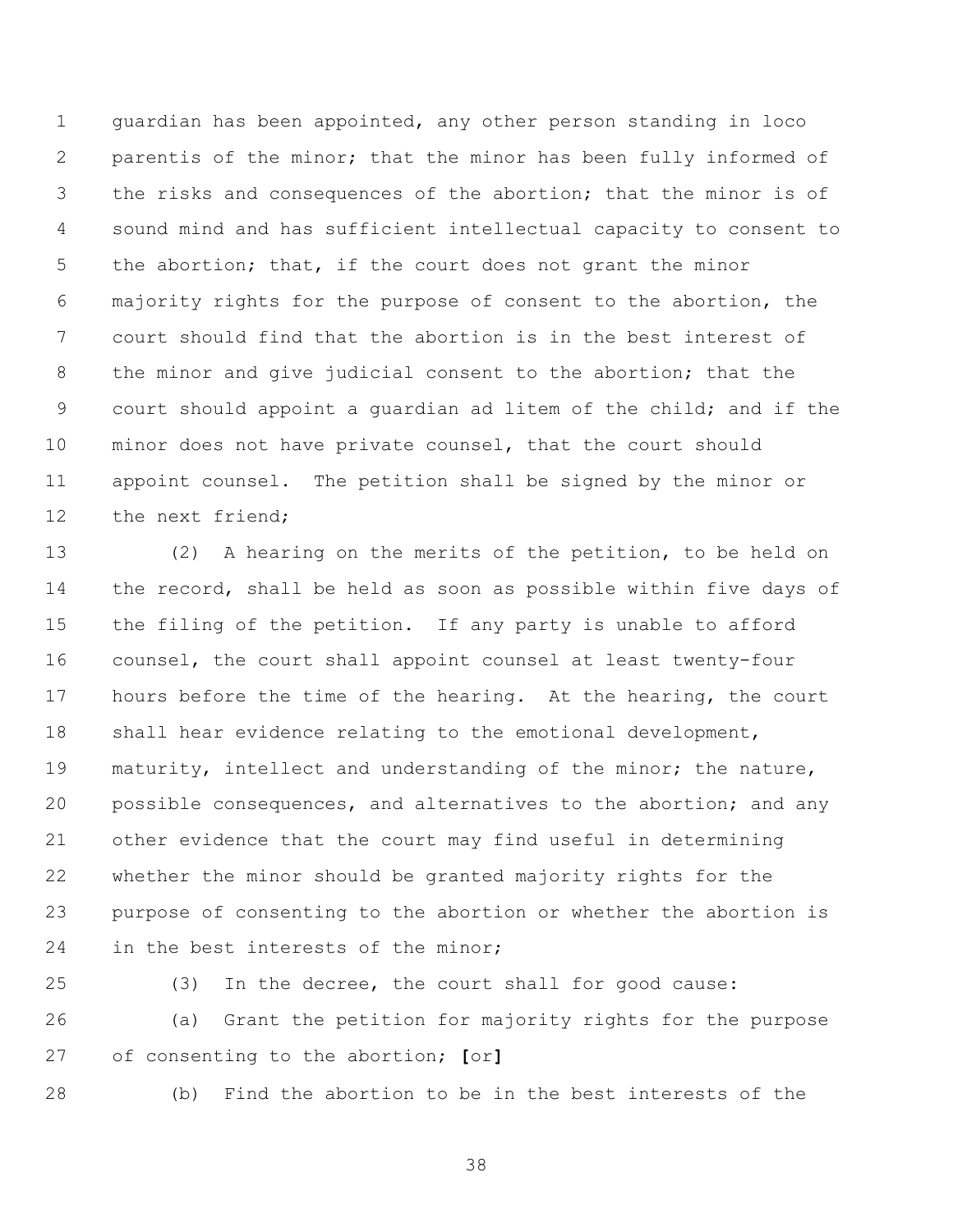minor and give judicial consent to the abortion, setting forth the grounds for so finding; or

 (c) Deny the petition, setting forth the grounds on which the petition is denied;

 (4) If the petition is allowed, the informed consent of the minor, pursuant to a court grant of majority rights, or the judicial consent, shall bar an action by the parents or guardian of the minor on the grounds of battery of the minor by those performing or inducing the abortion. The immunity granted shall only extend to the performance or induction of the abortion in accordance herewith and any necessary accompanying services which are performed in a competent manner. The costs of the action 13 shall be borne by the parties;

 (5) An appeal from an order issued under the provisions of this section may be taken to the court of appeals of this state by the minor or by a parent or guardian of the minor. The notice of intent to appeal shall be given within twenty-four hours from the date of issuance of the order. The record on appeal shall be completed and the appeal shall be perfected within five days from the filing of notice to appeal. Because time may be of the essence regarding the performance or induction of the abortion, the supreme court of this state shall, by court rule, provide for expedited appellate review of cases appealed under this section.

 3. If a minor desires an abortion, then she shall be orally informed of and, if possible, sign the written consent required **[**by section 188.039**]** under this chapter in the same manner as an adult person. No abortion shall be performed or induced on any minor against her will, except that an abortion may be performed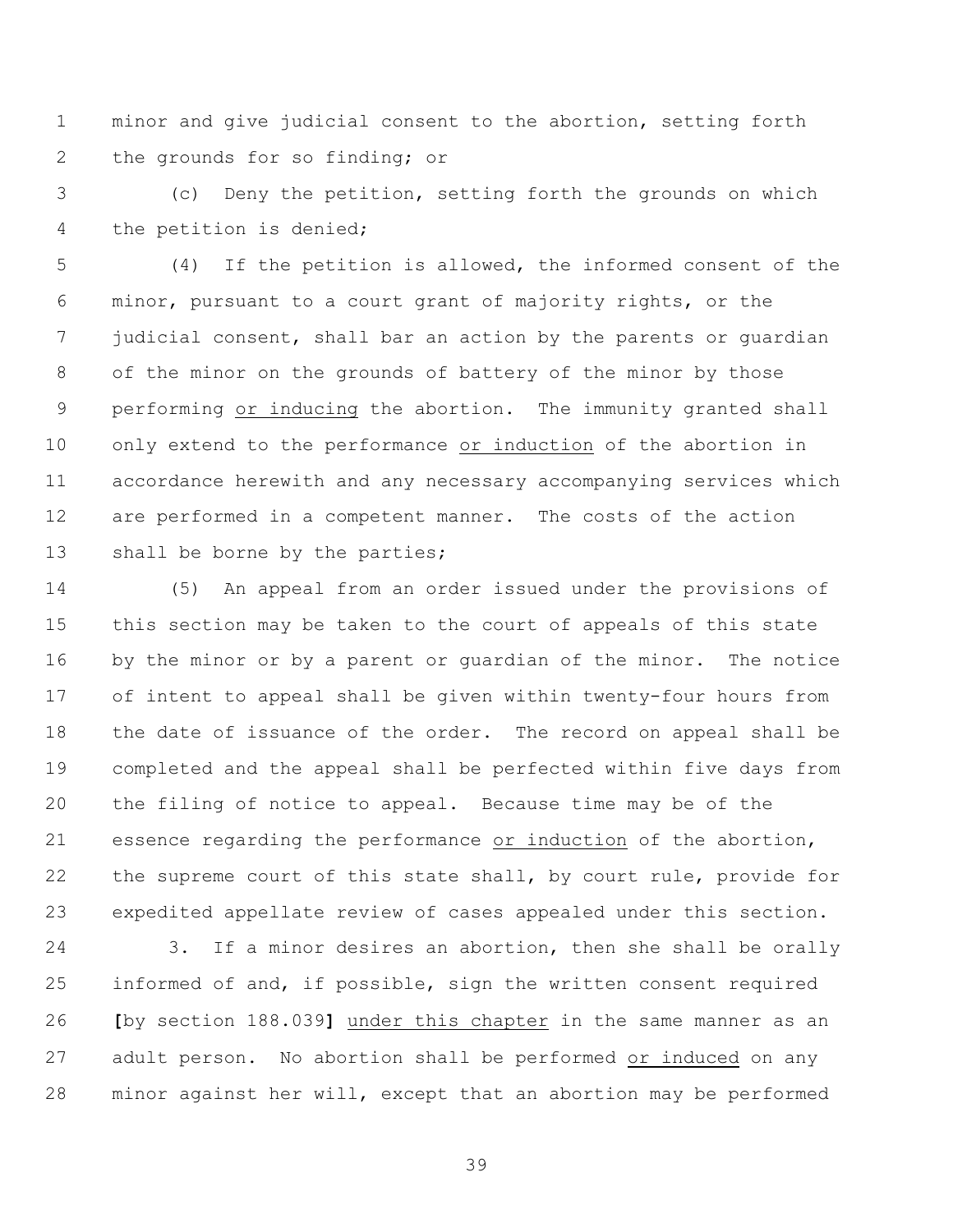or induced against the will of a minor pursuant to a court order described in subdivision (4) of subsection 1 of this section that the abortion is necessary to preserve the life of the minor.

 188.033. Whenever an abortion facility or a family planning agency located in this state, or any of its agents or employees acting within the scope of his or her authority or employment, 7 provides to a woman considering an abortion the name, address, telephone number, or website of an abortion provider that is located outside of the state, such abortion facility or family planning agency or its agents or employees shall also provide to such woman the printed materials produced by the department under section 188.027. If the name, address, telephone number, or website of such abortion provider is not provided to such woman 14 in person, such printed materials shall be offered to her, and if 15 she chooses, sent to such woman at no cost to her the same day or as soon as possible either electronically or by U.S. mail overnight delivery service or by other overnight or same-day delivery service to an address of such woman's choosing. The department shall furnish such printed materials at no cost and in sufficient quantities to abortion facilities and family planning agencies located within the state. 188.038. 1. The general assembly of this state finds that: (1) Removing vestiges of any past bias or discrimination against pregnant women, their partners, and their family members, including their unborn children, is an important task for those in the legal, medical, social services, and human services professions; (2) Ending any current bias or discrimination against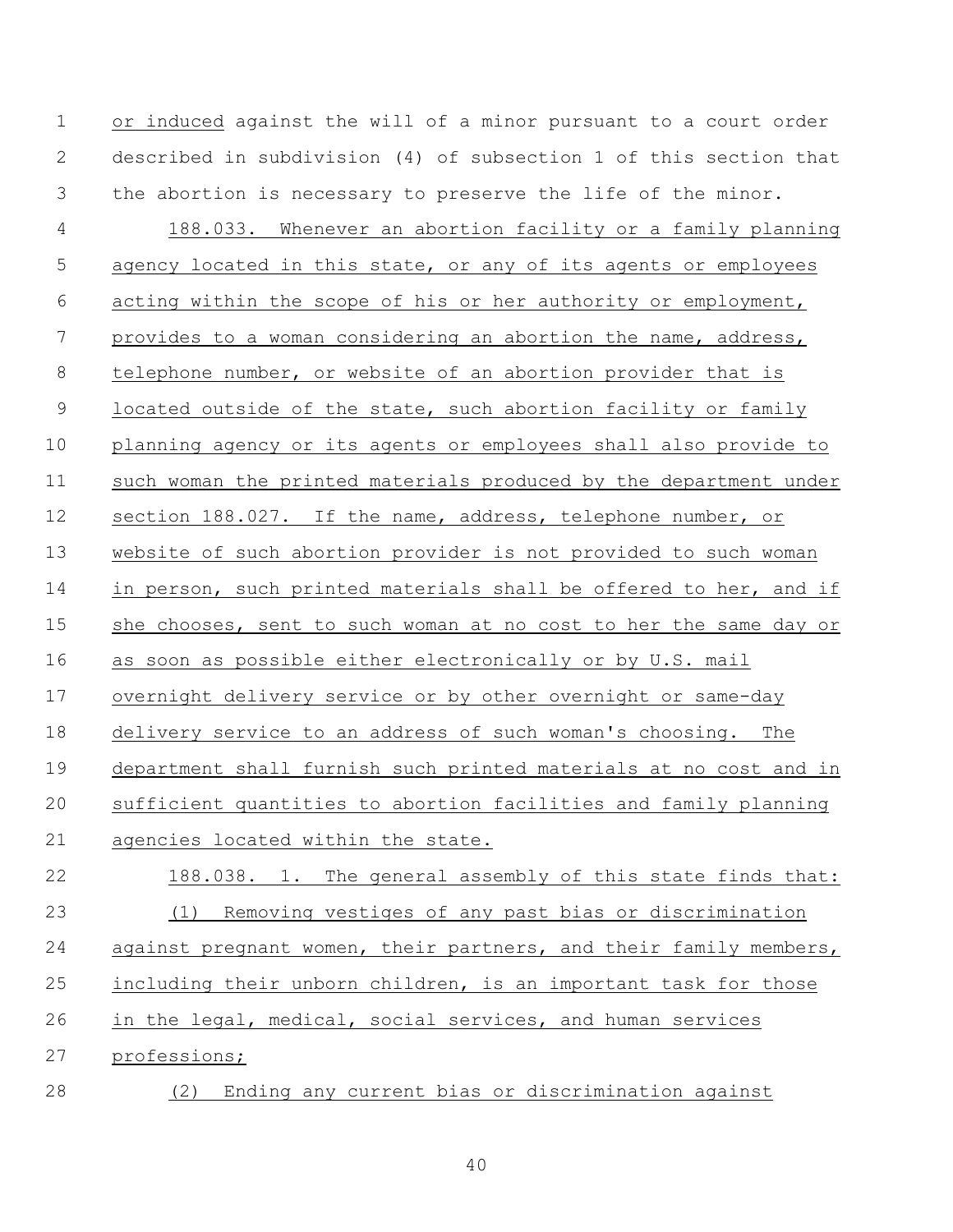pregnant women, their partners, and their family members, including their unborn children, is a legitimate purpose of government in order to guarantee that those who "are endowed by their Creator with certain unalienable Rights" can enjoy "Life, 5 Liberty and the pursuit of Happiness"; (3) The historical relationship of bias or discrimination by some family planning programs and policies towards poor and minority populations, including, but not limited to, the nonconsensual sterilization of mentally ill, poor, minority, and immigrant women and other coercive family planning programs and policies, must be rejected; (4) Among Missouri residents, the rate of black or African- American women who undergo abortions is significantly higher, 14 about three and a half times higher, than the rate of white women who undergo abortions. Among Missouri residents, the rate of black or African-American women who undergo repeat abortions is significantly higher, about one and a half times higher, than the 18 rate of white women who undergo repeat abortions; (5) Performing or inducing an abortion because of the sex of the unborn child is repugnant to the values of equality of females and males and the same opportunities for girls and boys, 22 and furthers a false mindset of female inferiority; (6) Government has a legitimate interest in preventing the abortion of unborn children with Down Syndrome because it is a form of bias or disability discrimination and victimizes the disabled unborn child at his or her most vulnerable stage. Eliminating unborn children with Down Syndrome raises grave concerns for the lives of those who do live with disabilities.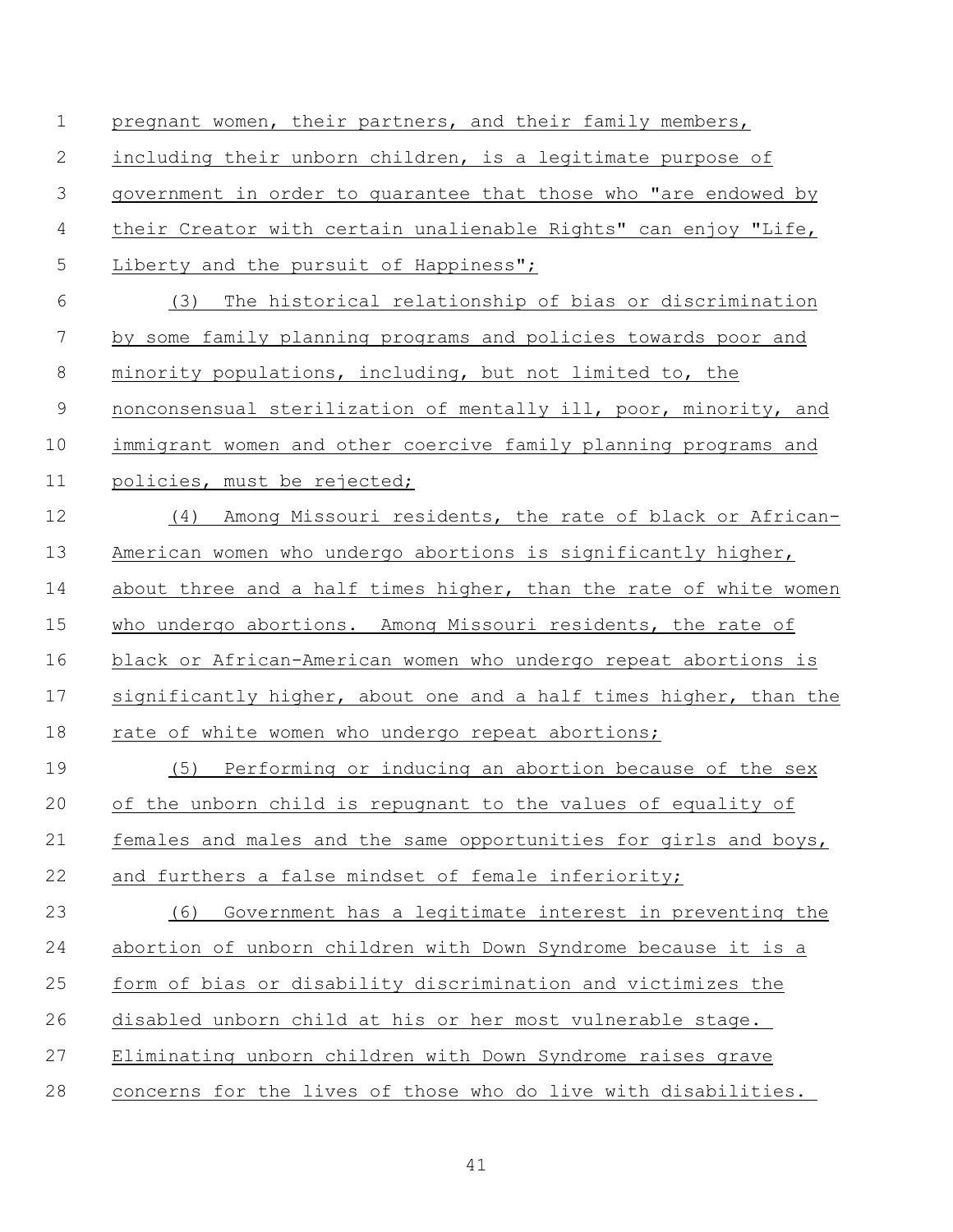| $\mathbf 1$  | It sends a message of dwindling support for their unique          |
|--------------|-------------------------------------------------------------------|
| $\mathbf{2}$ | challenges, fosters a false sense that disability is something    |
| 3            | that could have been avoidable, and is likely to increase the     |
| 4            | stigma associated with disability.                                |
| 5            | No person shall perform or induce an abortion on a woman<br>2.    |
| 6            | if the person knows that the woman is seeking the abortion solely |
| 7            | because of a prenatal diagnosis, test, or screening indicating    |
| $8\,$        | Down Syndrome or the potential of Down Syndrome in an unborn      |
| $\mathsf 9$  | $chi$ 1d.                                                         |
| 10           | 3.<br>No person shall perform or induce an abortion on a woman    |
| 11           | if the person knows that the woman is seeking the abortion solely |
| 12           | because of the sex or race of the unborn child.                   |
| 13           | 4. Any physician or other person who performs or induces or       |
| 14           | attempts to perform or induce an abortion prohibited by this      |
| 15           | section shall be subject to all applicable civil penalties under  |
| 16           | this chapter including, but not limited to, sections 188.065 and  |
| 17           | 188.085.                                                          |
| 18           | 188.043. 1. No person shall perform or induce [a surgical         |
| 19           | or medical] an abortion on another unless such person has [proof  |
| 20           | of] medical malpractice insurance with coverage amounts of at     |
| 21           | least [five hundred thousand dollars] one million dollars per     |
| 22           | occurrence and three million dollars in the annual aggregate.     |
| 23           | For the purpose of this section, "medical malpractice<br>2.       |
| 24           | insurance" means insurance coverage against the legal liability   |
| 25           | of the insured and against loss, damage, or expense incident to a |
| 26           | claim arising out of the death or injury of any person as a       |
| 27           | result of the negligence or malpractice in rendering professional |
| 28           | service by any health care provider.                              |
|              |                                                                   |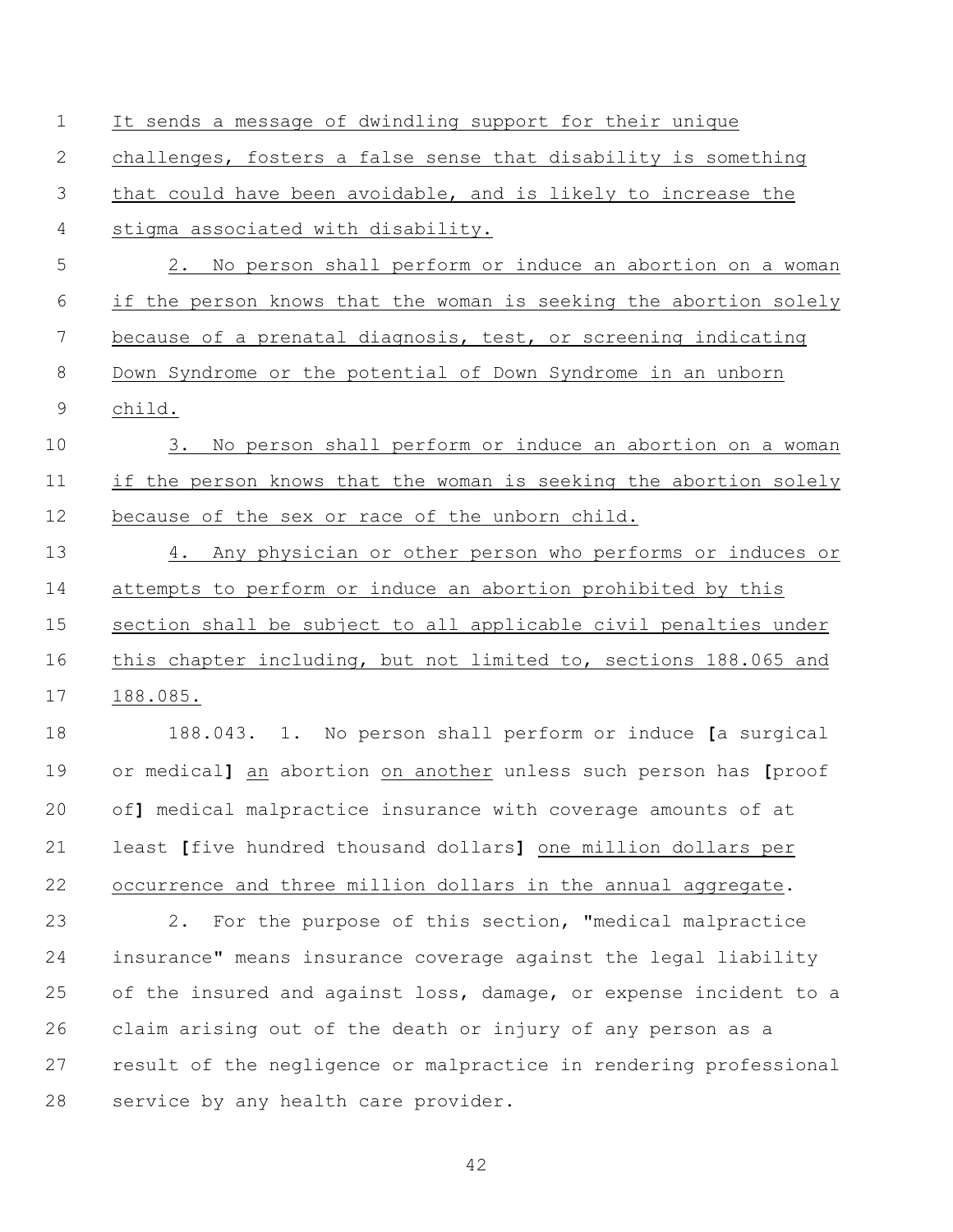3. No abortion facility or hospital shall employ or engage the services of a person to perform **[**one or more abortions**]** or induce an abortion on another if the person does not have **[**proof of**]** medical malpractice insurance pursuant to this section, except that the abortion facility or hospital may provide medical malpractice insurance for the services of persons employed or engaged by such facility or hospital which is no less than the coverage amounts set forth in this section.

 4. Notwithstanding the provisions of section 334.100, failure of a person to maintain the medical malpractice insurance required by this section shall be an additional ground for sanctioning of a person's license, certificate, or permit. 188.044. 1. When a drug or chemical, or combination

 thereof, used by a person to induce an abortion carries a warning from its manufacturer or distributor, a peer-reviewed medical journal article, or a Food and Drug Administration label that its use may cause birth defects, disability, or other injury in a child who survives the abortion, then in addition to the requirements of section 188.043, such person shall also carry tail insurance with coverage amounts of at least one million dollars per occurrence and three million dollars in the annual aggregate for personal injury to or death of a child who survives 23 such abortion. Such policy shall be maintained in force or be in effect for a period of twenty-one years after the person used the drug or chemical, or combination thereof, to induce the abortion. 2. For the purpose of this section, "tail insurance" means insurance which covers the legal liability of the insured once a medical malpractice insurance policy is cancelled, not renewed,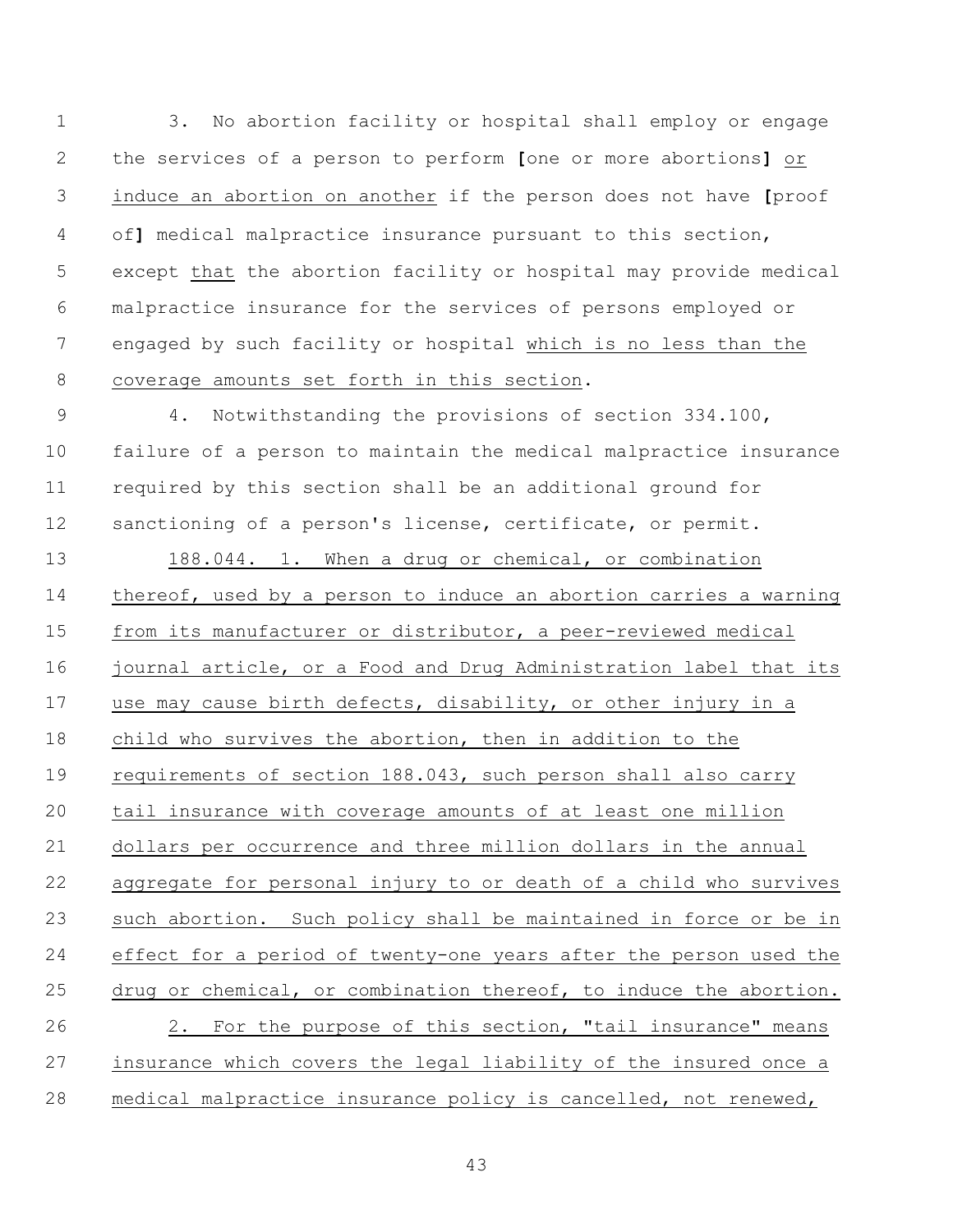or terminated, and covers claims made after such cancellation or termination for acts occurring during the period the prior medical malpractice insurance was in effect.

 3. No abortion facility or hospital shall employ or engage the services of a person to induce an abortion on another using any drug or chemical, or combination thereof, which may cause birth defects, disability, or other injury in a child who survives the abortion, if the person does not have tail insurance pursuant to this section, except that the abortion facility or hospital may provide tail insurance for the services of persons employed or engaged by such facility or hospital which is no less than the coverage amounts and duration set forth in this section. 4. Notwithstanding the provisions of section 334.100 to the contrary, failure of a person to maintain the tail insurance required by this section shall be an additional ground for sanctioning of a person's license, certificate, or permit. 188.052. 1. An individual abortion report for each abortion performed or induced upon a woman shall be completed by **[**her attending**]** the physician who performed or induced the abortion. Abortion reports shall include, but not be limited to, a certification that the physician does not have any knowledge that the woman sought the abortion solely because of a prenatal diagnosis, test, or screening indicating Down Syndrome or the potential of Down Syndrome in the unborn child and a certification that the physician does not have any knowledge that the woman sought the abortion solely because of the sex or race of the unborn child.

- 
- 2. An individual complication report for any post-abortion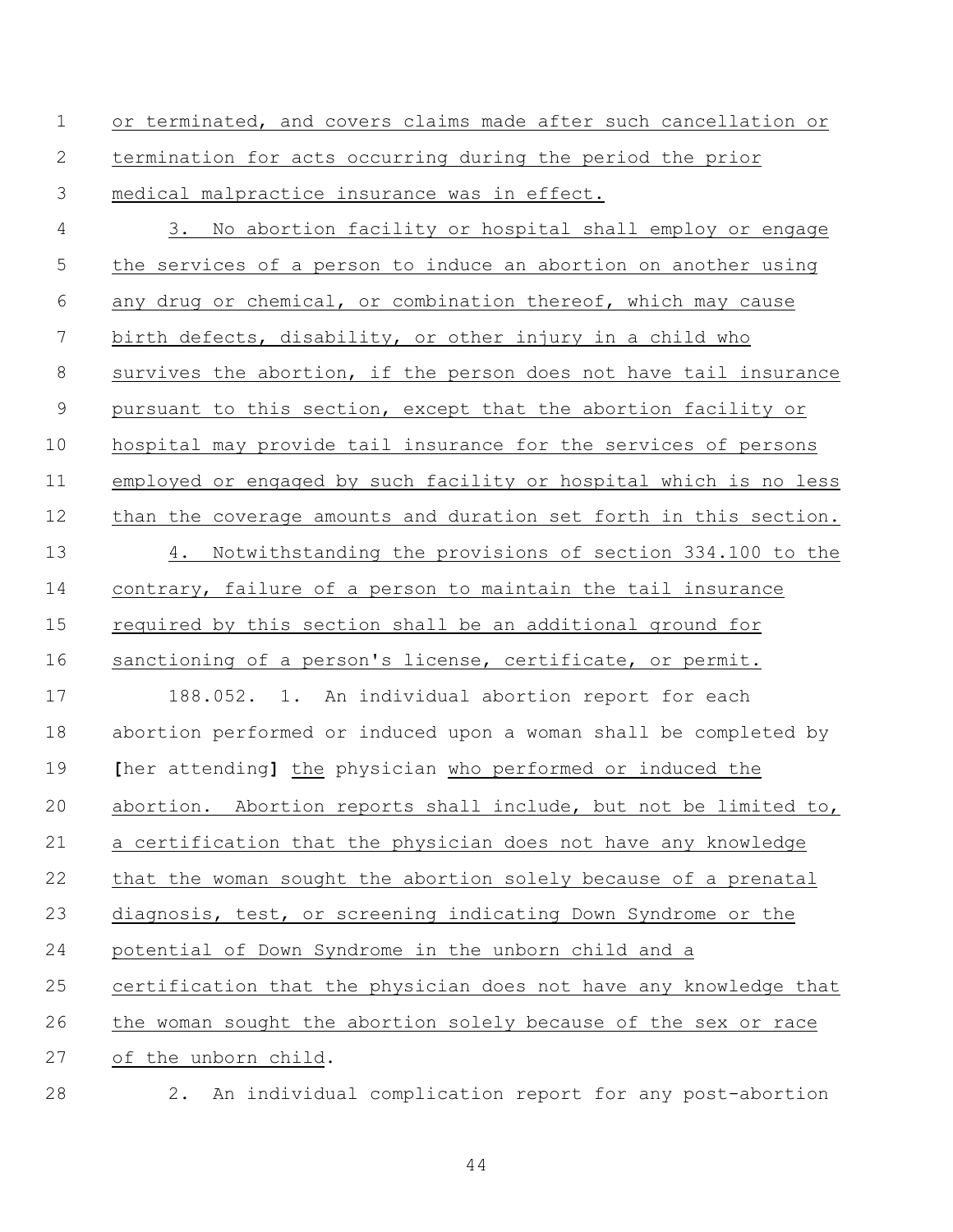care performed upon a woman shall be completed by the physician providing such post-abortion care. This report shall include:

(1) The date of the abortion;

 (2) The name and address of the abortion facility or 5 hospital where the abortion was performed or induced;

 (3) The nature of the abortion complication diagnosed or treated.

 3. All abortion reports shall be signed by the attending physician**[**,**]** who performed or induced the abortion and submitted to the **[**state**]** department **[**of health and senior services**]** within forty-five days from the date of the abortion. All complication reports shall be signed by the physician providing the post-abortion care and submitted to the department **[**of health and senior services**]** within forty-five days from the date of the post-abortion care.

 4. A copy of the abortion report shall be made a part of the medical record of the patient of the abortion facility or hospital in which the abortion was performed or induced.

 5. The **[**state**]** department **[**of health and senior services**]** shall be responsible for collecting all abortion reports and complication reports and collating and evaluating all data gathered therefrom and shall annually publish a statistical report based on such data from abortions performed or induced in the previous calendar year.

 188.056. 1. Notwithstanding any other provision of law to the contrary, no abortion shall be performed or induced upon a woman at eight weeks gestational age or later, except in cases of medical emergency. Any person who knowingly performs or induces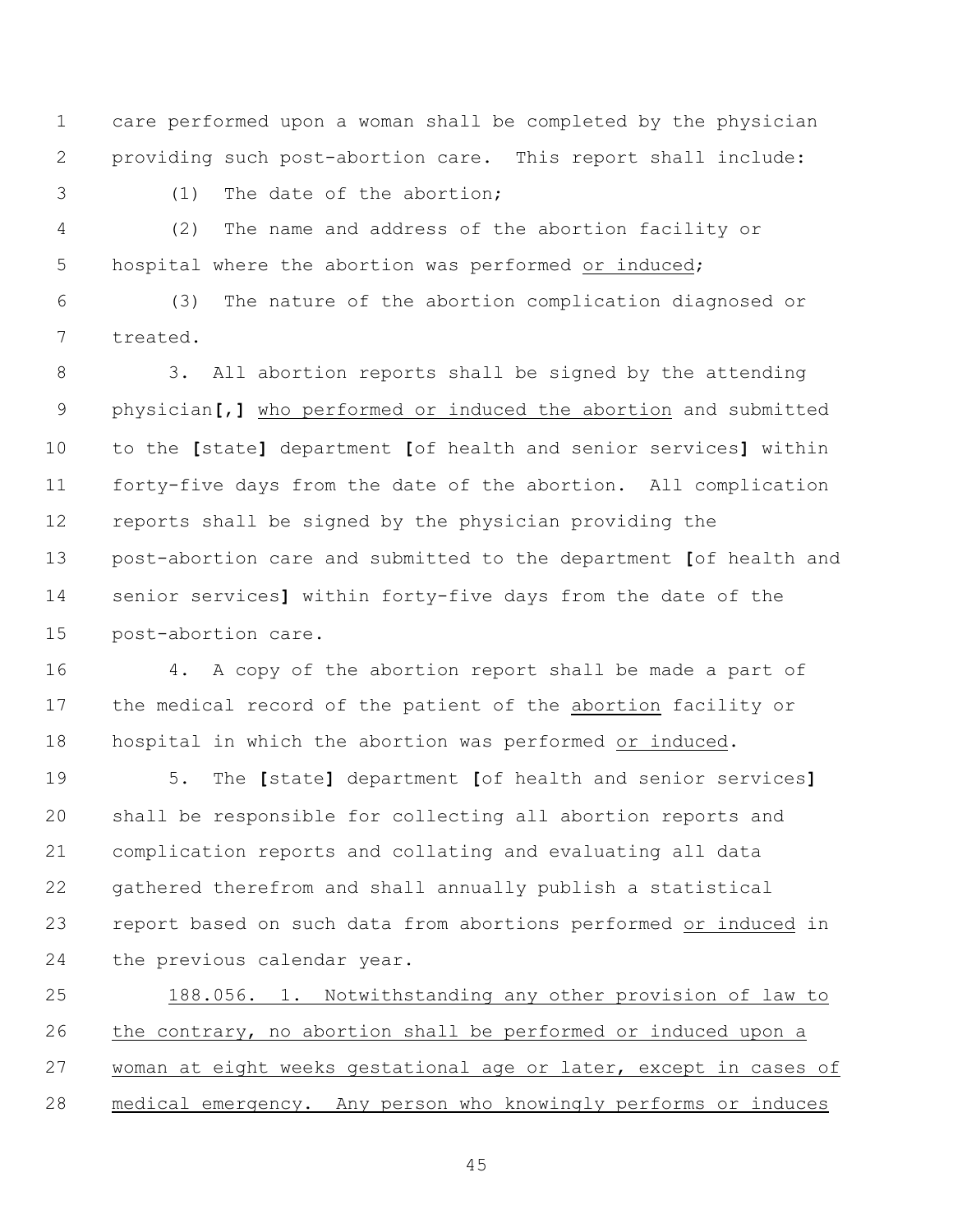an abortion of an unborn child in violation of this subsection shall be guilty of a class B felony, as well as subject to suspension or revocation of his or her professional license by his or her professional licensing board. A woman upon whom an abortion is performed or induced in violation of this subsection shall not be prosecuted for a conspiracy to violate the provisions of this section. 2. It shall be an affirmative defense for any person alleged to have violated the provisions of subsection 1 of this section that the person performed or induced an abortion because of a medical emergency. The defendant shall have the burden of 12 persuasion that the defense is more probably true than not. 3. Prosecution under this section shall bar prosecution under sections 188.057, 188.058, or 188.375 if prosecution under such sections would violate the provisions of Amendment V to the Constitution of the United States or article I, section 19 of the Constitution of Missouri. 18 4. If any one or more provisions, subsections, sentences, clauses, phrases, or words of this section or the application thereof to any person, circumstance, or period of gestational age is found to be unenforceable, unconstitutional, or invalid by a court of competent jurisdiction, the same is hereby declared to be severable and the balance of the section shall remain effective notwithstanding such unenforceability, unconstitutionality, or invalidity. The general assembly hereby declares that it would have passed this section, and each 27 provision, subsection, sentence, clause, phrase, or word thereof, irrespective of the fact that any one or more provisions,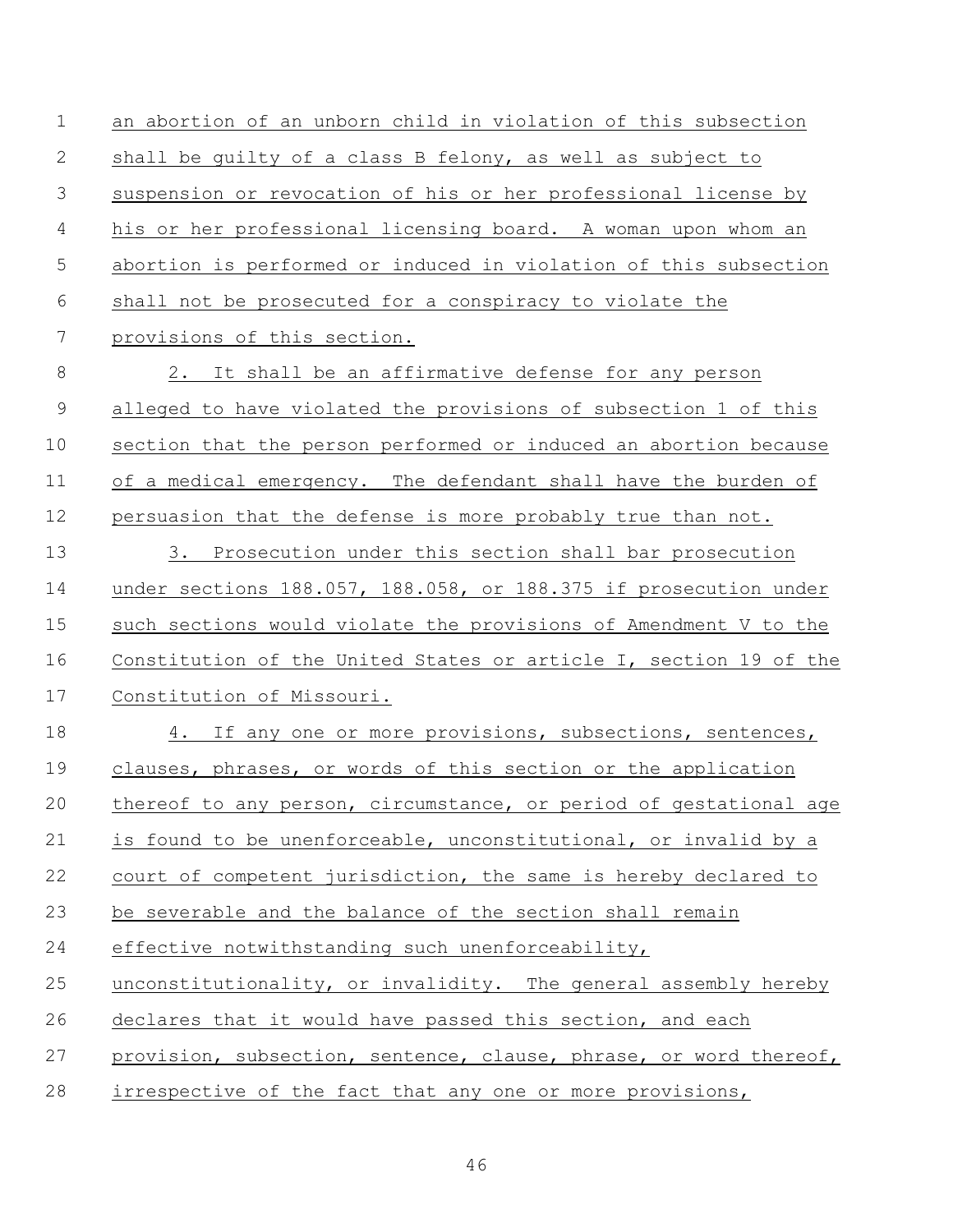| $\mathbf 1$    | subsections, sentences, clauses, phrases, or words of the         |
|----------------|-------------------------------------------------------------------|
| $\mathbf{2}$   | section, or the application of the section to any person,         |
| 3              | circumstance, or period of gestational age, would be declared     |
| 4              | unenforceable, unconstitutional, or invalid.                      |
| 5              | 188.057. 1. Notwithstanding any other provision of law to         |
| 6              | the contrary, no abortion shall be performed or induced upon a    |
| $\overline{7}$ | woman at fourteen weeks gestational age or later, except in cases |
| $8\,$          | of medical emergency. Any person who knowingly performs or        |
| $\mathsf 9$    | induces an abortion of an unborn child in violation of this       |
| 10             | subsection shall be guilty of a class B felony, as well as        |
| 11             | subject to suspension or revocation of his or her professional    |
| 12             | license by his or her professional licensing board. A woman upon  |
| 13             | whom an abortion is performed or induced in violation of this     |
| 14             | subsection shall not be prosecuted for a conspiracy to violate    |
| 15             | the provisions of this section.                                   |
| 16             | 2. It shall be an affirmative defense for any person              |
| 17             | alleged to have violated the provisions of subsection 1 of this   |
| 18             | section that the person performed or induced an abortion because  |
| 19             | of a medical emergency. The defendant shall have the burden of    |
| 20             | persuasion that the defense is more probably true than not.       |
| 21             | 3. Prosecution under this section shall bar prosecution           |
| 22             | under sections 188.056, 188.058, or 188.375 if prosecution under  |
| 23             | such sections would violate the provisions of Amendment V to the  |
| 24             | Constitution of the United States or article I, section 19 of the |
| 25             | Constitution of Missouri.                                         |
| 26             | If any one or more provisions, subsections, sentences,<br>4.      |
| 27             | clauses, phrases, or words of this section or the application     |
| 28             | thereof to any person, circumstance, or period of gestational age |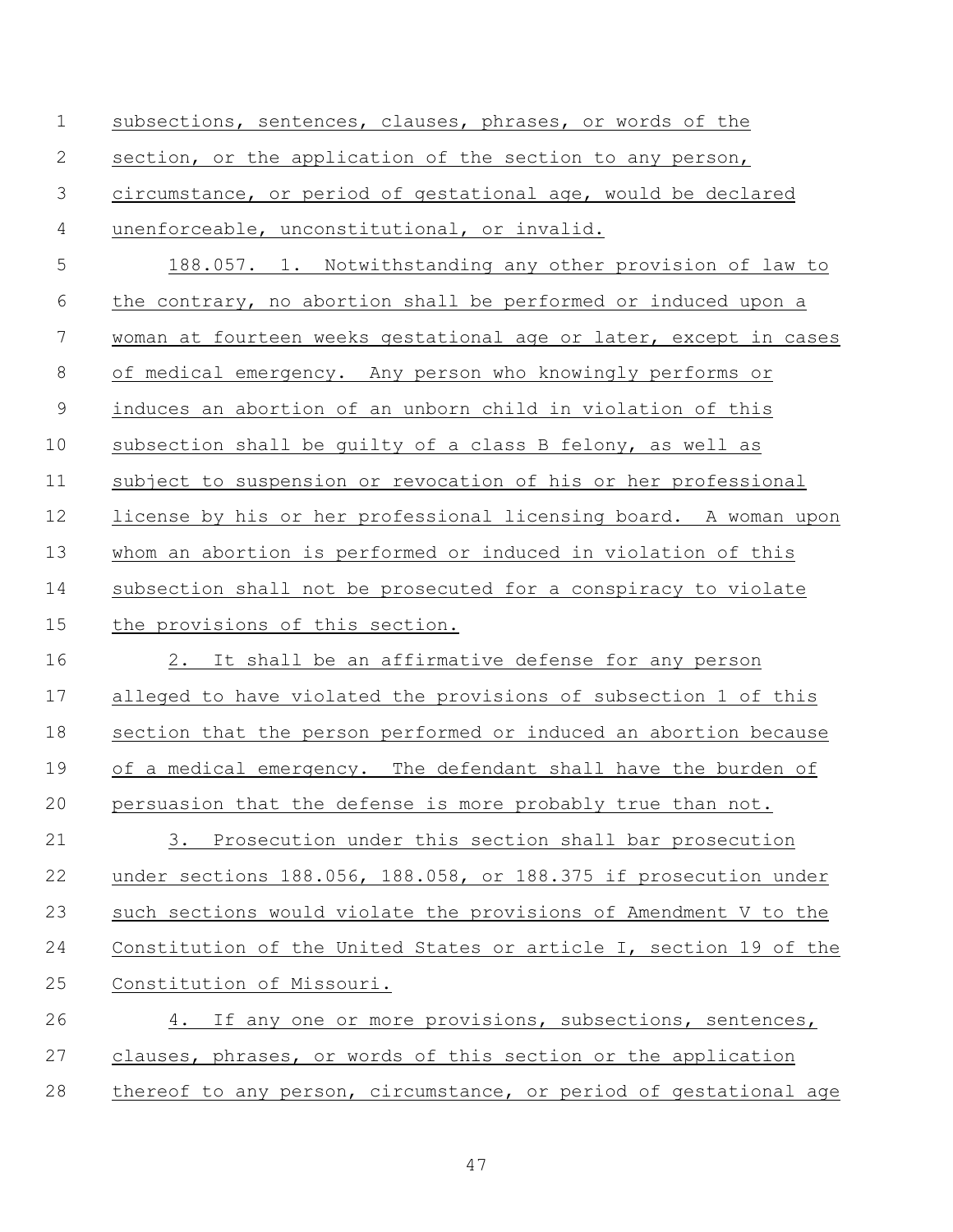| $\mathbf 1$    | is found to be unenforceable, unconstitutional, or invalid by a   |
|----------------|-------------------------------------------------------------------|
| $\mathbf{2}$   | court of competent jurisdiction, the same is hereby declared to   |
| 3              | be severable and the balance of the section shall remain          |
| $\overline{4}$ | effective notwithstanding such unenforceability,                  |
| 5              | unconstitutionality, or invalidity. The general assembly hereby   |
| 6              | declares that it would have passed this section, and each         |
| $\overline{7}$ | provision, subsection, sentence, clause, phrase, or word thereof, |
| $8\,$          | irrespective of the fact that any one or more provisions,         |
| $\mathcal{G}$  | subsections, sentences, clauses, phrases, or words of the         |
| 10             | section, or the application of the section to any person,         |
| 11             | circumstance, or period of gestational age, would be declared     |
| 12             | unenforceable, unconstitutional, or invalid.                      |
| 13             | 188.058. 1. Notwithstanding any other provision of law to         |
| 14             | the contrary, no abortion shall be performed or induced upon a    |
| 15             | woman at eighteen weeks gestational age or later, except in cases |
| 16             | of medical emergency. Any person who knowingly performs or        |
| 17             | induces an abortion of an unborn child in violation of this       |
| 18             | subsection shall be quilty of a class B felony, as well as        |
| 19             | subject to suspension or revocation of his or her professional    |
| 20             | license by his or her professional licensing board. A woman upon  |
| 21             | whom an abortion is performed or induced in violation of this     |
| 22             | section shall not be prosecuted for a conspiracy to violate the   |
| 23             | provisions of this section.                                       |
| 24             | It shall be an affirmative defense for any person<br>2.           |
| 25             | alleged to have violated the provisions of subsection 1 of this   |
| 26             | section that the person performed or induced an abortion because  |
| 27             | of a medical emergency. The defendant shall have the burden of    |
| 28             | persuasion that the defense is more probably true than not.       |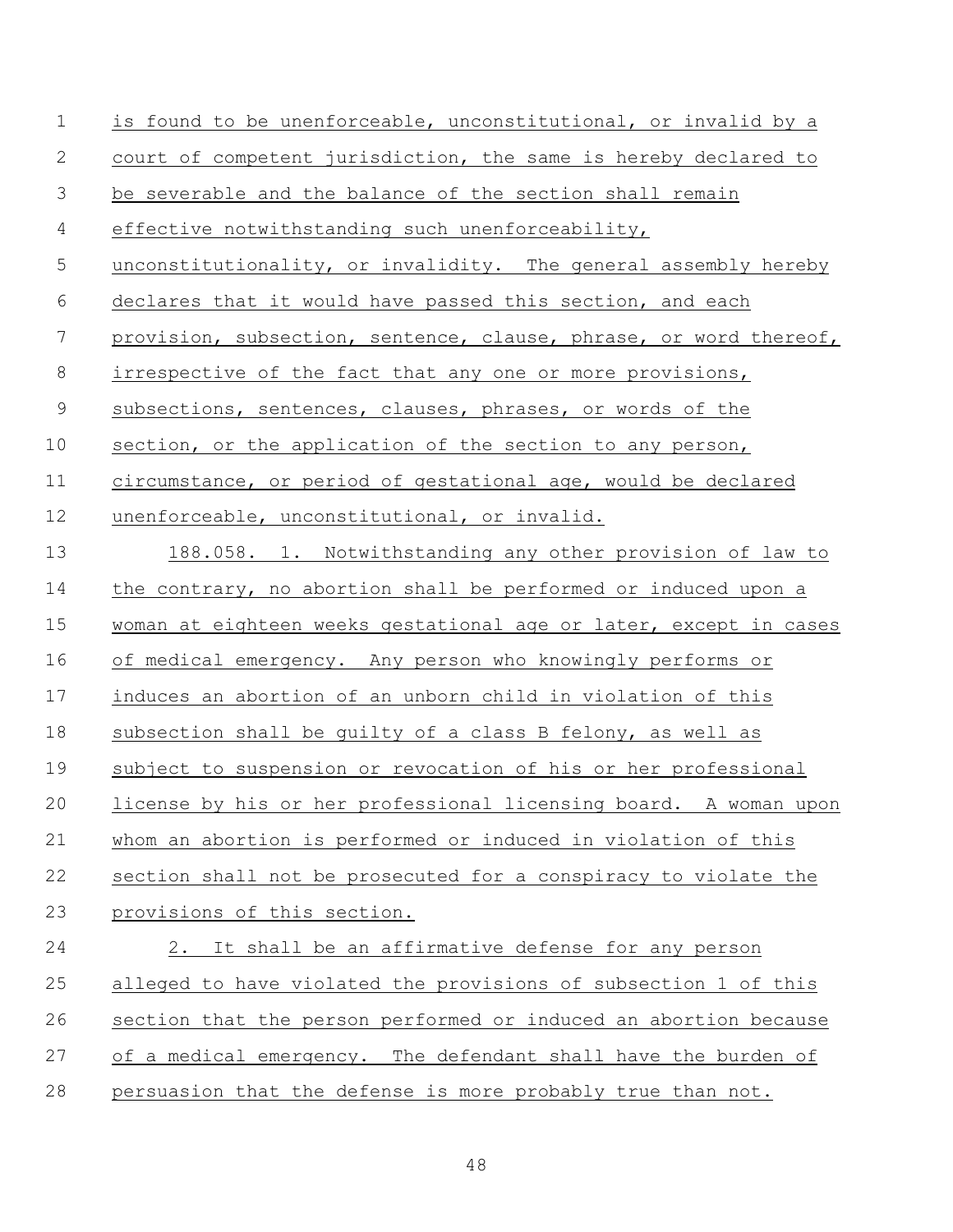| $\mathbf 1$  | 3. Prosecution under this section shall bar prosecution           |
|--------------|-------------------------------------------------------------------|
| $\mathbf{2}$ | under sections 188.056, 188.057, or 188.375 if prosecution under  |
| 3            | such sections would violate the provisions of Amendment V to the  |
| 4            | Constitution of the United States or article I, section 19 of the |
| 5            | Constitution of Missouri.                                         |
| 6            | 4. If any one or more provisions, subsections, sentences,         |
| 7            | clauses, phrases, or words of this section or the application     |
| $\,8\,$      | thereof to any person, circumstance, or period of gestational age |
| $\mathsf 9$  | is found to be unenforceable, unconstitutional, or invalid by a   |
| 10           | court of competent jurisdiction, the same is hereby declared to   |
| 11           | be severable and the balance of the section shall remain          |
| 12           | effective notwithstanding such unenforceability,                  |
| 13           | unconstitutionality, or invalidity. The general assembly hereby   |
| 14           | declares that it would have passed this section, and each         |
| 15           | provision, subsection, sentence, clause, phrase, or word thereof, |
| 16           | irrespective of the fact that any one or more provisions,         |
| 17           | subsections, sentences, clauses, phrases, or words of the         |
| 18           | section, or the application of the section to any person,         |
| 19           | circumstance, or period of gestational age, would be declared     |
| 20           | unenforceable, unconstitutional, or invalid.                      |
| 21           | 188.375. 1. This section shall be known and may be cited          |
| 22           | as the "Late-Term Pain-Capable Unborn Child Protection Act".      |
| 23           | 2. As used in this section, the phrase "late-term pain-           |
| 24           | capable unborn child" shall mean an unborn child at twenty weeks  |
| 25           | gestational age or later.                                         |
| 26           | 3. Notwithstanding any other provision of law to the              |
| 27           | contrary, no abortion shall be performed or induced upon a woman  |
| 28           | carrying a late-term pain-capable unborn child, except in cases   |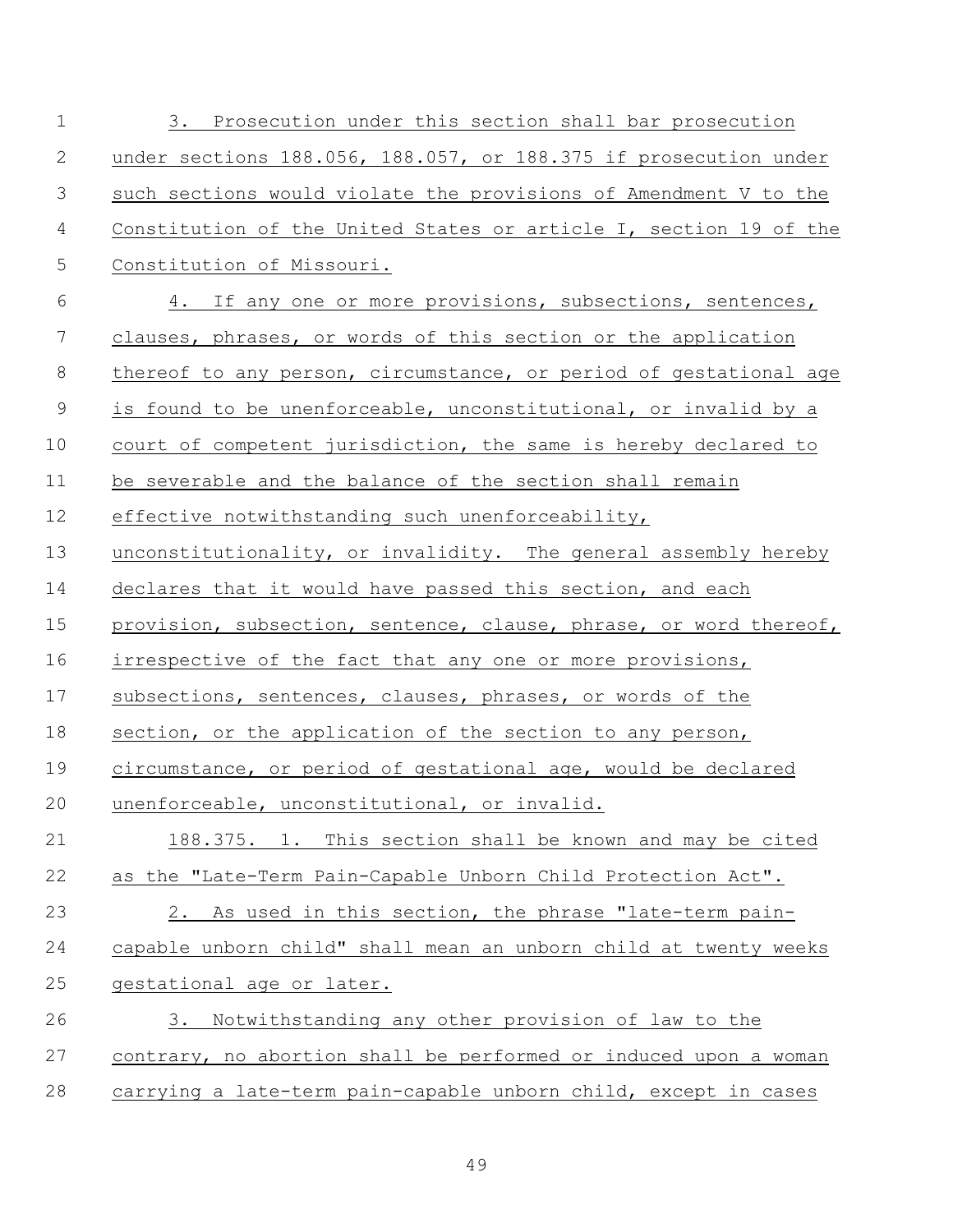of medical emergency. Any person who knowingly performs or induces an abortion of a late-term pain-capable unborn child in violation of this subsection shall be guilty of a class B felony, as well as subject to suspension or revocation of his or her professional license by his or her professional licensing board. A woman upon whom an abortion is performed or induced in violation of this subsection shall not be prosecuted for a conspiracy to violate the provisions of this subsection. 4. It shall be an affirmative defense for any person alleged to have violated the provisions of subsection 3 of this section that the person performed or induced an abortion because of a medical emergency. The defendant shall have the burden of 13 persuasion that the defense is more probably true than not. 5. Prosecution under subsection 3 of this section shall bar prosecution under sections 188.056, 188.057, or 188.058 if prosecution under such sections would violate the provisions of Amendment V to the Constitution of the United States or article I, section 19 of the Constitution of Missouri. 6. When in cases of medical emergency a physician performs or induces an abortion upon a woman in her third trimester carrying a late-term pain-capable unborn child, the physician shall utilize the available method or technique of abortion most likely to preserve the life or health of the unborn child. In cases where the method or technique of abortion most likely to preserve the life or health of the unborn child would present a greater risk to the life or health of the woman than another legally permitted and available method or technique, the physician may utilize such other method or technique. In all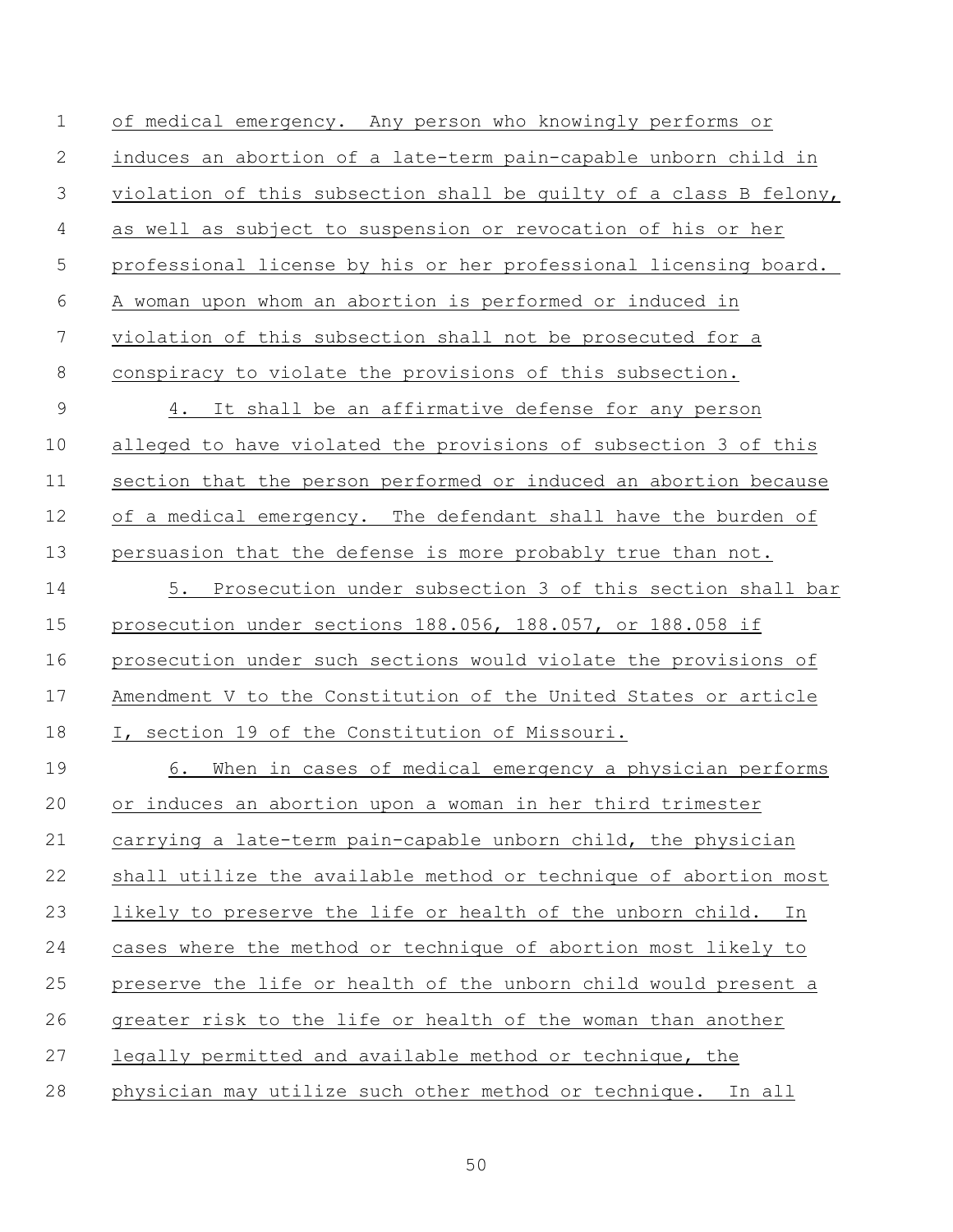cases where the physician performs or induces an abortion upon a woman during her third trimester carrying a late-term pain- capable unborn child, the physician shall certify in writing the available method or techniques considered and the reasons for choosing the method or technique employed. 7. When in cases of medical emergency a physician performs or induces an abortion upon a woman during her third trimester carrying a late-term pain-capable unborn child, there shall be in attendance a physician other than the physician performing or inducing the abortion who shall take control of and provide

immediate medical care for a child born as a result of the

abortion.

 8. Any physician who knowingly violates any of the provisions of subsections 6 or 7 of this section shall be guilty of a class D felony, as well as subject to suspension or revocation of his or her professional license by his or her professional licensing board. A woman upon whom an abortion is performed or induced in violation of subsections 6 or 7 of this 19 section shall not be prosecuted for a conspiracy to violate the provisions of those subsections.

21 9. If any one or more provisions, subsections, sentences, clauses, phrases, or words of this section or the application thereof to any person, circumstance, or period of gestational age is found to be unenforceable, unconstitutional, or invalid by a court of competent jurisdiction, the same is hereby declared to be severable and the balance of the section shall remain effective notwithstanding such unenforceability, unconstitutionality, or invalidity. The general assembly hereby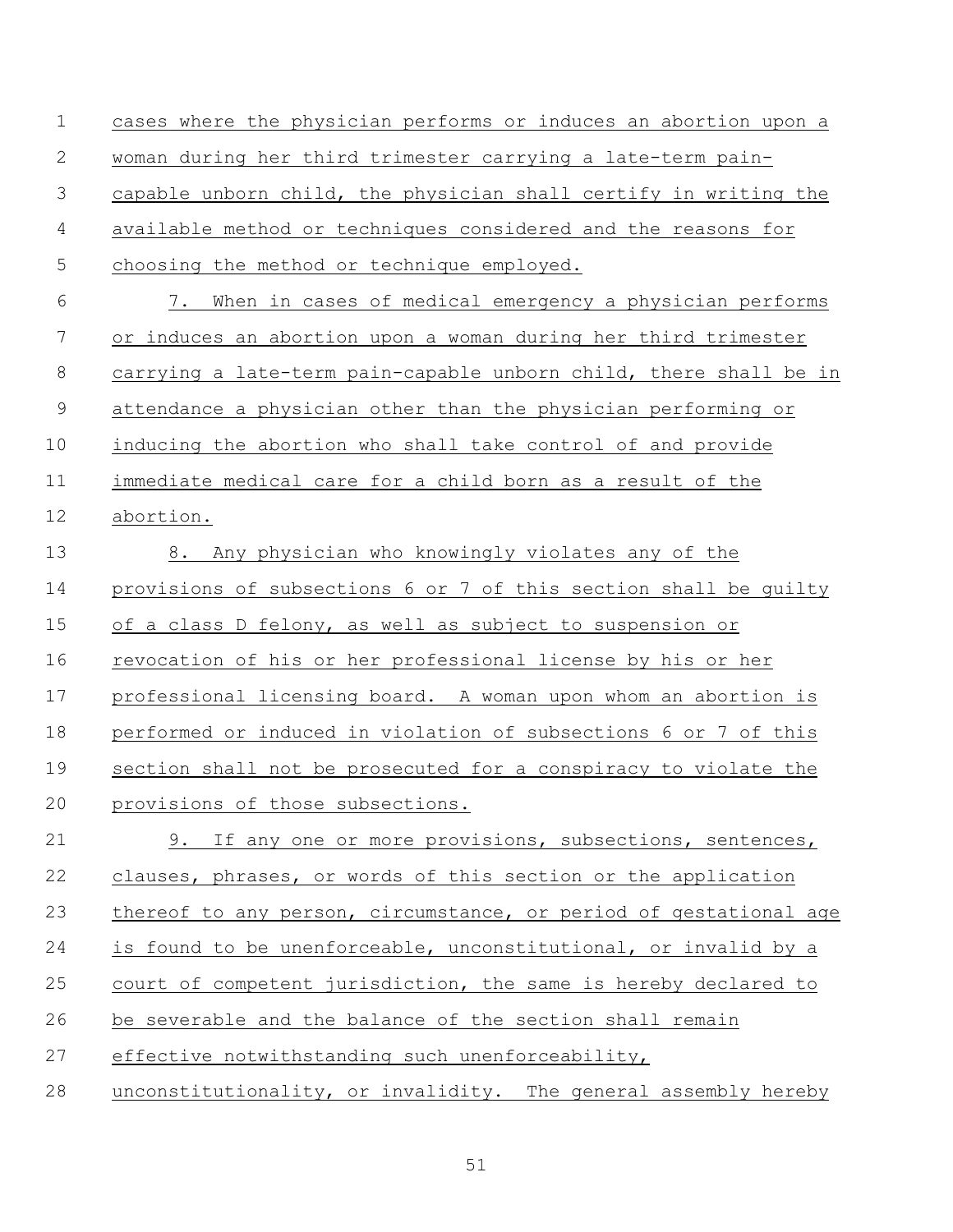1 declares that it would have passed this section, and each 2 provision, subsection, sentence, clause, phrase, or word thereof, irrespective of the fact that any one or more provisions, subsections, sentences, clauses, phrases, or words of the 5 section, or the application of the section to any person, circumstance, or period of gestational age, would be declared unenforceable, unconstitutional, or invalid.

 Section B. The enactment of section 188.017 of this act shall only become effective upon notification to the revisor of statutes by an opinion by the attorney general of Missouri, a proclamation by the governor of Missouri, or the adoption of a concurrent resolution by the Missouri general assembly that:

 (1) The United States Supreme Court has overruled, in whole or in part, Roe v. Wade, 410 U.S. 113 (1973), restoring or granting to the state of Missouri the authority to regulate abortion to the extent set forth in section 188.017, and that as a result, it is reasonably probable that section 188.017 of this 18 act would be upheld by the court as constitutional;

 (2) An amendment to the Constitution of the United States has been adopted that has the effect of restoring or granting to the state of Missouri the authority to regulate abortion to the extent set forth in section 188.017; or

 (3) The United States Congress has enacted a law that has the effect of restoring or granting to the state of Missouri the authority to regulate abortion to the extent set forth in section 188.017.

 Section C. Because of the need to protect the health and safety of women and their children, both unborn and born, the